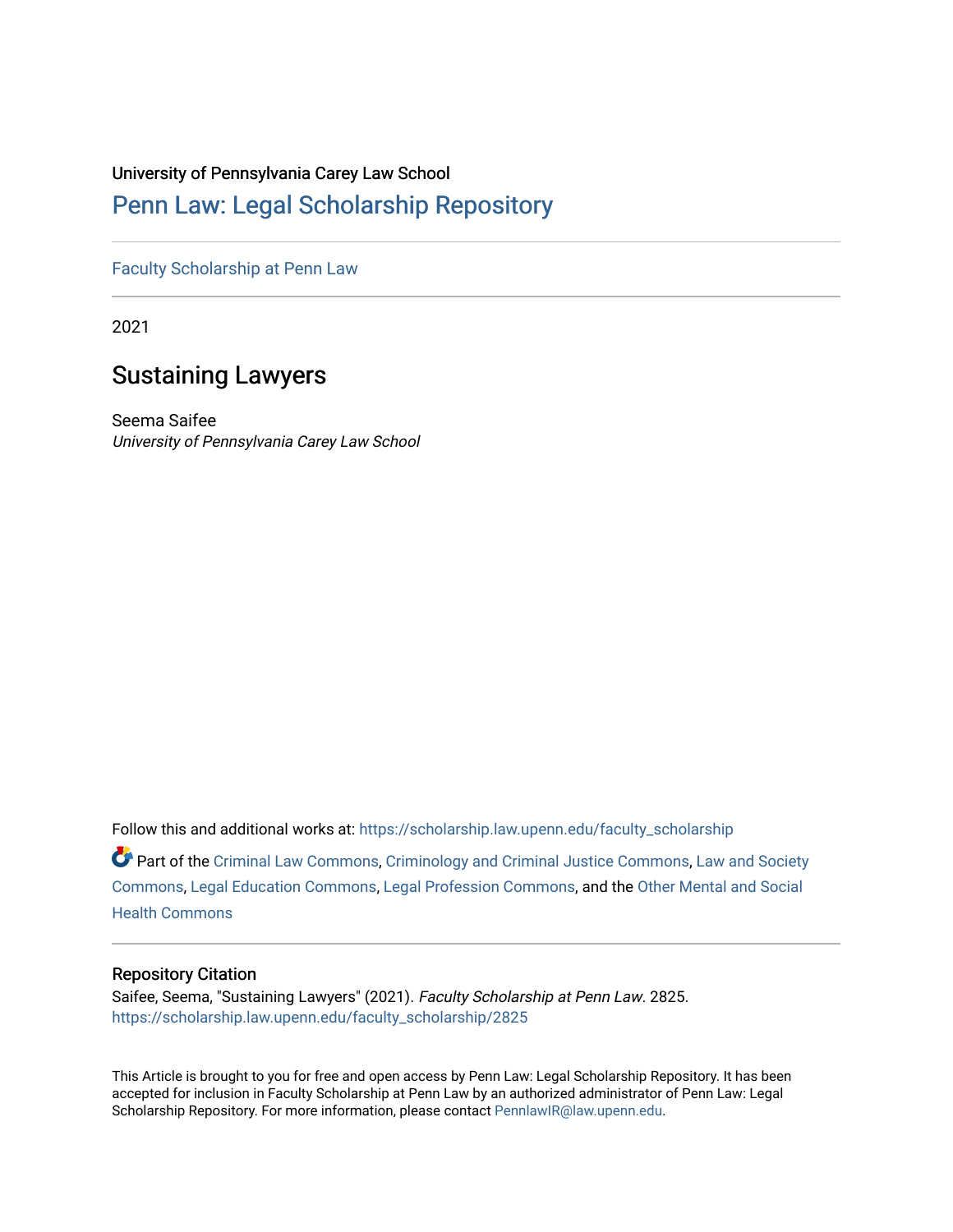# SUSTAINING LAWYERS

# *Seema Tahir Saifee*\*

*Many lawyers are drawn to a career in social justice, in part, to help others and, in part, to fulfill their own path to wellness. Advocacy that sustains personal well-being, however, also poses considerable obstacles to well-being. Some of these obstacles are inherent to social justice work but some are embedded within organizational culture. These cultural norms impair the health of advocates, harm the communities with whom they work, and portend far-reaching consequences for the future of progressive struggles for freedom. Drawing on the author's personal experience, this Essay identifies three cultural norms, described as pathologies, that are rarely discussed in social justice circles. Qualitative studies and accounts by social justice advocates suggest that these pathologies discount attention to well-being in the field, compromise the sustainability of organizations working for social change, divert attention from the complexities of the issues that social justice movements seek to address, and narrow the perspectives within social justice organizations for how best to approach the problems they seek to solve. This Essay argues that sustainable advocacy requires a considerable cultural reorientation that treats collective well-being as an institutional concern.*

## TABLE OF CONTENTS

<sup>\*</sup>. Research Fellow, Quattrone Center for the Fair Administration of Justice, University of Pennsylvania Carey Law School. For thoughtful and encouraging feedback, I am grateful to Regina Austin, Bruce Green, Paul Heaton, John Hollway, David Loftis, Sandra Mayson, Katherine Porterfield, Daniel Richman, Barry Scheck, Judge Gregory Weeks, and David Wishnick. Special thanks to Mark Rabil for organizing and inviting me to participate in this Symposium. Timothy Von Dulm and the Biddle Law Library provided excellent research support, and the *Wake Forest Law Review*, especially Rachel Golden, provided superb editorial assistance. All errors are mine alone.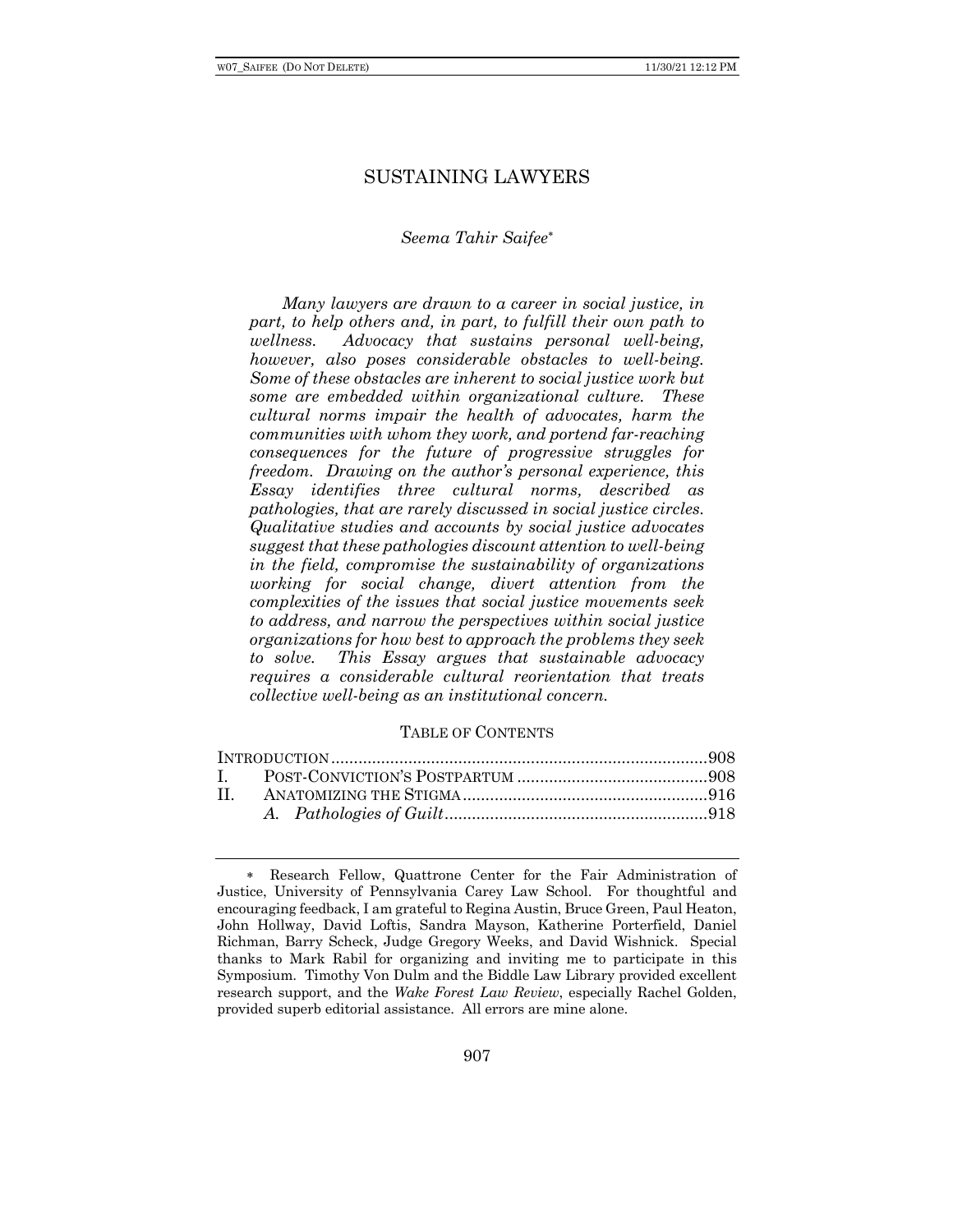| -HI | SHIFTING TO A CULTURE OF SELF-PRESERVATION930        |  |
|-----|------------------------------------------------------|--|
|     | A. Sharing Conversations on Trauma and Well-Being933 |  |
|     |                                                      |  |
|     |                                                      |  |

## **INTRODUCTION**

The moment an individual is freed from prison, typically everyone who joined in their struggle is elated. As a lawyer who spent over a decade representing individuals imprisoned in cages, the work has transformed me. However, while I, too, rejoiced with newly-freed clients, a profound gloom punctuated the years of struggle and often eclipsed the celebration. Accompanying the transformative changes were disruptive, often pernicious, effects that too often remain unspoken. This Essay draws on my personal experience and examines these disruptive effects that legal, social justice, and activist organizations rarely discuss.

This Essay proceeds in three parts. Part I provides an account of the conviction of Andre Hatchett, an innocent man who spent a quarter of a century in prison for a crime he did not commit. Part II discusses the emotionally challenging and traumatic components of my representation of Andre, as well as the limits of using a "trauma" lens to capture the harms to well-being that lawyers face in the field. Part II further explores the deeply embedded cultural norms that prevent conversations around trauma exposure and well-being in the profession, drawing on literature from both outside and within legal scholarship. Part II then examines how those cultural norms impair our health as lawyers, harm our clients, limit the vision of advocates and organizations seeking social change, and compromise the sustainability of our human rights movements. Part III shares my own journey to understand the importance of having these conversations, which began over a decade ago when I was part of a legal team representing several ethnic Uighur men imprisoned indefinitely at the United States Naval Base in Guantanamo Bay, Cuba. Part III highlights the anguish I experienced during and after the Guantanamo cases and how that consciousness led me to center these conversations in legal education. Part III concludes by envisioning a structural reorientation toward sustainable advocacy where social justice organizations purposely treat collective wellbeing as an institutional concern. A brief conclusion follows.

# I. POST-CONVICTION'S POSTPARTUM

In March 2016, Andre Hatchett was in a courtroom in Brooklyn, New York. He would celebrate his fiftieth birthday that spring. He had spent his last twenty-five birthdays in a cage. That year, Andre was coming home as a free man.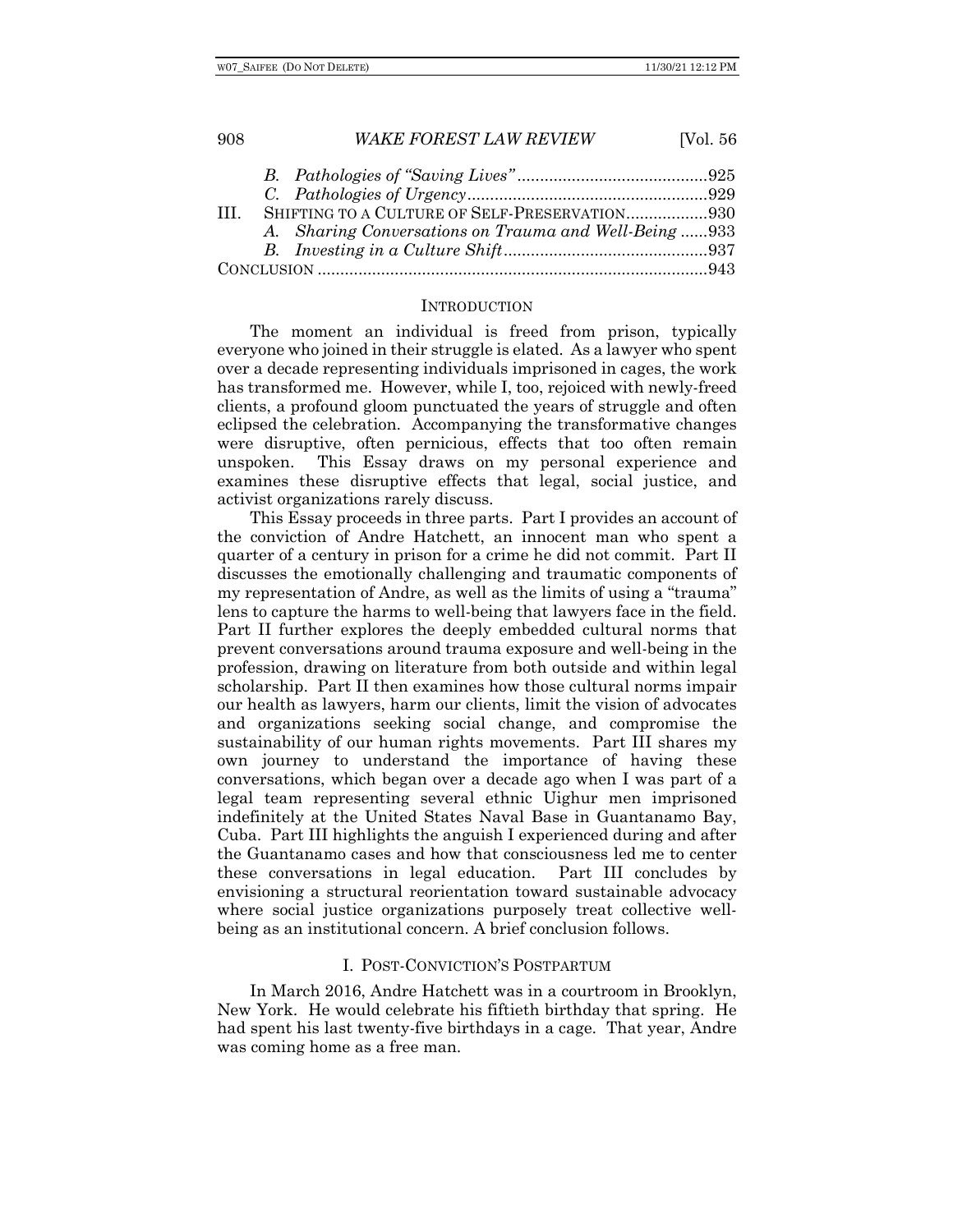In 1992, Andre was convicted of a brutal murder in the Bedford-Stuyvesant neighborhood of Brooklyn.<sup>1</sup> The victim lived in the same rooming house as Andre's aunt.2 Andre visited his aunt almost daily and occasionally spoke with the victim during these visits.3 On the night of the crime, Andre was watching television with the victim's mother when the victim left to buy cocaine.4 Andre waited for half an hour, and when the victim did not return, Andre left.<sup>5</sup> Hours later, the victim's dead body, completely nude and displayed in a crucifixlike fashion, was found in a park.<sup>6</sup> The crime scene depicted a violent, gruesome struggle. The victim had a crushed larynx.7 Deep lacerations to the victim's head exposed her skull, and her teeth had been knocked out of her gums.8 Her body had been dragged on the ground.9 Her clothing, and three metal pipes that authorities believed were used to bludgeon and sodomize her, were strewn across the park.10

The victim's mother told police that she had last seen her daughter alive with Andre Hatchett.11 Andre voluntarily went to the police station, confirmed that he had been with the victim earlier in the evening, and provided a detailed account of his whereabouts for the remainder of the night.12 Police did not consider Andre a suspect, so Andre left the precinct.13 Eight days after the homicide, a man named Gerard Williams was arrested in Brooklyn for an unrelated burglary.14 While in custody, Williams told police that he and his friend "Popeye" witnessed Andre commit the murder in the park that

- 3. *See* Trial Tr., *supra* note 2, at 286 (Feb. 14, 1992).
- 4. *Id.* at 85, 131, 159–61 (Feb. 10–11, 1992).
- 5. *Id.* at 85, 131.
- 6. *Id.* at 32–40 (Feb. 10, 1992).
- 7. *Id.* at 114–15, 119 (Feb. 11, 1992).
- 8. *Id.* at 108–13.
- 9. *See id.* at 113–16.
- 10. *Id.* at 39–40, 109–12, 117–19 (Feb. 10–11, 1992).
- 11. *Id.* at 164–65 (Feb. 11, 1992).
- 12. *Id.* at 81–86, 129–34 (Feb. 10–11, 1992).

13. *Id.* at 83–84, 134 (Feb. 10–11, 1992); Transcript of Wade/Huntley Hearing at 33–34, 40, People v. Hatchett, No. 3771/91 (Kings Cnty. Sup. Ct., N.Y. Oct. 18, 1991) [hereinafter Wade Hr'g].

14. Trial Tr., *supra* note 2, at 218–19 (Feb. 11, 1992).

<sup>1.</sup> Noah Remnick, *Brooklyn Man is Exonerated After 25 Years in Prison for Murder*, N.Y. TIMES, (Mar. 10, 2016), https://www.nytimes.com/2016/03/11/ nyregion/brooklyn-man-is-exonerated-after-25-years-in-prison-for-murder.html; Rebecca Davis O'Brien, *Conviction Overturned, Man is Freed After 25 Years*, WALL ST. J., (Mar. 11, 2016), https://www.wsj.com/articles/conviction-overturnedman-is-freed-after-25-years-1457660927#.

<sup>2.</sup> Remnick, *supra* note 1; Transcript of Trial at 144–48, 172, People v. Hatchett, No. 3771/91 (Kings Cnty. Sup. Ct., N.Y. Feb. 11, 1992) [hereinafter Trial Tr.]. All transcripts are on file with the author.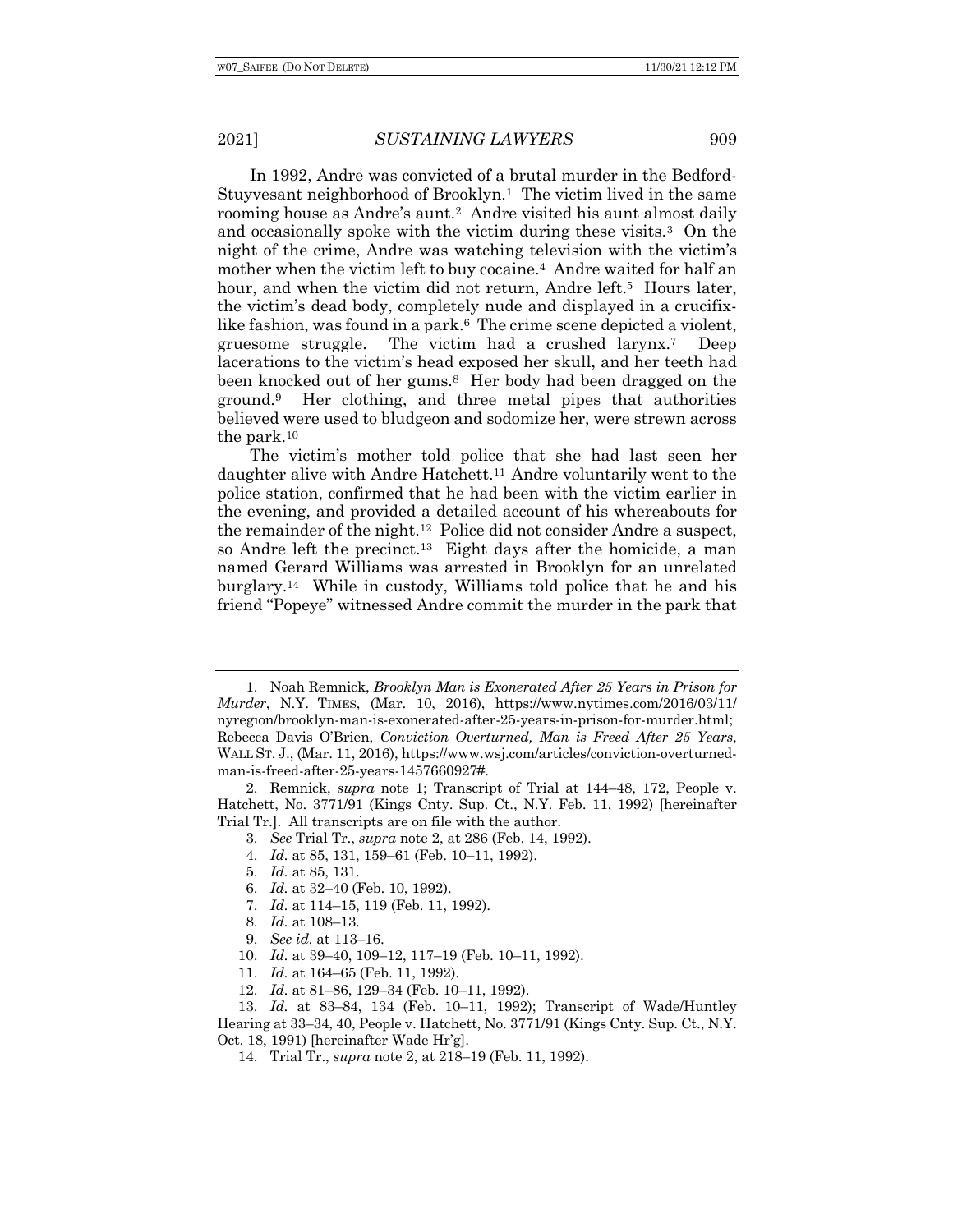had occurred the week earlier.<sup>15</sup> Andre then voluntarily returned to the police station to participate in a lineup, and Williams identified Andre.16 Despite the positive identification, Andre was not arrested.17

After many unsuccessful efforts, the New York Police Department ("NYPD") located and interviewed Popeye.18 Andre then voluntarily came back to the station and participated in a second lineup.19 At Andre's pretrial *Wade* hearing,20 a detective testified that Popeye initially said that she "wasn't sure" whether she recognized anyone in the lineup, so the detective asked if Popeye wanted the participants to come closer to the window.21 Each participant was brought up to the window one by one.22 Popeye then selected Andre, and Andre was arrested.23 The defense moved to suppress Popeye's but not Williams's—identification.24 The defense's motion was denied.25

Andre went to trial in 1991. Before the trial concluded, the judge declared a mistrial on the basis that Andre's counsel was woefully incompetent.26 Andre faced trial again in 1992. At his second trial, Andre was appointed a lawyer who had been suspended from the

21. Wade Hr'g, *supra* note 13, at 67–68 (Oct. 18, 1991).

22. *Id.* at 68–69.

23. *Id.* at 60–71; NYPD, Complaint Follow Up Informational, No. 1467, Follow-Up No. 33 (Mar. 26, 1991); NYPD, Complaint Follow Up Informational, No. 1467, Follow-Up No. 35 (Mar. 26, 1991).

24. Wade Hr'g, *supra* note 13, at 114–16, 122 (Oct. 18, 1991).

25. *Id.* at 122.

26. Transcript of Mistrial at 431–43, People v. Hatchett, No. 3771/91 (Kings Cnty. Sup. Ct., N.Y. Oct. 25, 1991); O'Brien, *supra* note 1.

<sup>15.</sup> NYPD, Complaint Follow Up Informational, No. 1467, Follow-Up No. 21 (Feb. 26, 1991); NYPD, Complaint Follow Up Informational, No. 1467, Follow-Up No. 22 (Feb. 26, 1991); Transcript of Audiotape A 91-399: Interview with Gerry Williams (Feb. 26, 1991). All police reports are on file with the author.

<sup>16.</sup> Wade Hr'g, *supra* note 13, at 47–53, 56 (Oct. 18, 1991).

<sup>17.</sup> *Id.* at 77–78.

<sup>18.</sup> NYPD, Complaint Follow Up Informational, No. 1467, Follow-Up No. 23 (Feb. 26, 1991); NYPD, Complaint Follow Up Informational, No. 1467, Follow-Up No. 24 (Feb. 27, 1991); NYPD, Complaint Follow Up Informational, No. 1467, Follow-Up No. 25 (Feb. 27, 1991); NYPD, Complaint Follow Up Informational, No. 1467, Follow-Up No. 27 (Mar. 9, 1991); NYPD, Complaint Follow Up Informational, No. 1467, Follow-Up No. 28 (Mar. 10, 1991); NYPD, Complaint Follow Up Informational, No. 1467, Follow-Up No. 29 (Mar. 16, 1991); NYPD, Complaint Follow Up Informational, No. 1467, Follow-Up No. 31 (Mar. 17, 1991).

<sup>19.</sup> Wade Hr'g, *supra* note 13, at 77–78 (Oct. 18, 1991).

<sup>20.</sup> *Wade Hearing*, BLACK'S LAW DICTIONARY (11th ed. 2019) ("A pretrial hearing in which the defendant contests the validity of his or her out-of-court identification. If the court finds that the identification was tainted by unconstitutional methods, the prosecution cannot use the identification and must link the defendant to the crime by other means.").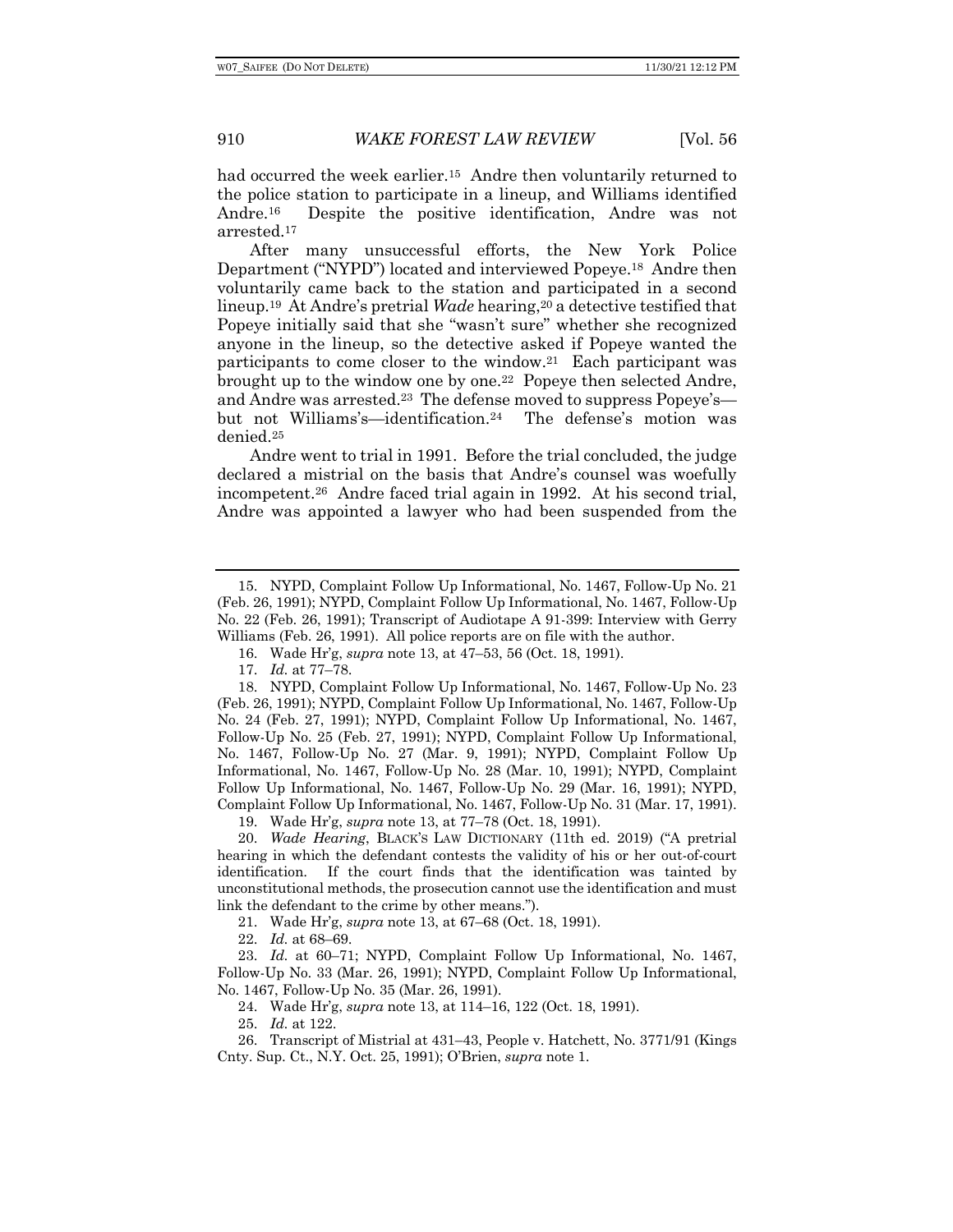practice of law for a period of time in the 1980s.27 Although Andre was represented at his *Wade* hearing by the same attorney whom the court deemed ineffective at his first trial,28 Andre did not receive a new *Wade* hearing before his second trial.

At the second trial, as in the first, the prosecution's star witness was Gerard Williams. He told the jury that he and Popeye were strolling through the park on a dark, rainy night when he heard a female scream.29 Williams testified that he then observed Andre, from thirty to forty feet away, swinging his arm over a body.30 Williams admittedly had no relationship with Andre, as he claimed to have known Andre only by seeing him in passing in the neighborhood.31 Williams also claimed to have recognized Andre by his voice, even though he admitted that he had never once spoken to Andre.32 He testified that Andre shouted "Step the f\*\*k off!" in a deep voice that was loud enough to be heard from thirty to forty feet away.33 At the time of the crime, however, Andre was recovering from a severe gunshot injury to his throat and was having difficulty speaking even at his second trial.<sup>34</sup>

The prosecution's case against Andre rested on this single eyewitness. Williams had twenty prior convictions.35 He came forward as an alleged eyewitness to the high-profile murder only after he was arrested for committing a burglary.36 "[W]hat happened to the [burglary charge]?" the judge inquired during a colloquy.37 The prosecutor replied that he had no clue, speculating that it may have "died" in the grand jury.38 The judge told the prosecutor that "something must have happened to the case" and instructed the prosecutor to check during the recess.39 The trial transcript gives no indication that the prosecutor ever complied.

Williams testified that when he gave police information about the homicide, the lead detective wanted him to "have a look at a [lineup]" of "the people picked out of the mugshot book."40 Outside the presence of the jury, the judge asked Williams whether someone showed him

34. *Id.* at 284, 374 (Feb. 14 & 18, 1992).

- 39. *Id.* at 233–35.
- 40. *Id.* at 220–22 (Feb. 11, 1992).

<sup>27.</sup> *See generally* Trial Tr., *supra* note 2 (identifying defense counsel); *In re* Medows, 464 N.Y.S.2d 1011, 1011 (N.Y. App. Div. 1983).

<sup>28.</sup> *See generally* Wade Hr'g, *supra* note 13 (identifying defense counsel).

<sup>29.</sup> Trial Tr., *supra* note 2, at 184, 188–93, 217, 256–58 (Feb. 11 & 14, 1992). 30. *Id.*

<sup>31.</sup> *Id.* at 179–80, 274 (Feb. 11 & 14, 1992).

<sup>32.</sup> *Id.* at 193, 259 (Feb. 11 & 14, 1992).

<sup>33.</sup> *Id.* at 192–93 (Feb. 11, 1992).

<sup>35.</sup> *Id.* at 217 (Feb. 11, 1992).

<sup>36.</sup> NYPD, Complaint Follow Up Informational, No. 1467, Follow-Up No. 21 (Feb. 26, 1991).

<sup>37.</sup> Trial Tr., *supra* note 2, at 232 (Feb. 14, 1992).

<sup>38.</sup> *Id.* at 233–34.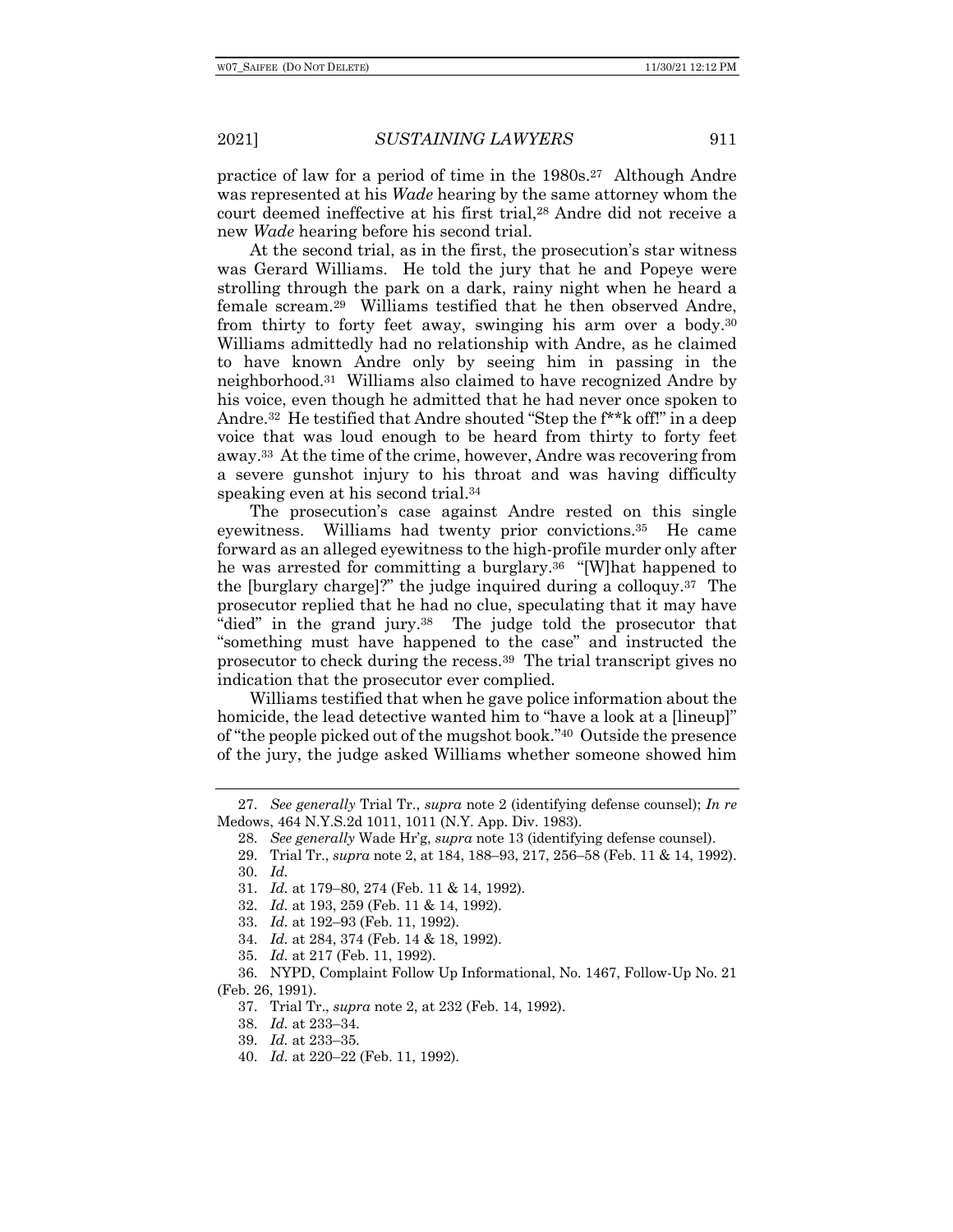photographs.41 Williams retracted his testimony, telling the judge that he "was thinking of something else."42 The judge asked the prosecutor whether he was absolutely certain that Williams did not see any pictures of Andre prior to the lineup and whether the prosecutor had questioned the detectives on the issue.43 The prosecutor replied that Williams "made the same mistake yesterday when I was talking to him last night."<sup>44</sup> The judge retorted, "Maybe" it is not a mistake."45

The jury was not informed that, despite Williams's identification, Andre was not arrested. The jury was never presented with any information about Popeye's identification, and the prosecution never called Popeye as a witness.46

Perhaps most significantly, Andre, and his alibi witness, testified that Andre's leg was in a cast at the time of the crime.47 Both testified that, on the night of the crime, Andre was walking on crutches.48 Defense counsel did not introduce any medical evidence about the injuries to Andre's leg and throat or call an expert to testify about the extent of Andre's physical disabilities. In 1992, Andre was ultimately convicted of second-degree murder and sentenced to twenty-five years to life in prison.49

The Innocence Project<sup>50</sup> opened Andre's case in 2007 after a man who befriended Andre in prison wrote in seeking assistance on Andre's behalf.<sup>51</sup> Andre was intellectually disabled.<sup>52</sup> He had been a special needs student since he was a small child, and he read and

48. *Id.* at 161–62, 285, 298, 335–36 (Feb. 11, 14 & 18, 1992).

49. *Id.* at 444 (Feb. 19, 1992); Transcript of Sentencing at 5, People v. Hatchett, No. 3771/91 (Kings Cnty. Sup. Ct., N.Y. Mar. 11, 1992).

50. *About*, INNOCENCE PROJECT, https://innocenceproject.org/about/ (last visited Oct. 2, 2021) ("The Innocence Project . . . exonerates the wrongly convicted through DNA testing and reforms the criminal justice system to prevent future injustice.").

51. Wrongful Conviction with Jason Flom, *S5E11: A Gruesome Murder, an Impossible Scenario, and a Sloppy, but Ultimately Successful Frame Up: The Terrible Saga of Andre Hatchett's 25 Years Behind Bars for a Crime He Didn't Commit*, WRONGFUL CONVICTION PODCAST, at 36:20 (May 14, 2018), https://www.wrongfulconvictionpodcast.com/podcast/s5e11.

52. Transcript of Hearing on Motion to Vacate at 15, People v. Hatchett, No. 3771/91 (Kings Cnty. Sup. Ct., N.Y. Mar. 10, 2016) [hereinafter Exoneration Tr.]; Remnick, *supra* note 1.

<sup>41.</sup> *Id.* at 223.

<sup>42.</sup> *Id.*

<sup>43.</sup> *Id.* at 224.

<sup>44.</sup> *Id.*

<sup>45.</sup> *Id.*

<sup>46.</sup> *Id.* at 368.

<sup>47.</sup> *Id.* at 285–86, 298, 335–37 (Feb. 14 & 18, 1992).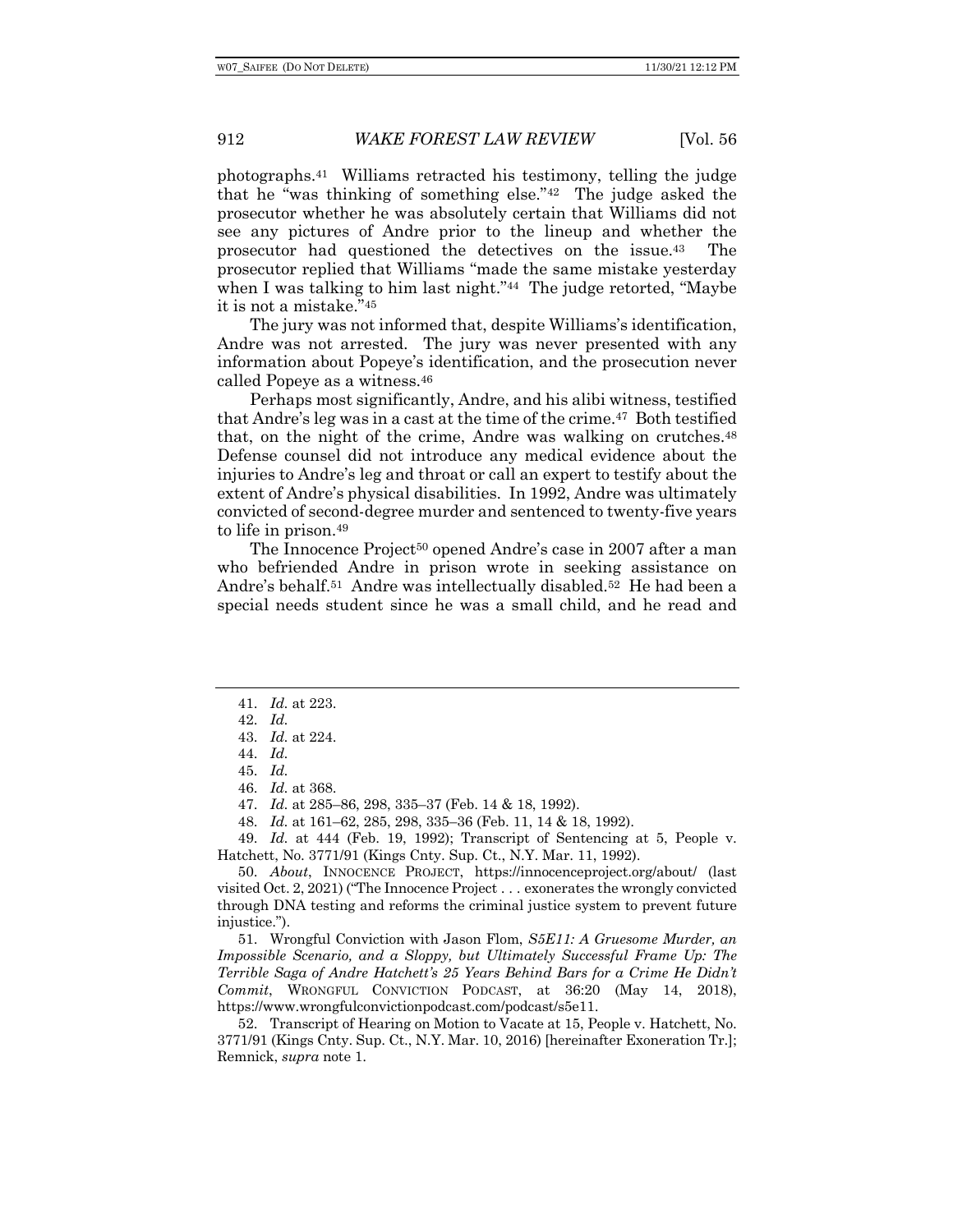wrote at a first-grade level.53 In his letters from prison, Andre could only write "HELP ME I AM INNOCENCE."

The Innocence Project obtained a court order to conduct postconviction DNA testing on the victim's fingernail clippings, but no foreign male DNA was detected.54 The Medical Examiner's Office reported that no semen was detected on swabs collected from the victim's intimate areas at autopsy, and the swabs were discarded after pretrial analysis.55 Additionally, despite police vouchers documenting their collection and years-long searches, the metal pipes could not be located. After exhausting DNA efforts, the Innocence Project, joined by the law firm Paul, Weiss, Rifkind, Wharton & Garrison ("Paul Weiss"), began a more comprehensive investigation.56

Andre's legal team unearthed troubling documents in both the police's and district attorney's files. For example, while in central booking, Williams told police that the man who committed the murder was in the precinct's bullpen, and Williams pointed him out to police.57 Andre was not in the precinct at the time. A redacted document from the district attorney's file produced under the Freedom of Information Act ("FOIA") stated that "Williams accidentally identif[ied] defendant in showup," seemingly referring to the unknown man in the precinct.58 Additional police reports revealed that Williams was released from police custody after he identified Andre in the first lineup and returned to the precinct days later "volunteering further assistance in locating [Popeye]."59 Notably, in another FOIA-produced document, an assistant district attorney noted that Popeye had initially identified a filler in the second lineup.60 This contradicted the detective's testimony at the *Wade* hearing that Popeye initially "wasn't sure" if she recognized anyone.

In 2014, Kenneth Thompson took office as the first African-American district attorney in Brooklyn after defeating twenty-three

57. Off. of the Dist. Att'y, Kings Cnty., Homicide Bureau Information Sheet 2 (Feb. 28, 1991) (on file with author).

58. *Id.*

59. Complaint Follow Up, No. 1467 (Feb. 27, 1991); NYPD, Complaint Follow Up Informational, No. 1467, Follow-Up No. 24 (Feb. 27, 1991).

60. Off. of the Dist. Att'y, Kings Cnty., People v. Hatchett, No. 3771/91, Voluntary Disclosure Form (Mar. 29, 1991) (on file with author).

<sup>53.</sup> Exoneration Tr., *supra* note 52, at 15; Remnick, *supra* note 1.

<sup>54.</sup> Order Granting Post-Conviction DNA Testing Pursuant to New York Criminal Procedure Law Section 440.30 (1-a), People v. Hatchett, No. 3771/91 (Kings Cnty. Sup. Ct., N.Y. Feb. 5, 2009).

<sup>55.</sup> Charles S. Hirsch, Dep't of Health, Off. of Chief Med. Exam'r, LAB REPORT, No. FB91-0303 (Feb. 19, 1991). DNA test results and documentation on the evidence search and investigation are on file with the author.

<sup>56.</sup> *With Consent of Brooklyn DA Ken Thompson, Man's Murder Conviction Reversed After Serving 25 Years*, INNOCENCE PROJECT (Mar. 10, 2016), https://innocenceproject.org/hatchett-conviction-reversed/.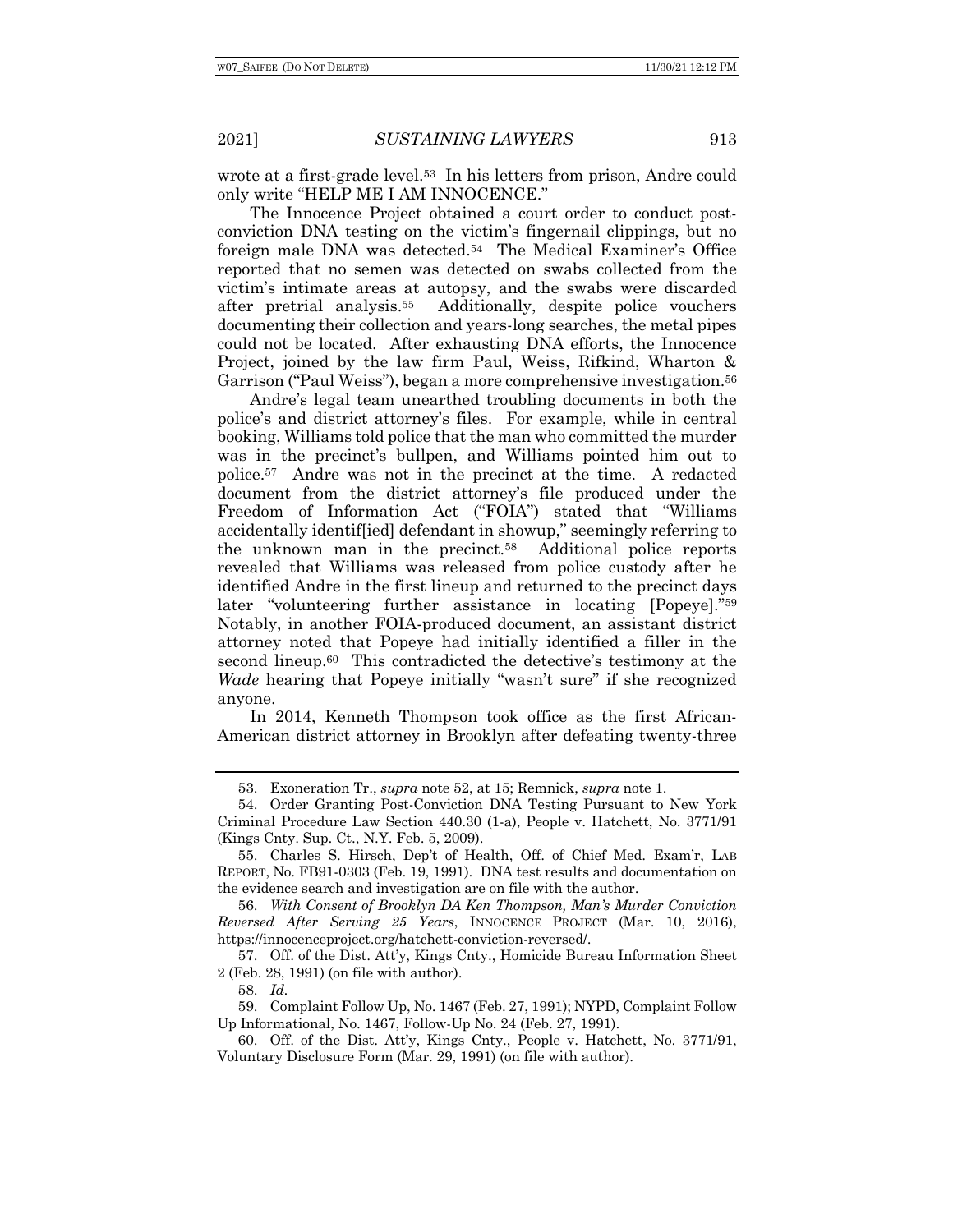year incumbent Charles Hynes.61 Thompson was the first challenger to defeat a sitting district attorney in Brooklyn since 1911.62 In a significant move, Thompson recruited Ronald S. Sullivan Jr., a Harvard Law School professor and former director of the Public Defender Service for the District of Columbia, to advise him in designing the district attorney's conviction review unit.63

The Innocence Project shared the disturbing information uncovered in Andre's case with the revamped unit, along with a detailed request to reexamine the integrity of Andre's conviction. A joint reinvestigation with the conviction review unit revealed what the FOIA production had redacted: Williams had, in fact, seen another man in the precinct and informed police that the man in the precinct committed the homicide.64 The NYPD had documented the man's name, investigated him, and discovered that he had an ironclad alibi: he was in prison at the time of the crime.65 That positive identification and alibi—sitting in the district attorney's trial file was not disclosed to Andre's defense counsel.66 Also not disclosed was

62. Sean Gardiner, *Hynes Out as Brooklyn D.A.*, WALL ST. J. (Nov. 6, 2013, 12:34 AM), https://www.wsj.com/articles/SB1000142405270230439120457917 9873869561610; Simone Weichselbaum & Glenn Blain, *Kenneth Thompson Defeats 23-Year Brooklyn District Attorney Charles Hynes*, N.Y. DAILY NEWS (Sept. 11, 2013), https://www.nydailynews.com/news/election/voters-choosepublic-advocate-borough-presidents-article-1.1451747.

63. Matthew McKnight, *No Justice, No Peace*, NEW YORKER (Jan. 6, 2015), https://www.newyorker.com/news/news-desk/kenneth-thompson-convictionreview-unit-brooklyn; Scott Simon, *Brooklyn DA Works to Overturn His 'Legacy of Disgrace'*, NPR (Oct. 18, 2014, 7:43 AM), https://www.npr.org/2014/10/18/3571 53346/brooklyn-da-works-to-overturn-his-legacy-of-disgrace; Stephanie Clifford, *Another Man Freed as Brooklyn District Attorney's Office Reviews Cases*, N.Y. TIMES (June 3, 2014), https://www.nytimes.com/2014/06/04/nyregion/in-brooklynscarcellas-cases-continue-to-face-review.html.

64. Exoneration Tr., *supra* note 52, at 3–4; Press Release, District Attorney Kings County, Brooklyn D.A. Moves to Vacate the Wrongful Conviction of Andre Hatchett Who Was Convicted of Murdering Acquaintance in 1991 in Bed-Stuy Park (Mar. 10, 2016), http://www.brooklynda.org/2016/05/10/brooklyn-d-a-moves -to-vacate-the-wrongful-conviction-of-andre-hatchett-who-was-convicted-ofmurdering-acquaintance-in-1991-in-bed-stuy-park/.

65. NYPD, Complaint Follow Up Informational, No. 1467, Follow-Up No. 20 (Feb. 26, 1991); Exoneration Tr., *supra* note 52, at 4, 6–7; Press Release, District Attorney Kings County, *supra* note 64.

66. Exoneration Tr., *supra* note 52, at 4–7; Press Release, District Attorney Kings County, *supra* note 64; Maurice Possley, *Andre Hatchett*, NAT'L REGISTRY

<sup>61.</sup> Vivian Yee, *For Hynes, History of Making Brooklyn Safer Wasn't Enough to Survive*, N.Y. TIMES (Sept. 11, 2013), https://www.nytimes.com/2013/09/12/ nyregion/for-hynes-history-of-making-brooklyn-safer-wasnt-enough-to-

survive.html; R.W., *Ken Thompson: Prosecutor and Criminal Justice Reformer*, ECONOMIST (Oct. 11, 2016), https://www.economist.com/democracy-in-america/ 2016/10/11/ken-thompson-prosecutor-and-criminal-justice-reformer.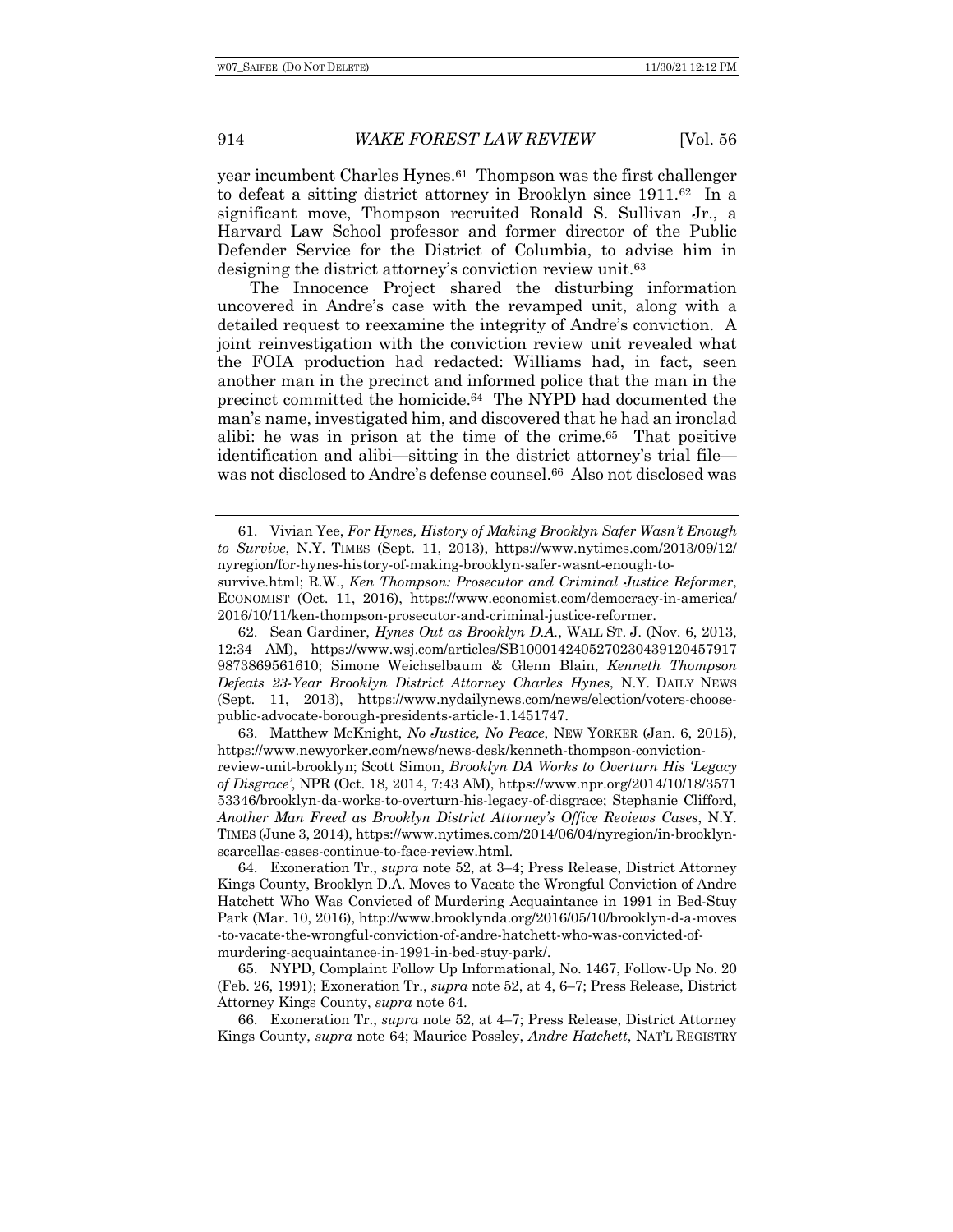documentation in the trial file that Williams, the prosecution's sole witness, told detectives that he was smoking crack on the day of the crime, which contradicted his testimony at trial that he had never smoked crack in his life.67 Twenty-four years after Andre's conviction, the chief of the conviction review unit also concluded and told the court that, given Andre's serious physical injuries at the time of the crime, it would have been physically impossible for Andre to have committed the homicide.68 The chief prosecutor described defense counsel's failure to order Andre's medical records as "unconscionable."69

Due to the "severe"<sup>70</sup> *Brady* violations<sup>71</sup> and evidence of Andre's innocence, the district attorney's office moved to vacate Andre's conviction and dismiss the indictment.72 At the exoneration, the courtroom was packed with Andre's family and supporters. Andre's radiant smile delighted the room. Andre told us, "I'm always smiling, even in my prison pictures." After he was freed from a quarter century in prison as an innocent man, Andre moved to a small town in Pennsylvania to live with his sister. He said that he enjoyed the quiet town because there were few police cars on the streets.

I was an attorney at the Innocence Project, and one of Andre's lawyers, when we brought his case to the attention of the new conviction review unit. After Andre's exoneration, I felt detached, emptied, unable to focus, and uninterested in work. I asked a senior colleague if she had ever experienced a strange feeling postexoneration. She replied, "Oh yes, we have likened it to postpartum depression."

Her description was penetrating. All of a sudden, a person I had come to know only by phone or behind metal grating, whose case my colleagues and I had carried for years, was in my office sitting next to me. The labor vanished. No more work was required to get to the finish line, and a new life had been released—a free one. Nearly every time a client was exonerated, whether the days preceding were sleepless or relaxed, the feeling was almost always the same. Invariably, I got back into work, by necessity, or after abiding by my body's need for rest, but it took me a long time to understand the

OF EXONERATIONS, https://www.law.umich.edu/special/exoneration/Pages/case detail.aspx?caseid=4850 (last updated Nov. 1, 2020).

<sup>67.</sup> Press Release, District Attorney Kings County, *supra* note 64; Possley, *supra* note 66; *see also* Trial Tr., *supra* note 2, at 186 (Feb. 11, 1992).

<sup>68.</sup> Exoneration Tr., *supra* note 52, at 11–12.

<sup>69.</sup> *Id.*

<sup>70.</sup> Press Release, District Attorney Kings County, *supra* note 64.

<sup>71.</sup> *See* Brady v. Maryland, 373 U.S. 83, 87 (1973) (holding "that the suppression by the prosecution of evidence favorable to an accused . . . violates due process where the evidence is material either to guilt or to punishment").

<sup>72.</sup> Exoneration Tr., *supra* note 52, at 12–13; Press Release, District Attorney Kings County, *supra* note 64.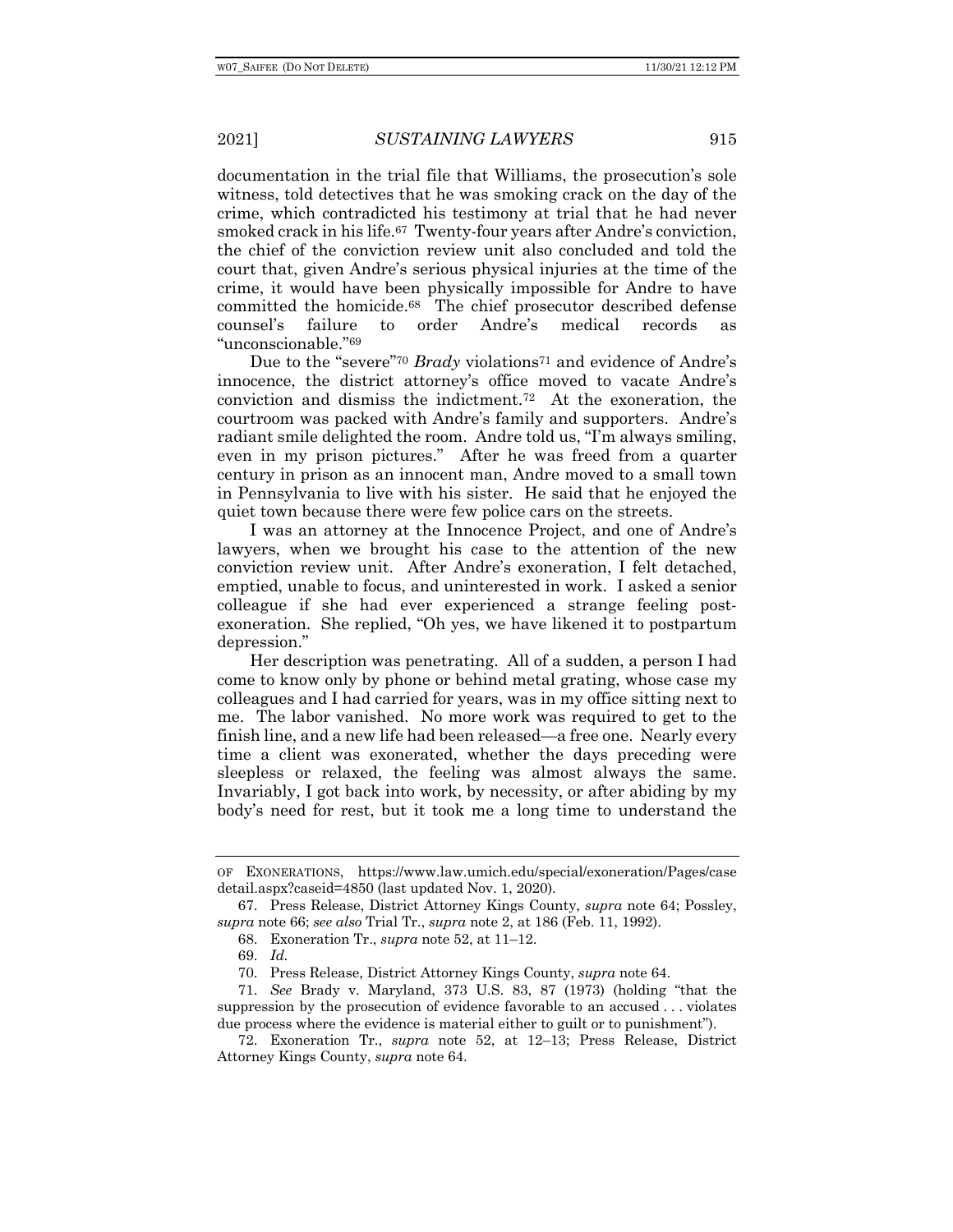strange feeling as a "trauma exposure response."73 Andre would never be whole, and something dramatic transformed within me.74

#### II. ANATOMIZING THE STIGMA

I should, at the outset, confess that I have resisted writing on this topic. This Essay is born from the irreparable suffering endured by tremendous people who have spent, or continue to spend, years, or sometimes decades, locked up in cages. Admittedly, it feels selfindulgent narrating my own emotional weight, just as it does for many others in the social justice field.75 As the *Wake Forest Law Review*'s 2021 Spring Symposium was meant to improve introspection within the profession, dismantle the guilt associated with thinking about and sharing how our work affects us, and enable future generations to do the work in a way that sustains themselves, their clients, and their organizations, it seems fitting to acknowledge that my own reluctance to chronicle these struggles stems from the

74. *See id.* at 41 (drawing attention to how our behaviors, feelings, and worldview change in response to trauma exposure).

<sup>73.</sup> LAURA VAN DERNOOT LIPSKY WITH CONNIE BURK, TRAUMA STEWARDSHIP: AN EVERYDAY GUIDE TO CARING FOR SELF WHILE CARING FOR OTHERS 41 (2009) (defining trauma exposure response as "the transformation that takes place within us as a result of exposure to the suffering of other living beings or the planet"). A social worker by training, van Dernoot Lipsky is recognized as a pioneer in the field of trauma exposure. *Laura van Dernoot Lipsky*, TRAUMA STEWARDSHIP INST., https://traumastewardship.com/laura-van-dernoot-lipsky/ (last visited Nov. 14, 2021). She has worked for over twenty-five years with trauma survivors, including survivors of child abuse, domestic violence, homelessness, and natural disasters. VAN DERNOOT LIPSKY WITH BURK, *supra* note 73, at 1–2. Her book includes personal statements from human rights advocates and people working in fields where secondary trauma is prevalent. *Id.* at 33–38, 52–58, 85–89, 124–29, 137–42, 151–55, 161–66, 177–79, 189–95, 204– 07, 219–22, 234–42.

<sup>75.</sup> *See* ALICE M. NAH, HUMAN RIGHTS DEFENDER HUB, WELLBEING, RISK AND HUMAN RIGHTS PRACTICE 1–2 (2017) (noting that human rights defenders prioritize the necessity and importance of their work before their personal wellbeing, focus on the well-being of survivors of human rights abuses, and find thinking about their own well-being to be "self-indulgent"); Margaret Satterthwaite et al., *From a 'Culture of Unwellness' to Sustainable Advocacy: Organizational Responses to Mental Health Risks in the Human Rights Field*, 28 S. CAL. REV. L. & SOC. JUST. 443, 488 (2019) (explaining that in human rights work, well-being of advocates is seen as indulgent and associated with privilege, and advocates experience guilt for feeling trauma); VAN DERNOOT LIPSKY WITH BURK, *supra* note 73, at 45 ("Many caregivers feel guilty for struggling with their work because, they tell themselves, who are they to complain about their lives?"); Marcia Brown, *The Loneliness of the Immigration Lawyer*, AM. PROSPECT (Oct. 29, 2020), https://prospect.org/justice/loneliness-of-the-immigration-lawyer/ ("Given the extreme violence, trauma, and inhumanity their clients often endure, immigration attorneys don't like to talk about how it affects them.").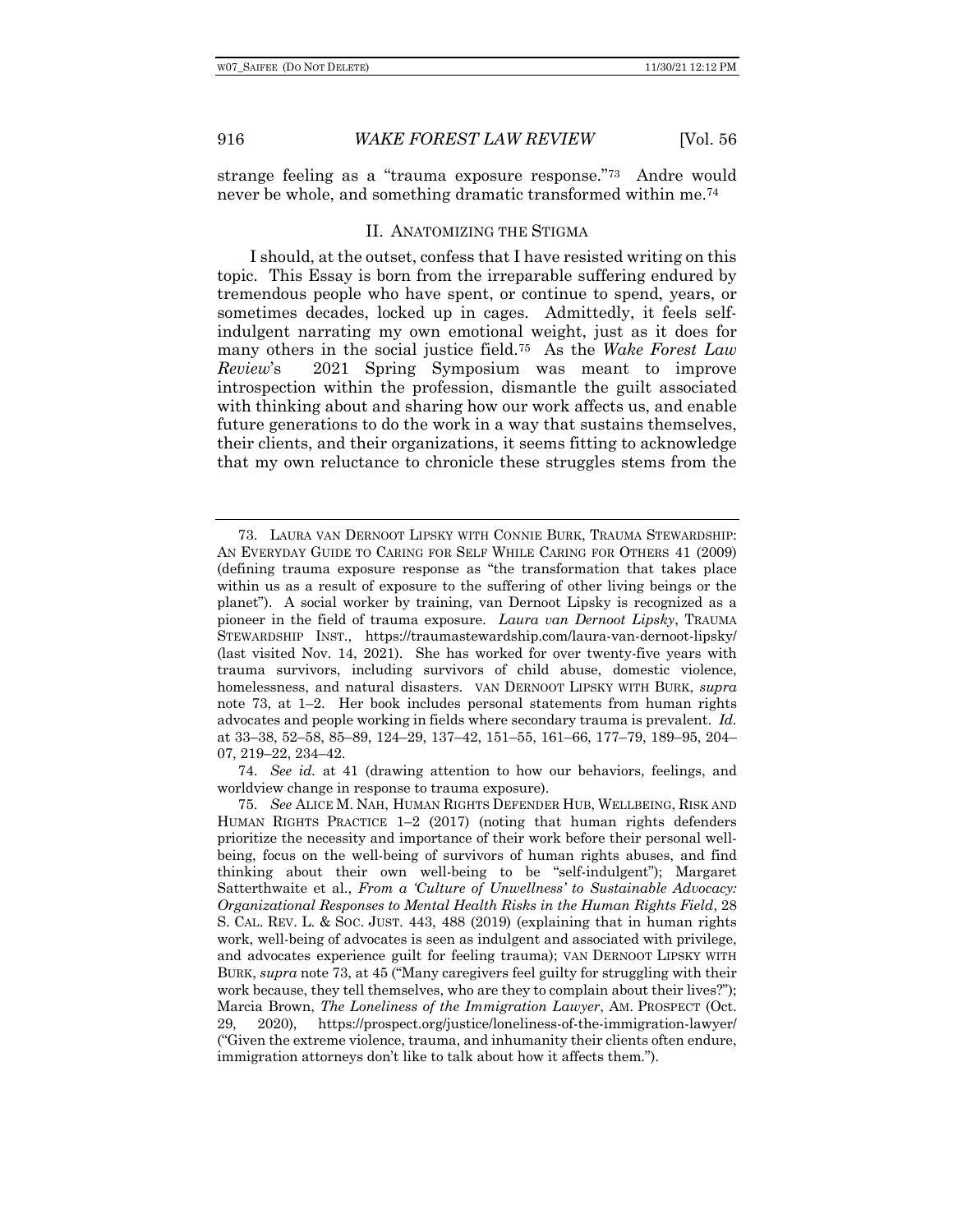very same pathologies that not only contribute to but entrench secondary trauma<sup>76</sup> and a culture of diminished well-being.

76. I use "trauma exposure response" interchangeably with secondary trauma. *See* VAN DERNOOT LIPSKY WITH BURK, *supra* note 73, at 6 (noting that she uses "trauma exposure response" but that researchers have named the experience of being affected by others' pain in various terms, including "secondary trauma"). I find "trauma exposure response" to be a more evocative, capacious, and less stigmatizing phrase, but I employ both terms to reflect the literature and because different readers may experience the descriptors differently. More to the point, when discussing "trauma" and distinguishing it from other emotional stress, language and meaning matter. "Secondary trauma refers to the psychological signs and symptoms that result from ongoing involvement with traumatized clients." Yael Fischman, *Secondary Trauma in the Legal Professions, A Clinical Perspective*, 18 TORTURE 107, 108 (2008). Professionals who engage with empathy with people who have endured severe trauma "may experience, to a lesser degree, some of the same symptoms as those impacted by primary trauma," including behavioral changes and impacts to their outlook on life. *Id.* at 108, 111 (discussing common symptoms). These symptoms are "produced by the survivors' account of their traumatic experience and the professional's reactions to such accounts." *Id.* at 108 ("By becoming a witness to these atrocities, these may become part of the providers' consciousness, leading to a potential incorporation of their clients' traumatic experiences."). "Secondary trauma may affect a provider's decision-making process, lead to inhibited listening, decrease the ability to maintain appropriate boundaries and to render effective services." *Id.* at 114. *See also* Katie Baird & Amanda Kracen, *Vicarious Traumatization and Secondary Traumatic Stress: A Research Synthesis*, 19 COUNSELLING PSYCH. Q. 181, 181 (2006) (noting that secondary trauma "refers to a set of psychological symptoms that mimic post-traumatic stress disorder, but is acquired through exposure to persons suffering the effects of trauma"); *id.* at 182– 83 (distinguishing vicarious traumatization from secondary trauma and noting that both constructs represent different phenomenon but are often written about as though they are the same). It is important to note that the goal in managing our response to trauma exposure is not to prevent the heart from breaking. VAN DERNOOT LIPSKY WITH BURK, *supra* note 73, at 48 ("As hard as it is to feel our full range of feelings, still more damaging are our attempts to not feel."); Marjorie Silver, Sanford Portnoy & Jean Koh Peters, *Stress, Burnout, Vicarious Trauma, and Other Emotional Realities in the Lawyer/Client Relationship*, 19 TOURO L. REV. 847, 858 (2004) ("[T]he only way to prevent vicarious trauma would be to shut down [your] compassion, which is the very last thing we would ask you to do.") (statement of Jean Koh Peters, Professor Emeritus of Law at Yale Law School). This may explain why effective interventions are simultaneously, and somewhat confusingly, described in the literature as preventing secondary trauma and reducing the negative effects of secondary trauma. *See, e.g.*, Fischman, *supra*, at 110, 114 (alternating between language of prevention and reduction). We need to be fully present in our lives in a way that tells the person suffering that they are not alone, and we also need to open our hearts to everything that comes in, without experiencing our clients' anguish in a debilitating way. VAN DERNOOT LIPSKY WITH BURK, *supra* note 73, at 21, 44, 215. "This is difficult terrain to navigate." *Id.* at 21.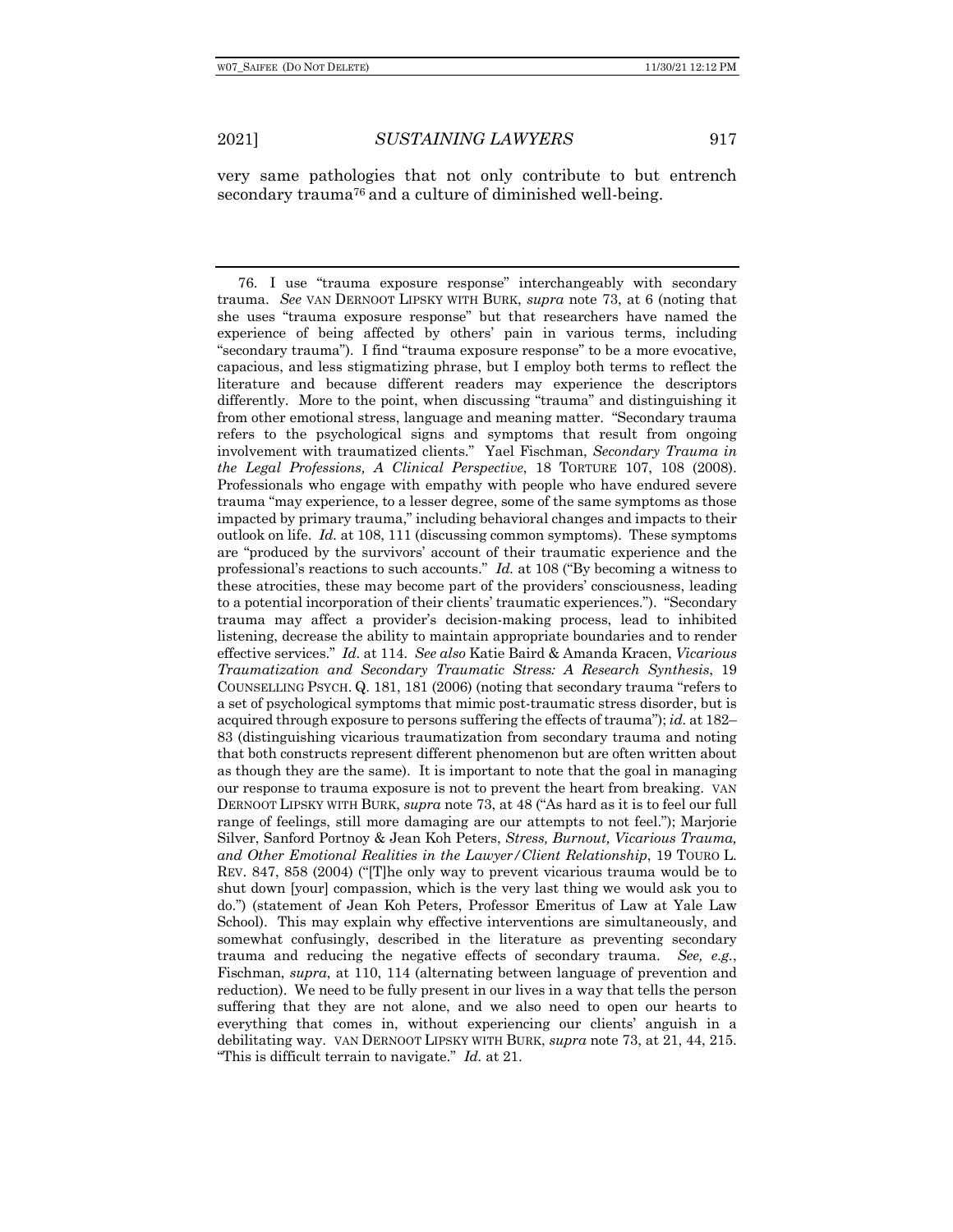## *A. Pathologies of Guilt*

For people whose bodies are locked in prison, every moment is felt. After he "won" his habeas petition, a young man of Algerian descent who remained in executive detention in Guantanamo told his lawyers, "People often talk about killing time. Here, time kills you." For Andre, this adage was more than symbolic. Andre lost his mother, his father, and his son while incarcerated. He was threatened and assaulted by guards, called a "woman-killer," stabbed in the head and abdomen, punished with solitary confinement, and held in the special needs unit where corrections officers called him "cuckoo." Scared, and at times even hysterical, Andre called me, my colleagues, and our clinic students all the time. At their discretion prison staff sedated Andre with bipolar medication before an independent physician determined that Andre did not have bipolar disorder. Because he could barely read or write, Andre was unable to file grievances, which heightened his altercations with guards. He received numerous disciplinary write-ups for "refusing to follow direct orders," including a ticket for washing his own underwear in the shower, and a ticket for educating a prison guard that he was declining to do his assigned work detail because it was slave labor.77 Andre's "misbehavior" record was the main basis for his denial of parole, which is often the most realistic opportunity for freedom for a person in prison.78 Time does not make prison more tolerable; it escalates the urgent plea for freedom.

Andre endured unimaginable cruelty and pervasive indifference, including by his own trial counsel and government officials who remain unaccountable, followed by decades of excruciating pain in

<sup>77.</sup> Prison labor is deeply rooted in slavery. *See* Dorothy E. Roberts, *The Supreme Court 2018 Term—Foreword: Abolition Constitutionalism*, 133 HARV. L. REV. 1, 66–70 (2019) (discussing the history of the Thirteenth Amendment's "punishment" clause). Even in modern times, some people in prison have been forced—by guards on horseback carrying shotguns—to work in the fields and pick crops, including cotton. Bryan Stevenson, *Slavery Gave America a Fear of Black People and a Taste for Violent Punishment. Both Still Define Our Criminal-Justice System.*, N.Y. TIMES MAG. (Aug. 14, 2019), https://www.nytimes.com/ interactive/2019/08/14/magazine/prison-industrial-complex-slavery-racism.html. If they refused—or failed to pick it fast enough—they could be punished with solitary confinement. *Id.* A number of Black people in prison considered the despair of isolation preferable to the degradation of being forced to pick cotton. *Id.* Some of these men endured isolation, a punishment recorded in their prison disciplinary records, only later to be denied parole based on those discipline records. *See id.*; *see also* Kevin Rashid Johnson, *Prison Labor Is Modern Slavery. I've Been Sent to Solitary for Speaking Out*, GUARDIAN (Aug. 23, 2018, 6:00 AM), https://www.theguardian.com/commentisfree/2018/aug/23/prisoner-speak-outamerican-slave-labor-strike (discussing prison labor and the legacy of slavery).

<sup>78.</sup> Daniel S. Medwed, *The Innocent Prisoner's Dilemma: Consequences of Failing to Admit Guilt at Parole Hearings*, 93 IOWA L. REV. 491, 517 (2008) (observing that parole often represents the most viable possibility for release).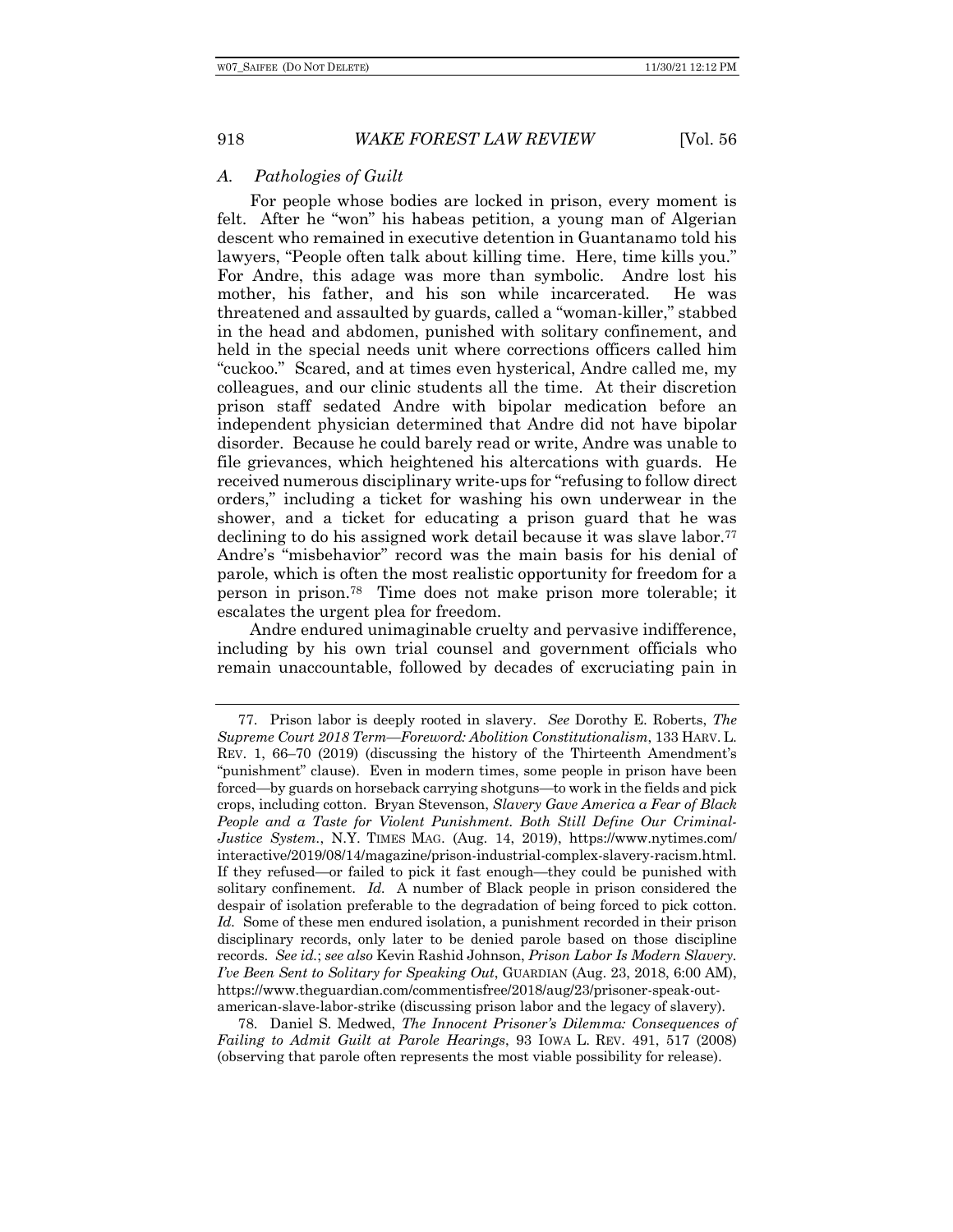prison and a hard-fought effort to obtain his freedom. Andre was marginalized by poverty, race, and intellectual disability. Knowing that it would have been so simple for the criminal legal system to avoid destroying Andre's life, and that no one within the system cared or felt responsible enough to avoid that destruction, took on a prominence that transcended the uplifting victory of freedom.

I do not mean to understate the triumph that freedom from decades-long imprisonment brings to the individuals released, their families, and their communities or its importance in bringing about the transformation that is essential to dismantle our criminal punishment system. For public interest lawyers, too, having work that contributes a direct, visible, and tangible impact on individuals is rare,79 and helping someone in their struggle for freedom is momentous. It is, however, not justice; it is mitigation. Bearing witness to Andre's suffering imprinted in me traumatic reminders of his everlasting adversity. I could not make Andre "whole," return the loved ones and the decades stolen from him, erase the harms he endured, prevent the harms he would continue to face, or prepare him for life after prison, which came with its own substantial, even lifethreatening, tribulations.80

In Andre's case, we were fortunate that the district attorney's office had changed hands—in a stunning electoral defeat—and a functioning and effective conviction review unit was in place. Without that unit, it is uncertain how, or whether, we would have succeeded or how much longer Andre would have remained in prison. In too

<sup>79.</sup> *Cf. e.g.*, Satterthwaite et al., *supra* note 75, at 467–69 (documenting perceptions of inefficacy experienced by advocates in the human rights field who could not offer direct services or remedies, where impact of their work was often obscured by the long-term horizon of change); Brown, *supra* note 75 (describing profound and rapid changes in immigration policy during the Trump administration, which led to a sense of futility among asylum and immigration attorneys who wondered if their work made any difference).

<sup>80.</sup> *See, e.g.*, Janet Roberts & Elizabeth Stanton, *A Long Road Back After Exoneration, and Justice Is Slow to Make Amends*, N.Y. TIMES (Nov. 25, 2007), https://www.nytimes.com/2007/11/25/us/25dna.html (exonerees struggle with housing, employment, substance abuse, rebuilding family ties, and continued psychological effects and stigma of imprisonment and they also receive fewer government services (if any) than convicted people who are paroled); Alex Potter, *Life After Guantánamo: Former Detainees Live in Limbo*, NEWSWEEK (Sept. 1, 2016, 8:40 AM), https://www.newsweek.com/2016/09/09/life-after-guantanamoformer-detainees-live-limbo-494838.html (discussing struggles of a Yemeni man who was released from Guantanamo and resettled in a third country where he has no family or other ties, does not speak the language, and no one will hire him); Carol Rosenberg, *They Were Guantánamo's First Detainees. Here's Where They Are Now*, N.Y. TIMES, (May 18, 2021), https://www.nytimes.com/2021/ 03/27/us/politics/guantanamo-first-prisoners.html (discussing people formerly imprisoned in Guantanamo who struggled to rebuild their lives and suffered from physical and mental illness as a result of their treatment and time in the military prison).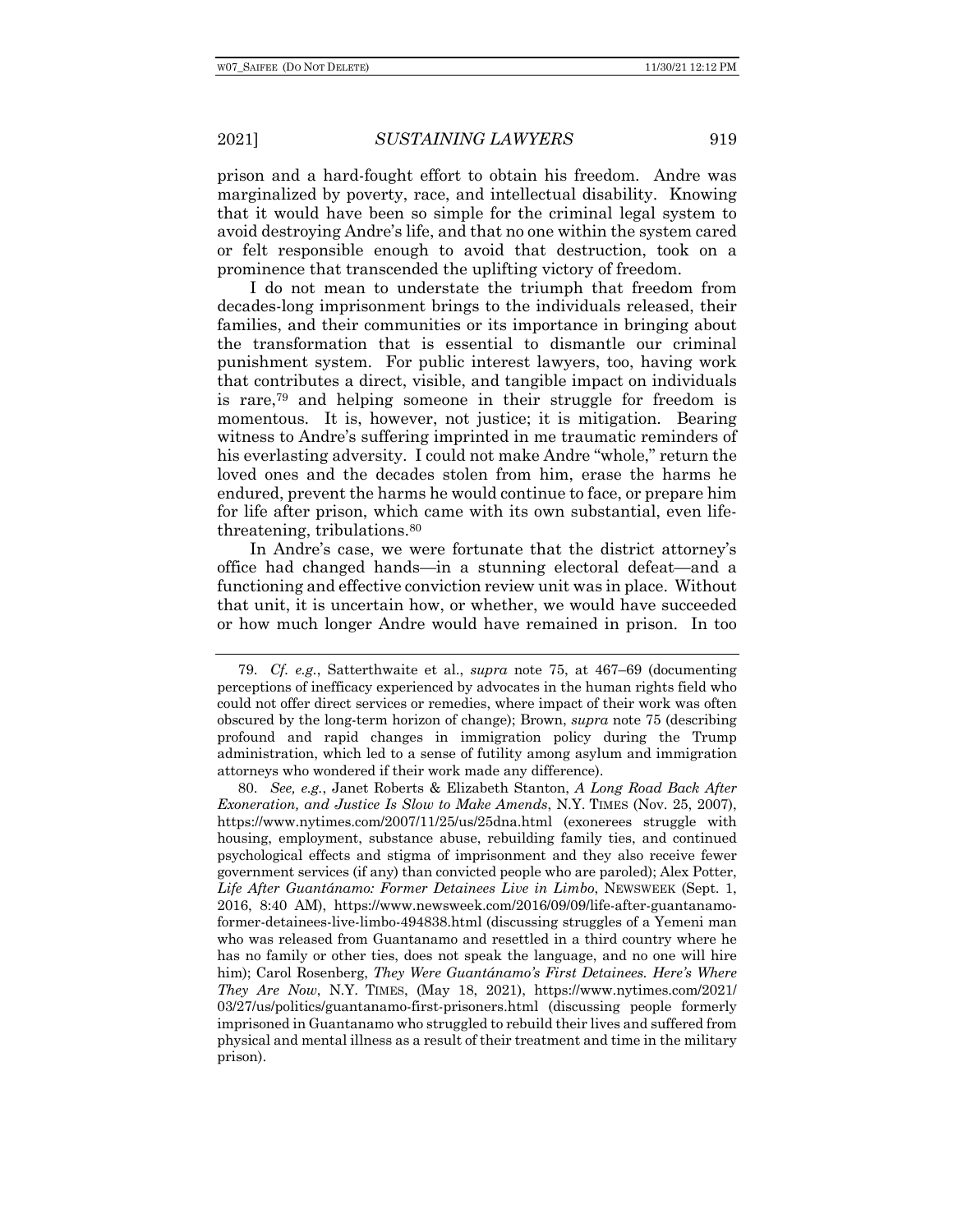many other cases, undoing even one conviction was warfare by litigation.81 In a 1991 double homicide and arson case in Durham, North Carolina, which was prosecuted in 1995 by Michael Nifong, the Innocence Project unearthed critical documents through open-file discovery in 2010 that were not disclosed to the defense.82 The documents showed that the government had concealed detailed evidence of our client's innocence, the lead detective had lied under oath, and Nifong83 had suborned the detective's perjured testimony and then urged the jury to believe the truth of what he knew to be false.84 Our client, Darryl Howard, a poor Black man from the projects, who was serving a sentence of eighty years in prison for the double homicide and arson, was tormented that prosecutors and police went to such extreme lengths to put him behind bars. After reading the extent of the misconduct in our motion to vacate, Darryl called us crying over the prison phone pleading, "Why me?" In 2014, after Darryl spent over nineteen years in prison as an innocent man,

82. *See* Radley Balko, *Darryl Howard and the Rampaging Prosecutor: Durham Learns Little from Duke Lacrosse Debacle*, WASH. POST (Mar. 20, 2014), https://www.washingtonpost.com/news/the-watch/wp/2014/03/20/darryl-howardand-the-rampaging-prosecutor-durham-learns-little-from-duke-lacrosse-debacle.

83. Nifong prosecuted this case over a decade before he was appointed Durham's district attorney in 2005. In 2007, Nifong—then the elected district attorney—was disbarred and held in criminal contempt of court for withholding exculpatory evidence and willfully making false statements to the court in connection with pursuing false accusations of sexual assault against three Duke University lacrosse players. Duff Wilson, *Facing Sanction, Duke Prosecutor Plans to Resign*, N.Y. TIMES (June 16, 2007), https://www.nytimes.com/ 2007/06/16/us/16duke.html; Duff Wilson, *Prosecutor in Duke Case Is Disbarred for Ethics Breaches*, N.Y. TIMES (June 16, 2007), https://www.nytimes.com/2007/ 06/16/us/16cnd-nifong.html; The Associated Press, *Day in Jail for Ex-Duke Prosecutor*, N.Y. TIMES (Sept. 1, 2007), https://www.nytimes.com/2007/09/01/ us/01nifong.html.

84. *See Balko, supra* note 82 (describing how, in the Duke lacrosse case, conservatives (who lined up with the defense) and progressives (who cast early lots with Nifong) simply moved on once it was evident that the players were innocent and that Nifong had lied and suppressed evidence and how they all missed an opportunity to consider that, if a prosecutor could pursue false sexual assault charges against White, well-to-do college athletes, how the system far more easily ensnared poor people of color who comprise the vast majority of criminal defendants).

<sup>81.</sup> *See, e.g.*, Lara Bazelon, *Ending Innocence Denying*, 47 HOFSTRA L. REV. 393, 400–03, 416–19, 478 (2018) (discussing exoneration cases where "legal dueling" with prosecutors spanned numerous years); Andrew Cohen, *Why Some States Still Fight the Exoneration of the Innocent*, ATLANTIC (Feb. 6, 2014), https://www.theatlantic.com/national/archive/2014/02/why-some-states-stillfight-the-exoneration-of-the-innocent/283607 ("[A]ll I can think about is how

hard it is to undo these faulty verdicts, how much effort it takes by so many on behalf of the wrongfully convicted, and how stubborn so many others are to see what's right in front of their noses.").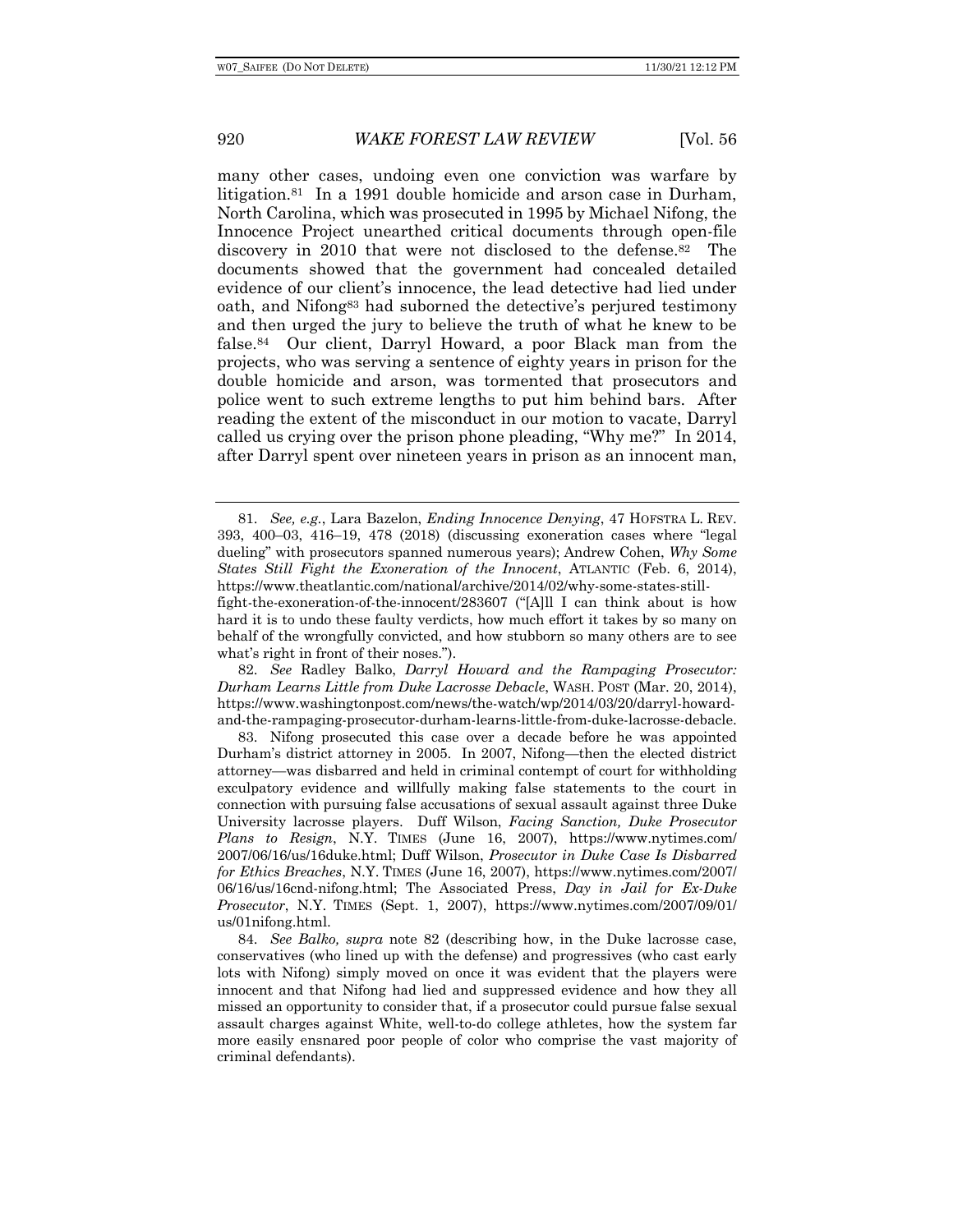Durham Superior Court Judge Orlando Hudson vacated his convictions and described Darryl's case as the most horrendous prosecution he had seen in thirty-four years on the bench.85

Darryl was on freedom's doorstep. Judge Hudson intended to release him on unsecured bond, but the district attorney and the attorney general took extraordinary measures—including appealing to three different courts—to block his release.86 Because of the prosecutors' relentless opposition, Darryl remained incarcerated for over two more years before he was exonerated.87 During those two additional years that he languished in prison while appeals were pending, his only son died.88

Even when I wanted to be helpful, I was helpless. The toll on lawyers is nothing next to what our clients have suffered, but "[r]ealiz[ing] the overwhelming need and pain in the world and our relative ineffectiveness to mitigate it is difficult to cope with."89 A "burden of guilt" accompanied my inability to always help.90 Everyone in prison, whether innocent or involved, was in immense pain. Our teams were in constant heartbreak, recording details about

88. *Id.* ("Because Darryl has been imprisoned for a crime he did not commit, the streets raised his son . . . . Had Darryl been released when Judge Hudson overturned his convictions, his son might still be alive today.").

89. VAN DERNOOT LIPSKY WITH BURK, *supra* note 73, at 81–82 (quoting a veterinarian and scientist who works in wildlife conservation protecting natural habitats internationally).

90. Kathleen Rodgers, *'Anger Is Why We're All Here': Mobilizing and Managing Emotions in a Professional Activist Organization*, 9 SOC. MOVEMENT STUD. 273, 280 (2010). This burden is carried when bearing witness to others' suffering, even when that suffering is not within our control. *See* John Eligon, *'I Was Failing': Bystanders Carry Guilt from Watching George Floyd Die*, N.Y. TIMES (Apr. 21, 2021), https://www.nytimes.com/2021/04/03/us/george-floydderek-chauvin-trial.html (reporting on the testimony of eyewitnesses who watched former Minneapolis police officer Derek Chauvin kill George Floyd and who described living with guilt that they could do nothing to save Floyd); VAN DERNOOT LIPSKY WITH BURK, *supra* note 73, at 50–51 (reporting on a study in which two leading psychologists identified perceptions that contribute to feelings of helplessness among people in traumatic circumstances, including that "individuals hold themselves personally responsible for a troubled situation even when no one could reasonably be expected to master it").

<sup>85.</sup> *Although Freedom Eludes Him, Darryl Howard Presses On*, INNOCENCE PROJECT (July 2, 2015), https://innocenceproject.org/although-freedom-eludeshim-darryl-howard-presses-on/.

<sup>86.</sup> *See id.*

<sup>87.</sup> Nannie Howard, Editorial, *In Darryl Howard's Case, Still Waiting for Justice*, NEWS & OBSERVER (Mar. 4, 2015, 7:48 PM), https://www.newsobserver. com/opinion/op-ed/article12523220.html.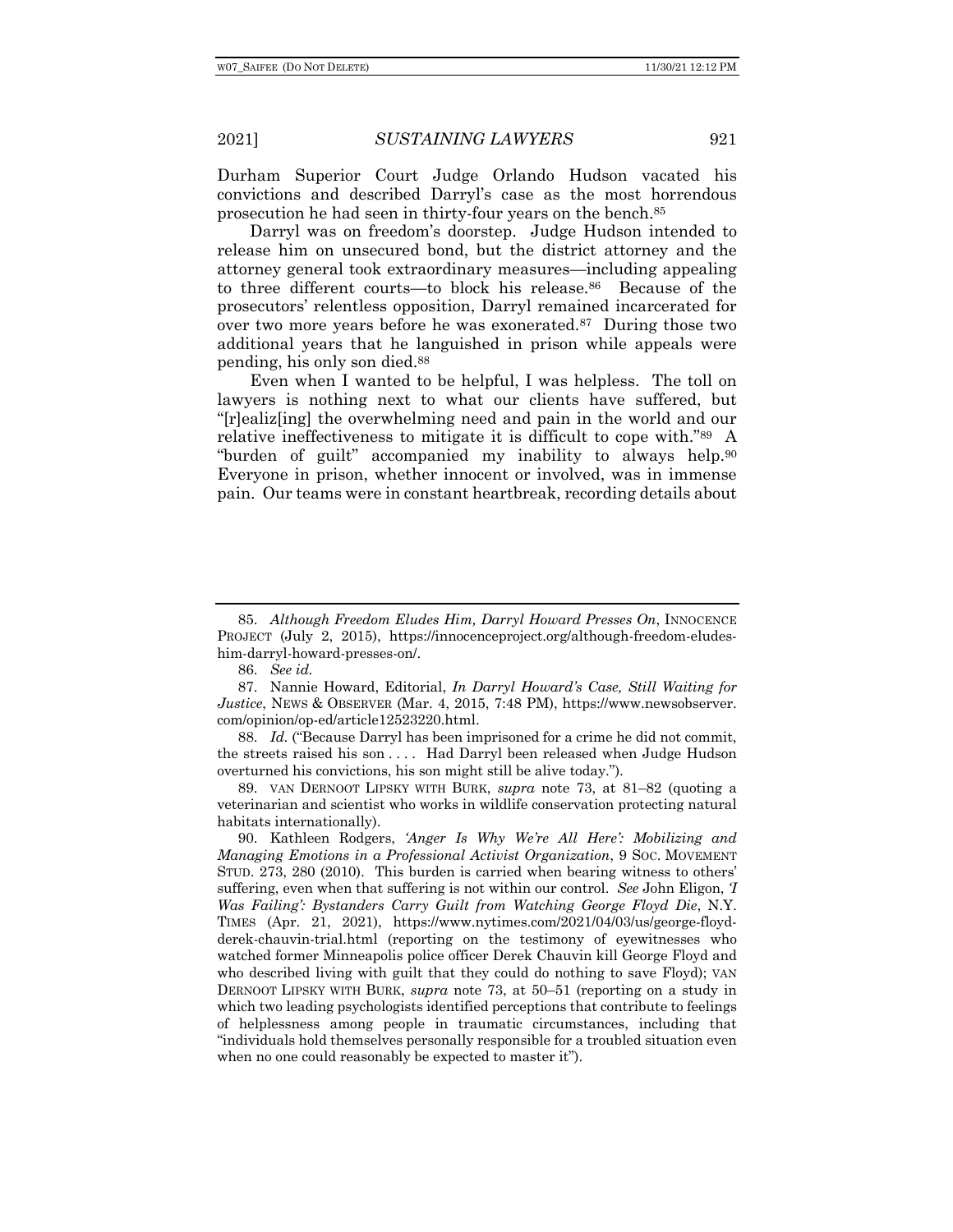the traumatic events our clients recounted, listening to their harrowing accounts, and watching them languish in prison.<sup>91</sup>

I began to move in a constant state of overdrive, drowning in a mélange of absorbing our clients' anguish, agonizing over the innumerable clients waiting, and feeling powerless to control the growing obstacles that intensified the distress: an oppressive system that easily churned out convictions but made it exceedingly difficult to release even the innocent; prosecutors whose opposition was vehement and extensive; voluminous trial and post-conviction records too often submerged in police and prosecutorial misconduct, sometimes spanning multiple administrations, that required exquisite study and investigation; and new clients who poured in with urgent needs that outpaced capacity. Each case brought with it an awareness of the countless lives not saved.92

While I often felt energized and emboldened, those moments were punctuated by great sadness. With the limits of what my help could do for our clients (and how many cases I could work on at one time) came my own guilt for feeling distressed when our clients were the ones experiencing real distress and suffering.93 That guilt was heightened by the feeling that it was my fault that my clients who were not yet released remained locked in prison; I was not smart enough to achieve their freedom or fast enough to keep a ball in the air in all of the cases that lagged behind. The guilt became a compulsion. I was enclosed in its seduction. This pull, which was easily triggered, had such a hold on me that it obscured rational thought. "Guilt is one of the strongest signs of a trauma exposure

<sup>91.</sup> VAN DERNOOT LIPSKY WITH BURK, *supra* note 73, at 215 ("Because we are all inherently connected, the witnesses will share some of the burden of what the mourners are experiencing . . . ."); *see also* Lauren Markham, *No End in Sight: What Happens When Immigrant-Rights Advocates Reach a Breaking Point?*, 96 VA. Q. REV. (Mar. 2, 2020), https://www.vqronline.org/reporting-articles/2020/ 03/no-end-sight ("Advocates for asylum seekers know that absorbing the pain of others is an inevitable part of the job.").

<sup>92.</sup> VAN DERNOOT LIPSKY WITH BURK, *supra* note 73, at 49–50 (quoting environmental scientist struggling with feeling that any awareness she raised was "an insignificant drop in the massive bucket of impending crisis"); *see also id.* at 154 (quoting immigrant rights project coordinator) ("There's this constant clamor in your head, which is filled with the desire to help others and the painful knowledge of what you can't do, and it never goes away."); Brown, *supra* note 75 (quoting asylum attorney) ("A constant paralyzing feeling of complete impotence always surrounds me.").

<sup>93.</sup> *See* Satterthwaite et al., *supra* note 75, at 488 ("Advocates who experience work-related distress tend to ignore or minimize their own suffering by comparing their pain with [the 'real suffering'] of the 'primary' victims of human rights violations."); Rodgers, *supra* note 90, at 287–88 ("[Amnesty International] employees place the immediate needs of victims and members at the forefront of their energies and view indulgence in their own concerns with guilt.").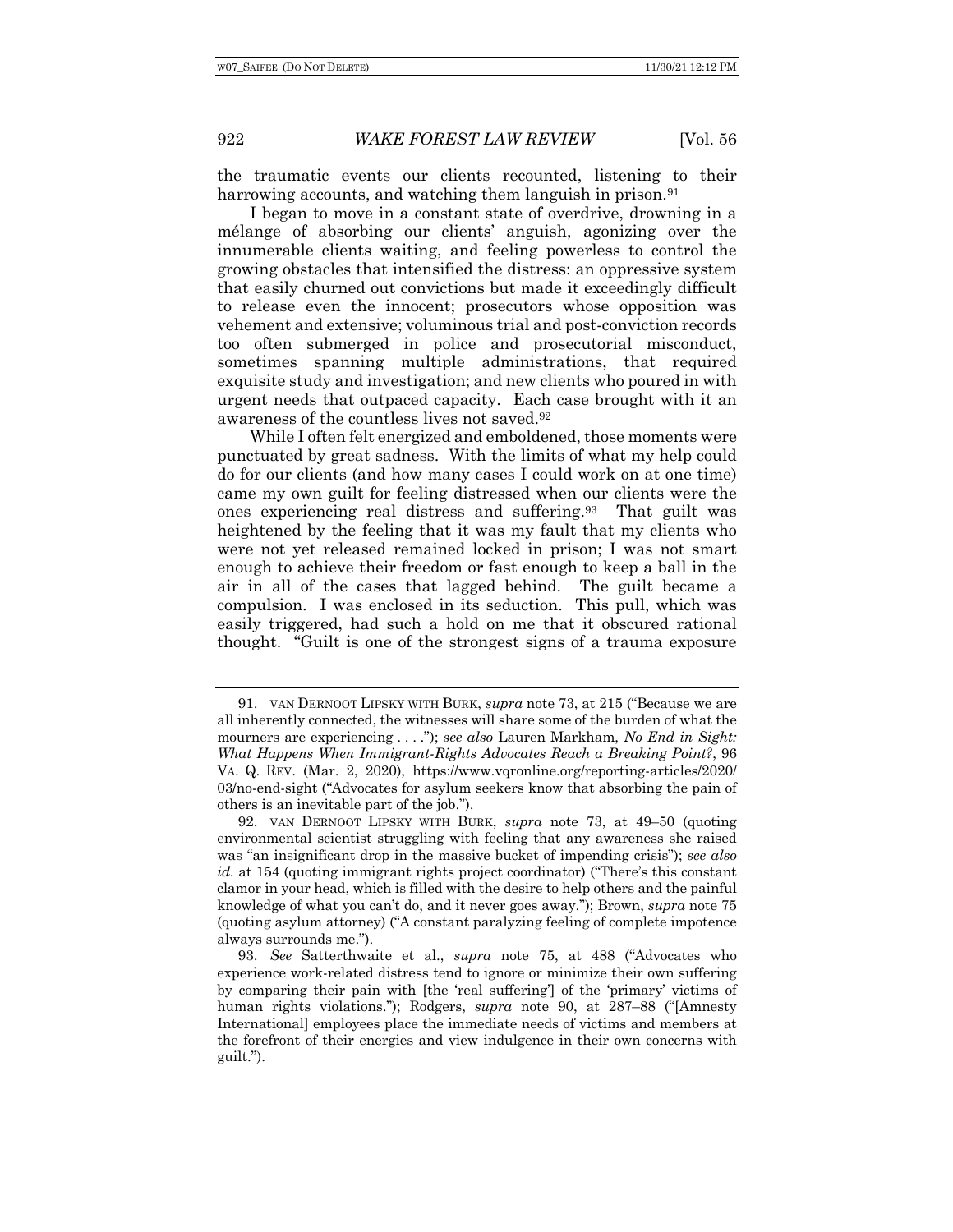response. It can block any experience of pleasure, peace, or happiness."94

The agony of our clients, my personal sense of responsibility for their continued confinement, and the perpetual feelings of guilt for taking a break when our clients were denied any chance to take a break from prison, circulated on repeat in my head. Compounding this weight was overexposure. Our teams were "soaked in trauma."95 Knowing that our clients' and their families' last hope rested in our hands magnified the mental toll. To have countless more clients waiting in queue made it impossible to keep up. This boundless need, crushing volume of cases, unconscionable ruin of human life, and emotional avalanche wears down post-conviction attorneys, who are even further worn down by a system stacked against the imprisoned and prosecutors who are determined not to make it easy.96

Every time I thought I had seen the worst state misconduct, there was another case to disabuse me of that fantasy. A 1992 murder case from the South that led to the conviction of two high school friends embroiled us in almost a decade of acrimonious litigation. In 2016, a senior assistant attorney general, who opposed our motion for a new trial based on false evidence and extensive police misconduct, threatened, during oral argument, to seek capital punishment if our two clients were awarded a new trial. In the months ahead, the trial court granted the men a new trial, vacated their murder convictions, and released our clients—who had spent a combined forty-two years in prison as innocent men—on bail.97 The senior assistant attorney general made good on his threat: He and the elected county attorney went to the grand jury and obtained new indictments against the two men for kidnapping, which arose from the same incident as the vacated murder convictions, based on the prosecutors' (erroneous) view that the new charges would expose the men to the death penalty. The sole witness who testified before the grand jury to obtain the new indictments was the assistant attorney general. Multiple motions, oral arguments, and disreputable government deeds later, the Commonwealth went, for a second time, to the grand jury to correct fatal errors made on its first go-around and secured, on its do-over, additional perjury indictments against our clients. After contentious

<sup>94.</sup> VAN DERNOOT LIPSKY WITH BURK, *supra* note 73, at 98.

<sup>95.</sup> *Id.* at 236 (quoting a manager in the child welfare system).

<sup>96.</sup> *Cf.* Brown, *supra* note 75 (discussing similar impact of the immigration system on immigration and asylum attorneys); *see also* Markham, *supra* note 91 ("These days, it can feel like the entire architecture of power is designed to mill anyone who resists it into dust.").

<sup>97.</sup> Order Granting Motion for New Trial, Vacating Convictions and Ordering New Trial, Commonwealth of Kentucky v. Hardin et al., Nos. 92-CR-42, 92-CR-43 (Meade Cnty. Cir. Ct., Ky. July 14, 2016); Order, Commonwealth of Kentucky v. Hardin et al., Nos. 92-CR-42, 92-CR-43 (Meade Cnty. Cir. Ct., Ky. Aug. 15, 2016).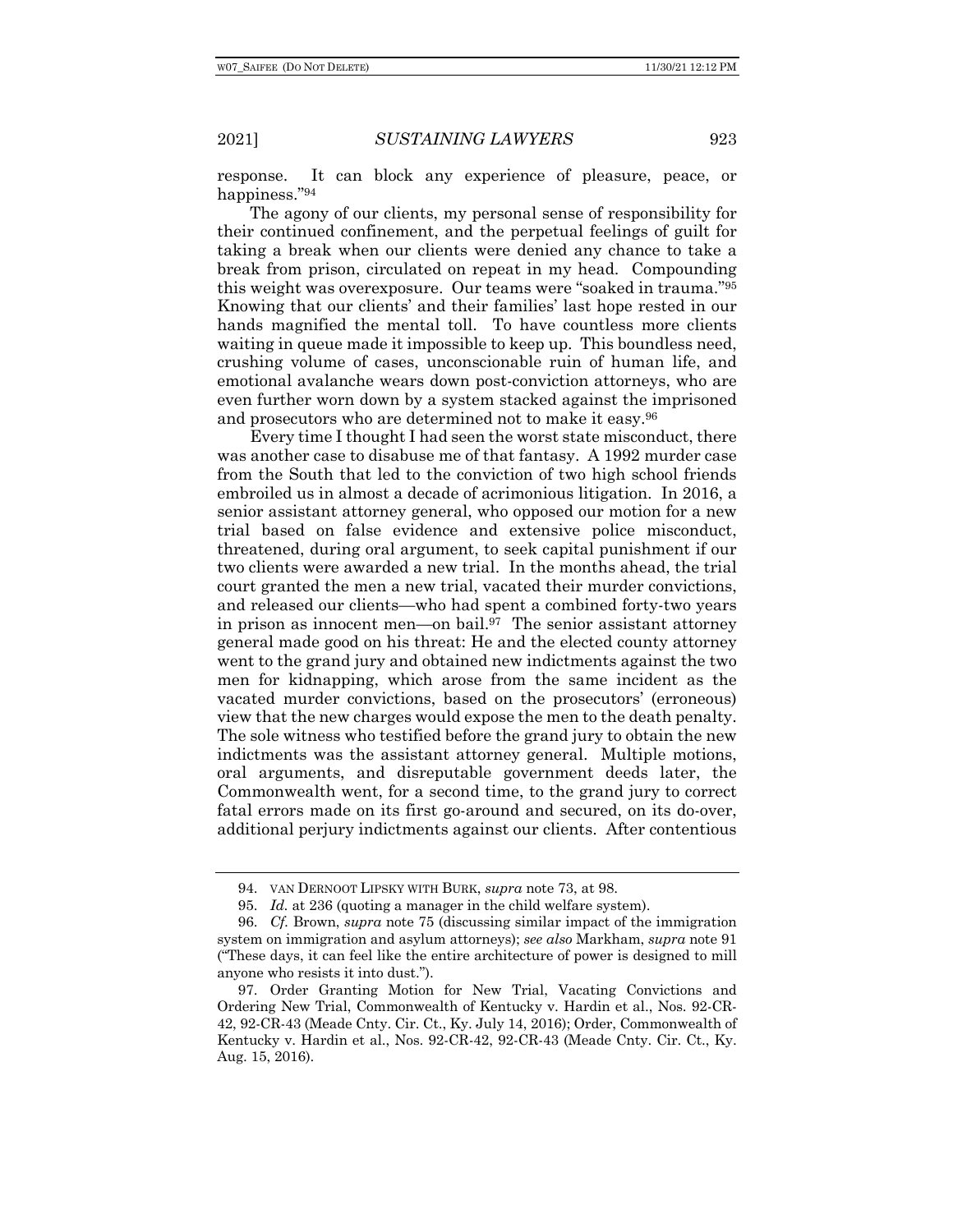legal dueling, the judge granted our motion to dismiss all of the new indictments with prejudice for vindictive prosecution, concluding that the very initiation of the new charges evidenced not only presumptive but also actual vindictiveness, and denounced the prosecutors' retaliatory actions as "nothing short of egregious."98 During the litigation, my formerly vibrant co-counsel had to be brought into court in a wheelchair. She fell extremely ill from a medical condition that she thought the intense and taxing hearings had exacerbated. Perversely, what had motivated us to do this work was making us fall to pieces.99

These aggressive prosecutorial tactics bring to mind what academics and practitioners have called a "war of attrition": a "sustained process of wearing down an opponent so as to force their physical collapse" or doing so "to such an extent that their will to fight collapses."100 When caregivers—I include public interest lawyers in that term—are pushed to their breaking point, traumatized, or just plain overburdened, it is difficult to provide high-quality care.101 If the attorneys who work on post-conviction cases at organizations known to provide high-quality *pro bono* representation are emotionally and physically worn down, they are less able to provide reliable representation to their clients.102 For people in prison, who have no constitutional or statutory right to post-conviction counsel

<sup>98.</sup> Andrew Wolfson, *Judge Slams Prosecutor for Vindictiveness in Kentucky Murder Case Once Linked to Satanism*, COURIER J. (Jan. 29, 2018, 8:17 PM), https://www.courier-journal.com/story/news/2018/01/29/louisville-satanicworship-murder-prosecutor-vindictiveness/1074386001/; Order Granting Motion to Dismiss Indictments on the Basis of Vindictive Prosecution at 2–7, 10–14, Commonwealth v. Hardin et al., Nos. 16-CR-131, 16-CR-132, 17-CR-29, 17-CR-30 (Meade Cnty. Cir. Ct., Ky. Jan. 19, 2018).

<sup>99.</sup> *See* Markham, *supra* note 91.

<sup>100.</sup> Lindsay Harris, *Trump's War of Attrition on Women Asylum Seekers*, MS. MAGAZINE (Oct. 8, 2020), https://msmagazine.com/2020/10/08/trumps-war-ofattrition-on-women-asylum-seekers/ (citing Nicholas Murray, *Attrition Warfare*, *in* INTERNATIONAL ENCYCLOPEDIA OF THE FIRST WORLD WAR (Ute Daniel et al. eds., Jan. 13, 2016), https://encyclopedia.1914-1918-online.net/article/ attrition\_warfare) (describing the Trump administration's non-stop onslaught on asylum seekers that was designed to eviscerate protections for immigrants escaping persecution and torture, and detailing that administration's repeated, dramatic, and rapid changes to immigration policy showing an utter disregard for legal precedent); Brown, *supra* note 75 (describing war of attrition on immigration attorneys).

<sup>101.</sup> *See* VAN DERNOOT LIPSKY WITH BURK, *supra* note 73, at 21; *see also* Markham, *supra* note 91.

<sup>102.</sup> *Cf.* Markham, *supra* note 91 (examining the impact of secondary trauma and other harms in the field on immigration lawyers); Satterthwaite et al., *supra* note 75, at 480 (citing statements of human rights experts to highlight that human rights advocates both feared that the field was "losing many of [its] most dedicated, capable, best trained, and experienced people" and lamented that "there are lots of people who are simply not effective anymore").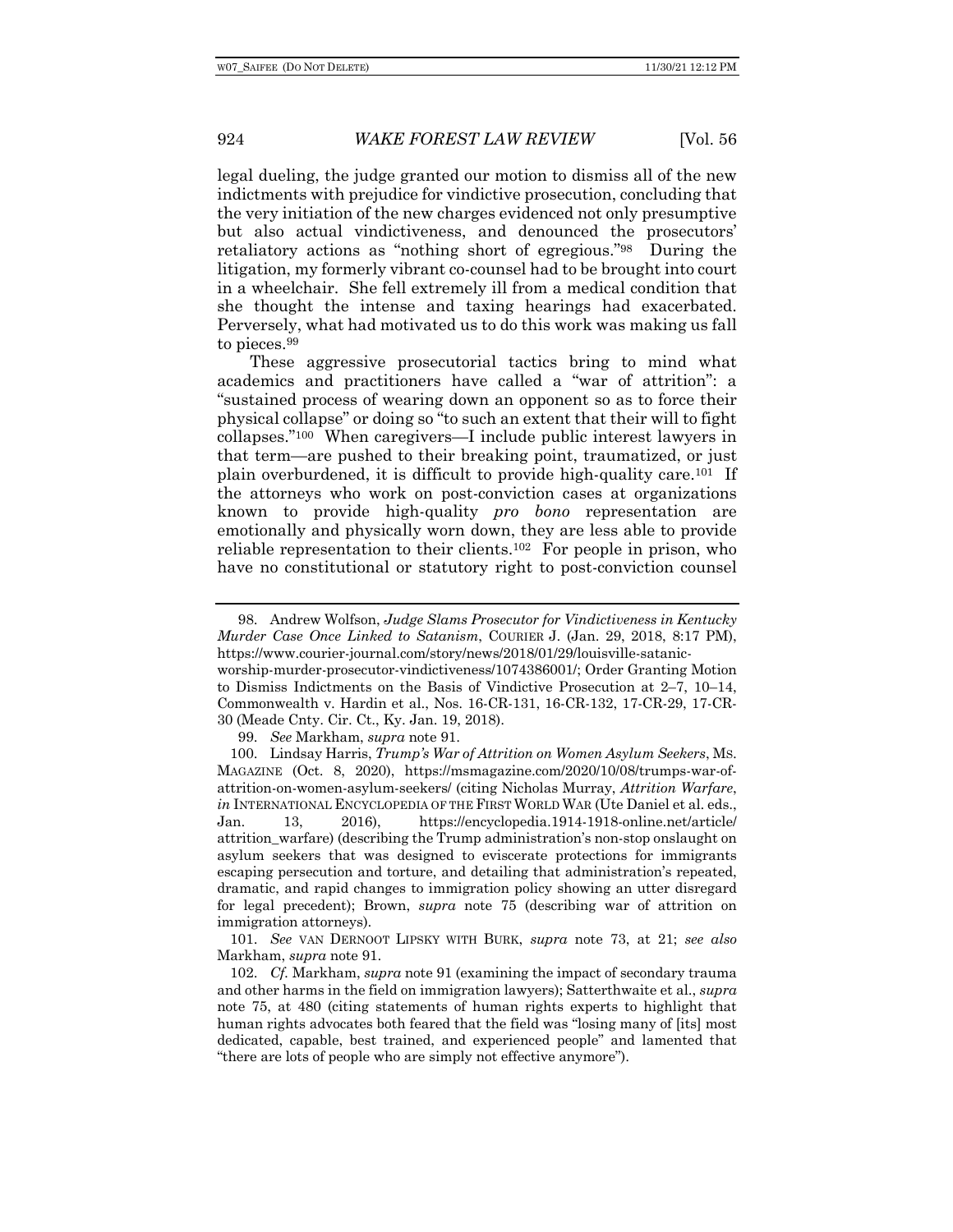and who depend on these organizations as their last hope, this is particularly damaging.

This Subpart began by examining my response to trauma exposure, but a more complicated picture has emerged: emotional labor in the field is not restricted to the experience of "trauma." Nor is sustained harm to well-being an inevitable byproduct of battling the criminal legal system and relentless state actors, though their intransigence is maddening. More to the point, field-related harm arises also from long-established cultural norms,103 which the following Subparts begin to untangle. Moving, for a moment, beyond secondary trauma to unveil these deep-rooted cultural beliefs helps to explain why lawyers and social justice organizations have, historically, failed to discuss trauma exposure and collective wellbeing in the field.

# *B. Pathologies of "Saving Lives"*

Many new lawyers have deep commitment to, and passion for, working with people who have suffered severe trauma, but these new lawyers typically have "few other internal resources"104 to sustain themselves. As a law student, I encountered no instruction, even in clinics, on trauma, let alone the emotional labor inherent to public interest lawyering, how it is experienced, or how to manage it.105 Perhaps this should come as no surprise considering that, in the field, practicing lawyers can appear to be impermeable to the emotional toll.106 This phenomenon, however, has deeper roots: there is a

106. *See id.* at 276 ("Advocates frequently remark on the 'tough' or 'cowboy' attitude that seems expected . . . and are told by colleagues that they should

<sup>103.</sup> Satterthwaite et al., *supra* note 75, at 459–60, 466, 538, 553–54 (finding in a qualitative study that exposure to trauma was significant in the human rights field, noting that advocates cautioned against narrowly focusing on "trauma" when considering well-being, and also observing that the advocates reported organizational, cultural, and field-wide sources of harm that have a negative impact on well-being, such as unmanageable workloads, beliefs about how much they should work and sacrifice, and perceptions about the ineffectiveness of their work).

<sup>104.</sup> *See* VAN DERNOOT LIPSKY WITH BURK, *supra* note 73, at 3; *see also* Satterthwaite et al., *supra* note 75, at 480 (finding that human rights advocates noted that younger people in the field were at particular risk).

<sup>105.</sup> *See* Sarah Knuckey, Margaret Satterthwaite & Adam Brown, *Trauma, Depression, and Burnout in the Human Rights Field: Identifying Barriers and Pathways to Resilient Advocacy*, 49 COLUM. HUM. RTS. L. REV. 267, 269–70, 303 (2018) (finding in a survey of 346 human rights advocates that 62% received little to no education in potential emotional impacts of human rights work). "[M]any human rights advocates have little education in or support for the potential mental health impacts of their work, there is very little research in this area in either the human rights or psychology fields, and there is limited evidence-based guidance for promoting resilience and sustainable advocacy practices." *Id.* at 269.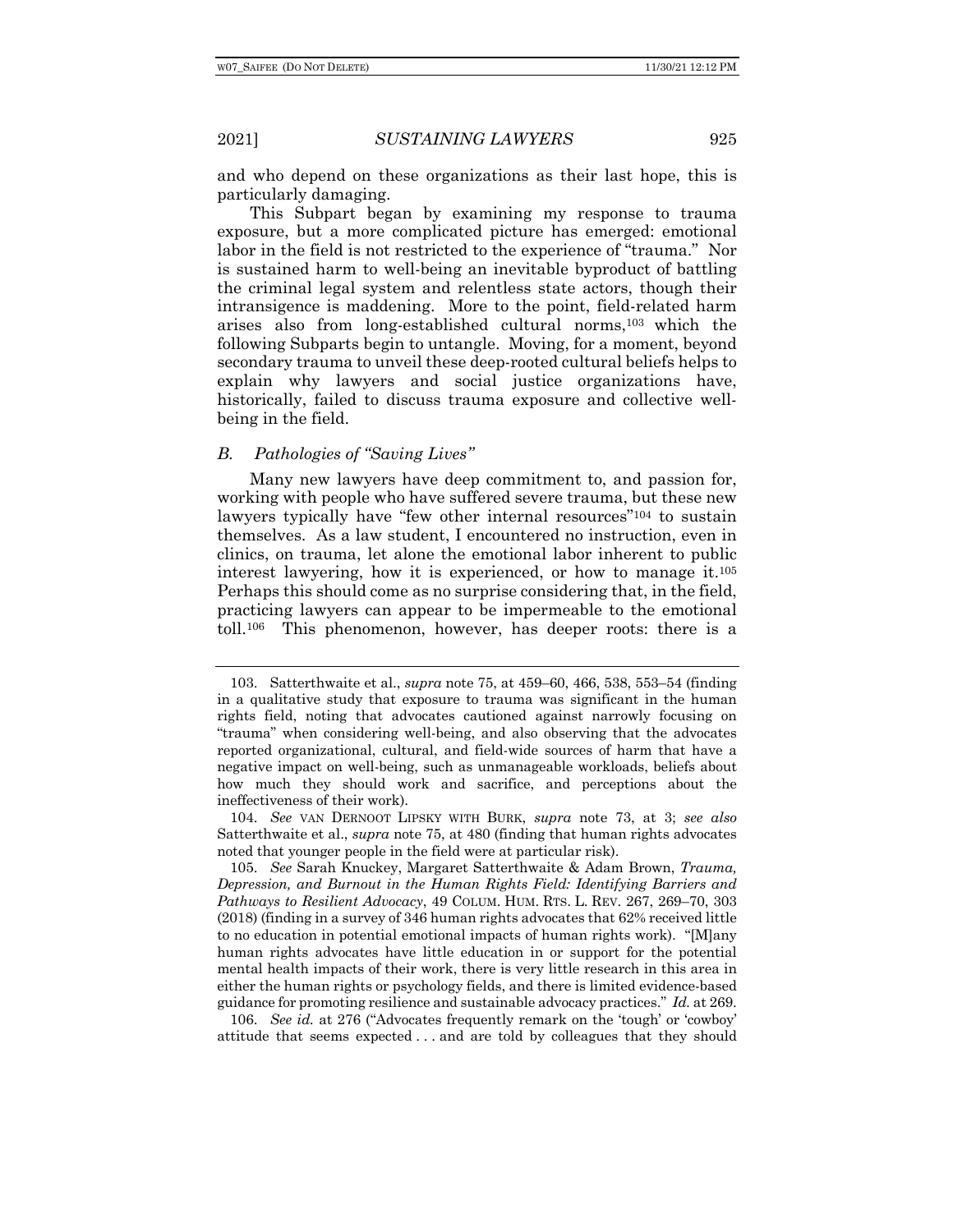"normative expectation of selflessness" that is "deeply ingrained" in the culture of many social justice organizations.107

This expectation creates a culture of "heroes" who rise above, and slog through work, until physical and mental exhaustion.108 The commitment of heroes is measured by how much they are willing to martyr themselves.109 This entrenched "warrior" self-image fosters a view that newcomers must also "toughen up" and make sacrifices as a demonstration of their commitment.110 I, too, adopted many of these habits, patterns, and attitudes towards others. Accompanying this expectation of self-sacrifice is a stigma associated with thinking about one's own well-being, which organizations in the social justice space, until recently, have rarely discussed.111 The selfless advocate is

110. *See* Satterthwaite et al., *supra* note 75, at 487–88; Rodgers, *supra* note 91, at 282–83; VAN DERNOOT LIPSKY WITH BURK, *supra* note 73, at 3, 141.

111. Knuckey et al., *supra* note 105, at 276 (stating that human rights advocates noted a stigma associated with discussing mental health in the field); Satterthwaite et al., *supra* note 75, at 481–82, 487, 491–93 (noting that human rights advocates described significant stigma in acknowledging concerns about mental health, including embarrassment and fear of being viewed as "a weakling" and "not being able to do this work," and that advocates emphasized that mental health is not often recognized as a "real" issue, before further explaining that the stigma prevents the field from responding better and prevents advocates from accessing needed support); NAH, *supra* note 75, at 1, 3 (stating that well-being is

simply remain 'detached' from the suffering they witness."); NAH, *supra* note 75, at 2 (stating that the pressure advocates feel "about needing to be (and to appear) 'brave,' inhibit[s] conversations about wellbeing" in human rights work).

<sup>107.</sup> Rodgers, *supra* note 90, at 283, 287 (finding in qualitative study that Amnesty International employees were expected to be "selfless, denying their own needs in light of the gravity of human rights abuse" and that they felt "morally obliged to work to the point of physical and emotional exhaustion"); Satterthwaite et al., *supra* note 75, at 487–88 (chronicling normative expectations of sacrifice across the human rights field); NAH, *supra* note 75, at 2 (describing "strong social and cultural norms about self-sacrifice, heroism, and martyrdom" in human rights circles).

<sup>108.</sup> *See* VAN DERNOOT LIPSKY WITH BURK, *supra* note 73, at 12; Rodgers, *supra* note 90, at 287.

<sup>109.</sup> *See* VAN DERNOOT LIPSKY WITH BURK, *supra* note 73, at 12, 44; Rodgers, *supra* note 90, at 287; Knuckey et al., *supra* note 105, at 274 n. 17, 320 (citing Paul C. Gorski & Cher Chen, *"Frayed All Over:" The Causes and Consequences of Activist Burnout Among Social Justice Education Activists*, 51 EDUC. STUD. 385, 392, 397 (2015); Cher Weixia Chen & Paul C. Gorski, *Burnout in Social Justice and Human Rights Activists: Symptoms, Causes and Implications*, 7 J. HUM. RTS. PRAC. 366, 367 (2015)) (citing qualitative studies suggesting that a "culture of martyrdom" contributed to activist burnout); Satterthwaite et al., *supra* note 75, at 487 (noting that human rights advocates "described interlinked cultures of martyrdom, in which the human rights field fostered a view among advocates that they should sacrifice themselves for others and the work" and "a savior or hero mentality, in which advocates view themselves as capable of and duty-bound to 'save' others").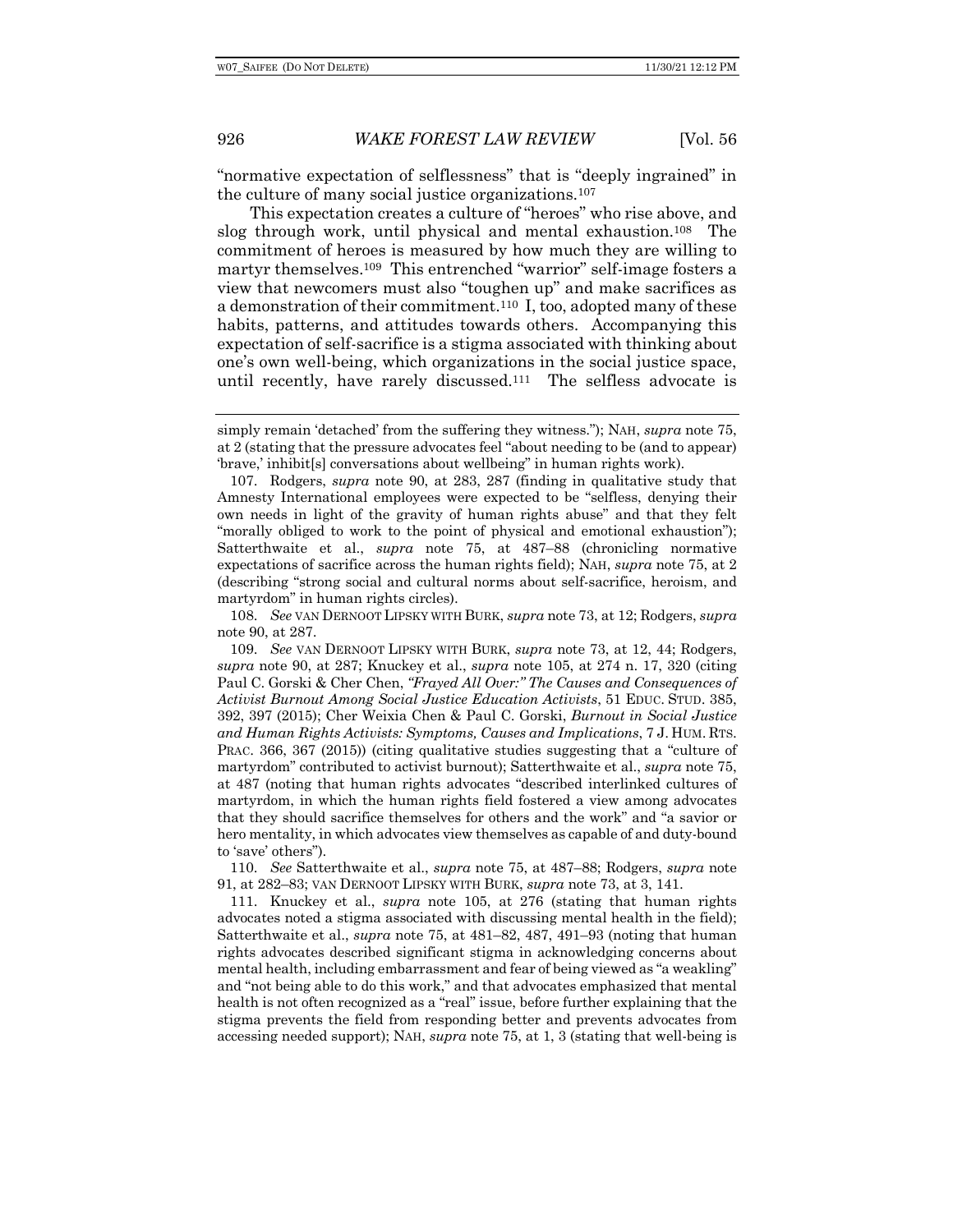expected to subordinate their physical and emotional needs to the higher calling of their work.<sup>112</sup> "[E]motional distress is viewed as a sacrifice for the cause."<sup>113</sup>

In a culture of self-sacrifice, advocates feel guilt for expressing their own needs which in turn discourages them from dealing with the serious emotional distress that emerges from this work.114 This means that few advocates find a space in which to discuss how trauma and other field-related harms affect them.115 Advocates are called upon to manage their own emotions, and many often contain, suppress, and "attempt to regulate the degree [to] which they experience these emotions," which can lead to emotional exhaustion and withdrawal.116 Emotionally-charged work "compel[s] [advocates themselves] to develop strategies for dealing with the discomfort of emotional strain" to meet the cultural expectations of the organization.117 In somewhat of a paradox, the positive emotional component of the work is central to recruitment, as it attracts and motivates employees, creates a sense of camaraderie and solidarity, and is necessary to the survival of the organization.118 But the negative emotional component goes unrecognized.119 Organizations that benefit from, and indeed harness, the constructive role played by emotional energy do not view the disruptive component as something to approach "transparently and purposively."120 As a consequence,

115. *Id*.

116. *Id.* at 274, 276, 282 (citing studies); Satterthwaite et al., *supra* note 75, at 491–92 (noting that a human rights advocate explained that the virtue of being "tough" harmed mental health by preventing advocates from releasing and processing their pain).

117. Rodgers, *supra* note 90, at 274, 276.

118. *Id.* at 274, 276–77 ("[P]romoting an emotional association between individuals and the social cause is seen as key to maintaining a committed staff.").

119. *Id.* at 279, 284.

120. *Id.* at 273–74, 279.

not commonly discussed in the human rights field and few human rights organizations embed well-being practices into their work). There are some notable exceptions, including feminist groups, which have long had serious discussions around well-being and early on recognized the importance of mutual care. Satterthwaite et al., *supra* note 75, at 448, 483.

<sup>112.</sup> Rodgers, *supra* note 90, at 279; NAH, *supra* note 75, at 1 (finding that human rights defenders prioritize their work before personal well-being); Satterthwaite et al., *supra* note 75, at 488 (citing an interview with a social justice activist and describing how human rights advocates view their own well-being as secondary and even "indulgent," rather than inherent to the work or "necessary to best serve our communities").

<sup>113.</sup> Rodgers, *supra* note 90, at 279; *see also* Satterthwaite et al., *supra* note 75, at 487–88 ("Interviewees said that it was a common view that [human rights] advocates should make sacrifices for the work, including by not making time for their own or others' well-being.").

<sup>114.</sup> Rodgers, *supra* note 90, at 286.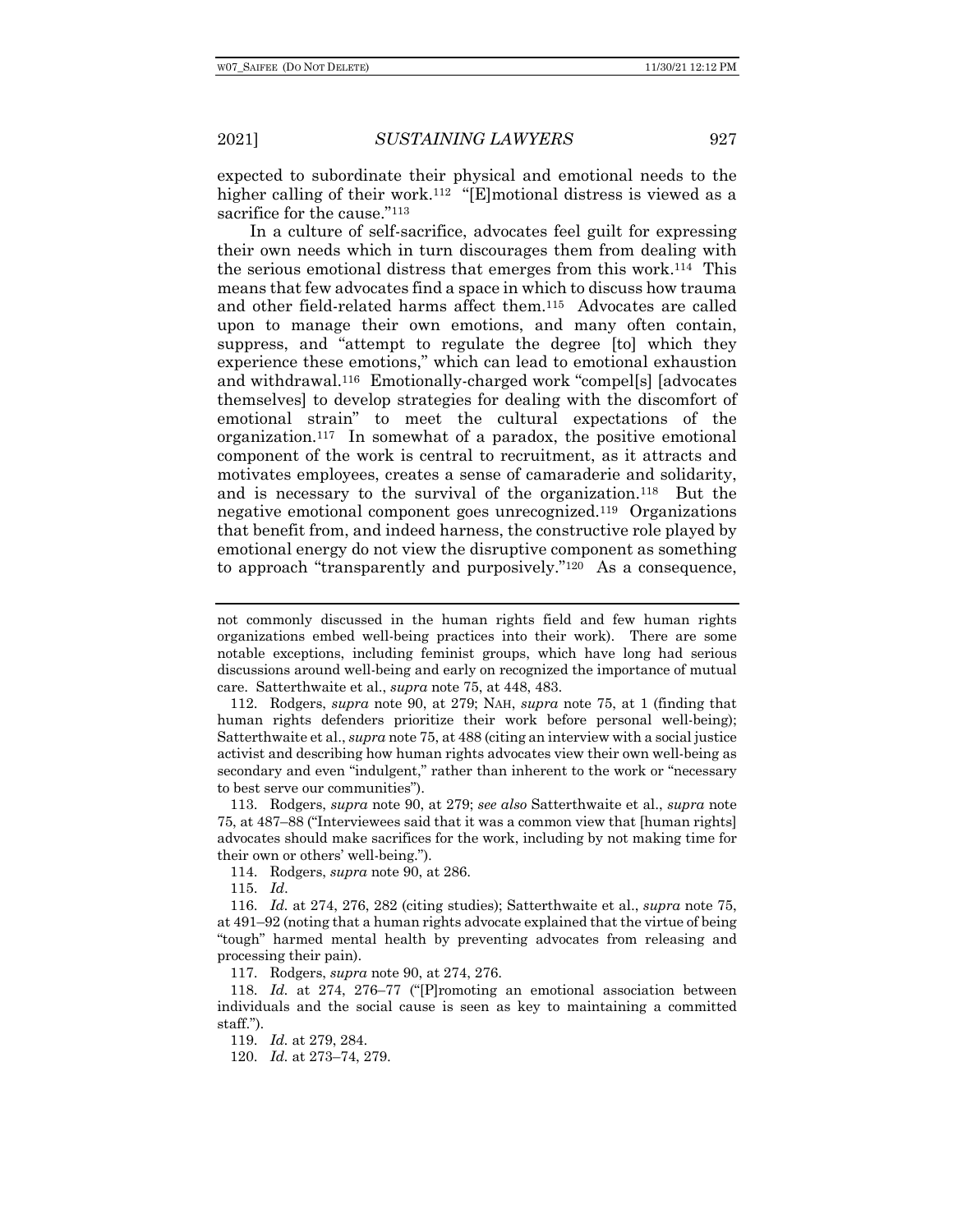advocates often choose between emotional sacrifice121 or a truncated shelf-life.

It is important to recognize that this model of self-sacrifice and heroism may begin to take root in legal education where students are inculcated with the inspiring ideal that lawyers have the power to change the lives of others, change the nation, and change the world. When our work is focused exclusively on others, however, our identity can become (entirely) tied up in work.122 And "[w]hen work becomes the center of our identity, it may be because it feeds our sense of grandiosity. This can be particularly challenging to acknowledge  $\dots$ . If our work is breathtakingly important, so are we."123 Once students join the profession, or perhaps even before, this ideal is often mediated through a hero, or savior, complex. In this hero culture, however, we can "start to feel dependent on other people's suffering and their need for [us] to relieve it, for [our] own feeling of purpose."124 It is hard, in that dynamic, "to be truly whole."125 Adopting this savior mindset when working in the United States criminal legal system feeds a culture of professional "heroes" who "save" their marginalized—largely Black and Brown—clients. This trope—which has vast dimensions that deserve more attention than I can devote in this short space—produces long-term harm to our clients and communities and occasions poor well-being among advocates.126

The insidious implications of a savior culture also extend to the sustainability of organizations that are designed to serve others.127

124. *Id.* at 113 (quoting an herbalist).

127. *See* Rodgers, *supra* note 90, at 276, 284 ("[I]n the same way that emotional labour in mainstream organizations threatens efficiency, by

<sup>121.</sup> *Id.* at 276; Satterthwaite et al., *supra* note 75, at 487–88.

<sup>122.</sup> VAN DERNOOT LIPSKY WITH BURK, *supra* note 73, at 112; *id.* at 113 (citing an herbalist who states that we run the risk of relying too much on work for our sense of esteem); Markham, *supra* note 91 (quoting a therapist whose statement highlighted that for many immigration lawyers, "the work is what is defining them").

<sup>123.</sup> VAN DERNOOT LIPSKY WITH BURK, *supra* note 73, at 111.

<sup>125.</sup> *Id.*; *see also* Satterthwaite et al., *supra* note 75, at 490 (noting that human rights advocates discussed how beliefs about themselves as "saviors" and "special people" who "can handle everything" contributed to poor mental health).

<sup>126.</sup> *See, e.g.*, Satterthwaite et al., *supra* note 75, at 490 ("Poor well-being is linked with the idea of 'missions' to save people." (quoting a human rights lawyer)); *id.* (highlighting a statement by a human rights lawyer that a "saving people approach" treats survivors and clients as weak and powerless, risks creating dependency, diminishes fruitful connections, disempowers communities who should be acknowledged and addressed as agents of change, and devalues learning from and collaborating with others); James M. Anderson & Paul Heaton, *How Much Difference Does the Lawyer Make? The Effect of Defense Counsel on Murder Case Outcomes*, 122 YALE L.J. 154, 209 (2012) (discussing risks to indigent clients posed by legal profession's "heroizing").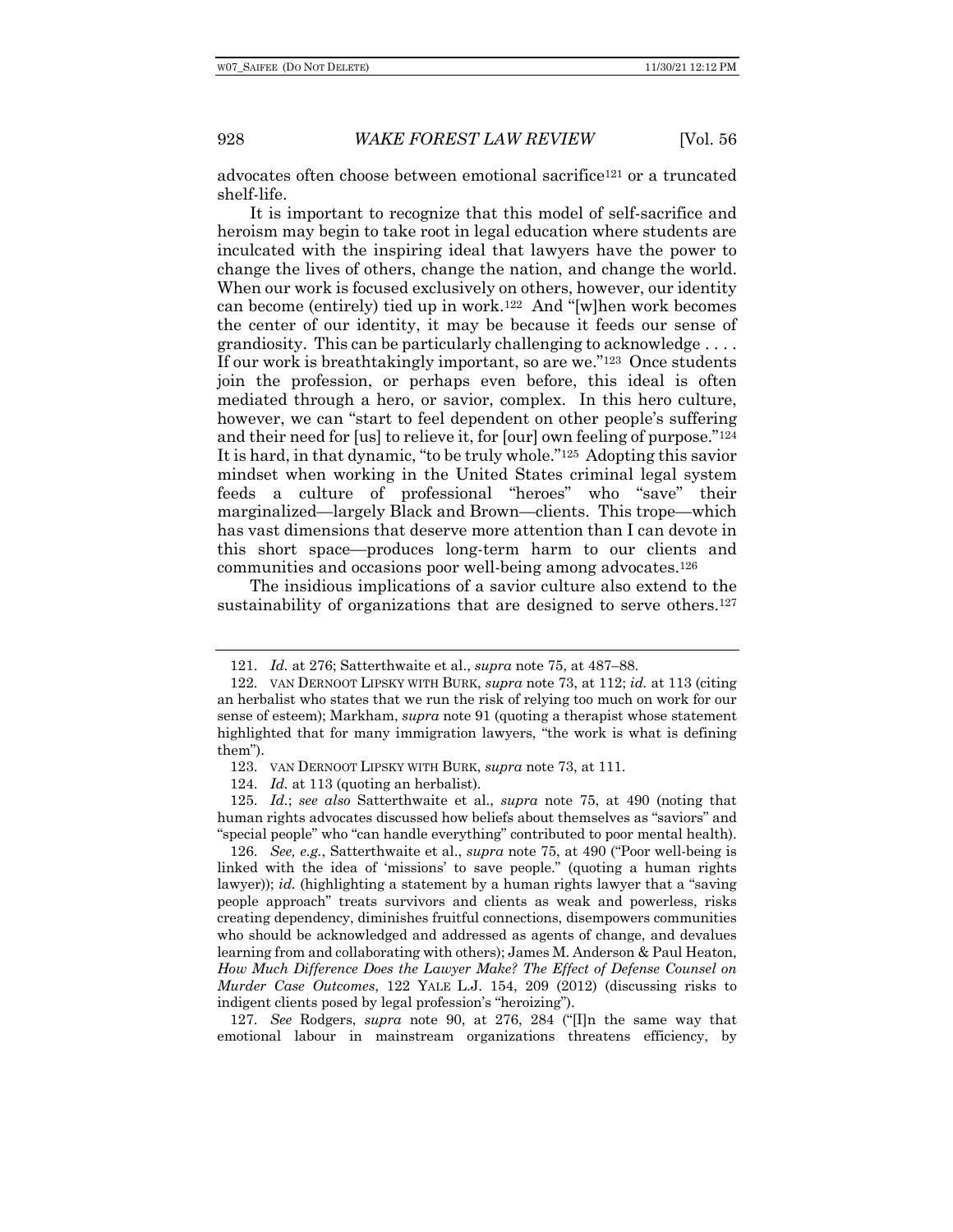In a savior culture, "[w]e can lose an accurate sense of our individual capacities and limits as well as our actual interdependence with others working in our fields."128 The dangers of this kind of individualism extend well beyond ourselves, potentially dooming our social movements and struggles for justice.129

# *C. Pathologies of Urgency*

Another reason that social justice organizations do not discuss trauma and well-being is because our fields function from "a place of tremendous urgency."130 This urgency consumes our resources and "distracts many organizations from addressing how to best retain healthy, happy people who will continue to contribute to the betterment of the world."131 This sense of urgency leaves the effects of secondary trauma, and distress from other harms in the field, to accumulate.132 And, when left unattended, trauma exposure and diminished well-being limit our capacity to have a larger vision.<sup>133</sup> "The deeper we sink into a culture of trauma, the less flexible and original our thinking becomes,"134 making it difficult to create

128. VAN DERNOOT LIPSKY WITH BURK, *supra* note 73, at 111; *see also* ANGELA Y. DAVIS, FREEDOM IS A CONSTANT STRUGGLE: FERGUSON, PALESTINE, AND THE FOUNDATIONS OF A MOVEMENT 2 (2016) ("It is essential to resist the depiction of history as the work of heroic individuals in order for people today to recognize their potential agency as a part of an ever-expanding community of struggle.").

129. *See* DAVIS, *supra* note 128, at 1 ("Progressive struggles—whether they are focused on racism, repression, poverty, or other issues—are doomed to fail if they do not also attempt to develop a consciousness of the insidious promotion of capitalist individualism."); VAN DERNOOT LIPSKY WITH BURK, *supra* note 73, at 111 ("We need to acknowledge the value of what we bring without making our work be all about us. Once we cross that line, it can be difficult to come back."); DAVIS, *supra* note 128, at 1–2 ("Even as Nelson Mandela always insisted that his accomplishments were collective, . . . the media attempted to sanctify him as a heroic individual. A similar process has attempted to disassociate Dr. Martin Luther King Jr. from the [numerous people] who constituted the very heart of the mid-twentieth century [United States] freedom movement.").

130. VAN DERNOOT LIPSKY WITH BURK, *supra* note 73, at 63.

131. *Id.* at 63, 77.

132. Markham, *supra* note 91; Rodgers, *supra* note 90, at 284, 286.

133. VAN DERNOOT LIPSKY WITH BURK, *supra* note 73, at 241–42 (reciting an account by a decision-maker in the child welfare system).

134. *Id.* at 68 ("The ancient Roman philosopher Cicero said, 'Only the person who is relaxed can create, and to that mind, ideas flow like lightning."").

potentially alienating the less than truly selfless employees, the emotional labour of activists threatens the capacity of organizations seeking social change."); VAN DERNOOT LIPSKY WITH BURK, *supra* note 73, at 17 (noting that trauma "creates a ripple effect" and "shock-waves soon move beyond individual caregivers to influence the organizations and systems in which we work and, ultimately, the society as a whole"); Satterthwaite et al., *supra* note 75, at 471 (arguing that poor well-being implicates sustainability and efficacy of human rights movements).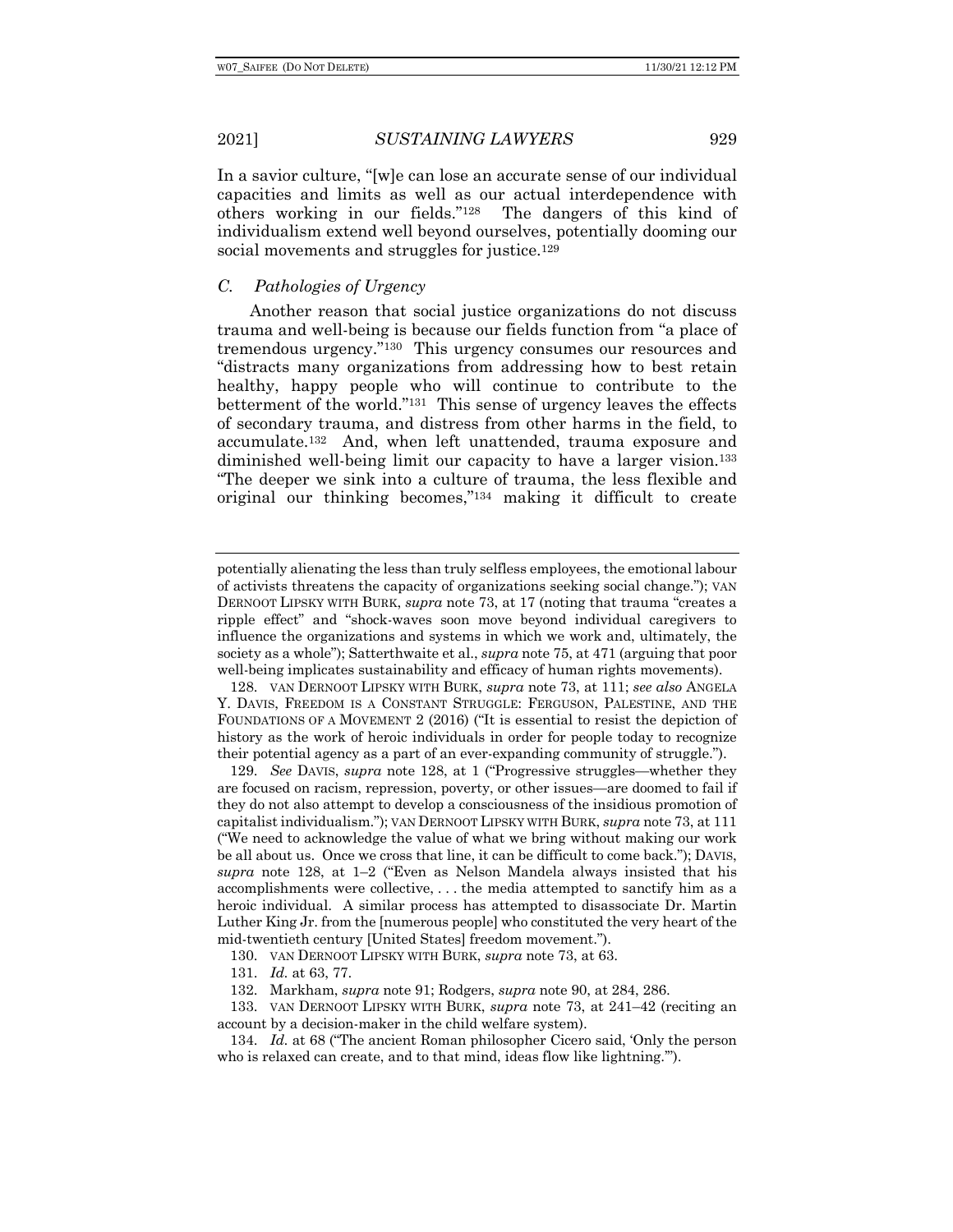transformation on a larger scale.135 Serving our clients and causes often requires a greater complexity in our thinking and an understanding of the complex nature of systems.136 People who have experienced *primary* trauma137 often have a difficult time making room for complexities because it is painful and cognitively taxing.138 When *secondary* trauma is left unaddressed, it also limits the ways we solve problems and our capacity to lead.139 People who regularly bear witness to others' trauma in an environment that is in perpetual crisis mode will pay "too little attention to the complexities of [an] issue."140 Similarly, when people are running on empty, they are less capable of dealing with complex issues.141 We are naturally going to miss things when we are exhausted and whirling between emergencies.142 This sense of urgency can narrow our perspectives on how best to approach the uncompromising systems of injustice our work seeks to address.<sup>143</sup> This is especially harmful for organizations that seek to transform the criminal punishment system, an enterprise that requires creative and complicated thinking.

## III. SHIFTING TO A CULTURE OF SELF-PRESERVATION

For purposes of this Essay, I am inclined to expose one more paradox in our "savior" culture that served as a revelatory moment for me. Meeting and working with individuals shut away in prison connected to something inside me. Early on, I realized that my clients had saved *me*. It was a metaphysical healing. Years after this awakening, I came upon the following reflection by Bryan Stevenson:

141. *Id.* at 162 (providing an account by a social justice strategist regarding the internal culture of his team during a project in India on child malnutrition).

142. *Id.* at 166 (reciting an account by a social justice strategist).

143. *Id.* at 77 ("We can convince ourselves that the harm we are trying to end is so bad that the details of how we stop it don't matter.").

<sup>135.</sup> *See id.* at 200.

<sup>136.</sup> *Id.* at 72, 77.

<sup>137.</sup> NAT'L REGISTRY OF EVIDENCE-BASED PROGRAMS AND PRACS., BEHIND THE TERM: TRAUMA 1 (2016), https://calswec.berkeley.edu/sites/default/files/4- 3 behind the term trauma.pdf ("Semantically, trauma refers to an experience or event; nevertheless, people use the term interchangeably to refer to either a traumatic experience or event, the resulting injury or stress, or the longer-term impacts and consequences.").

<sup>138.</sup> VAN DERNOOT LIPSKY WITH BURK, *supra* note 73, at 71.

<sup>139.</sup> *Id.* at 67–68, 241–42.

<sup>140.</sup> *Id.* at 64–65, 74–77 (discussing the feminist movement's resort to criminal law as the primary strategy to address domestic violence despite vocal misgivings of many in the field and explaining that the focus on the tremendous urgency of the need narrowed the perspective of advocates, disordered and inadequately addressed the priorities of survivors, and diverted energy from community-based strategies that took into account the limits of criminalization).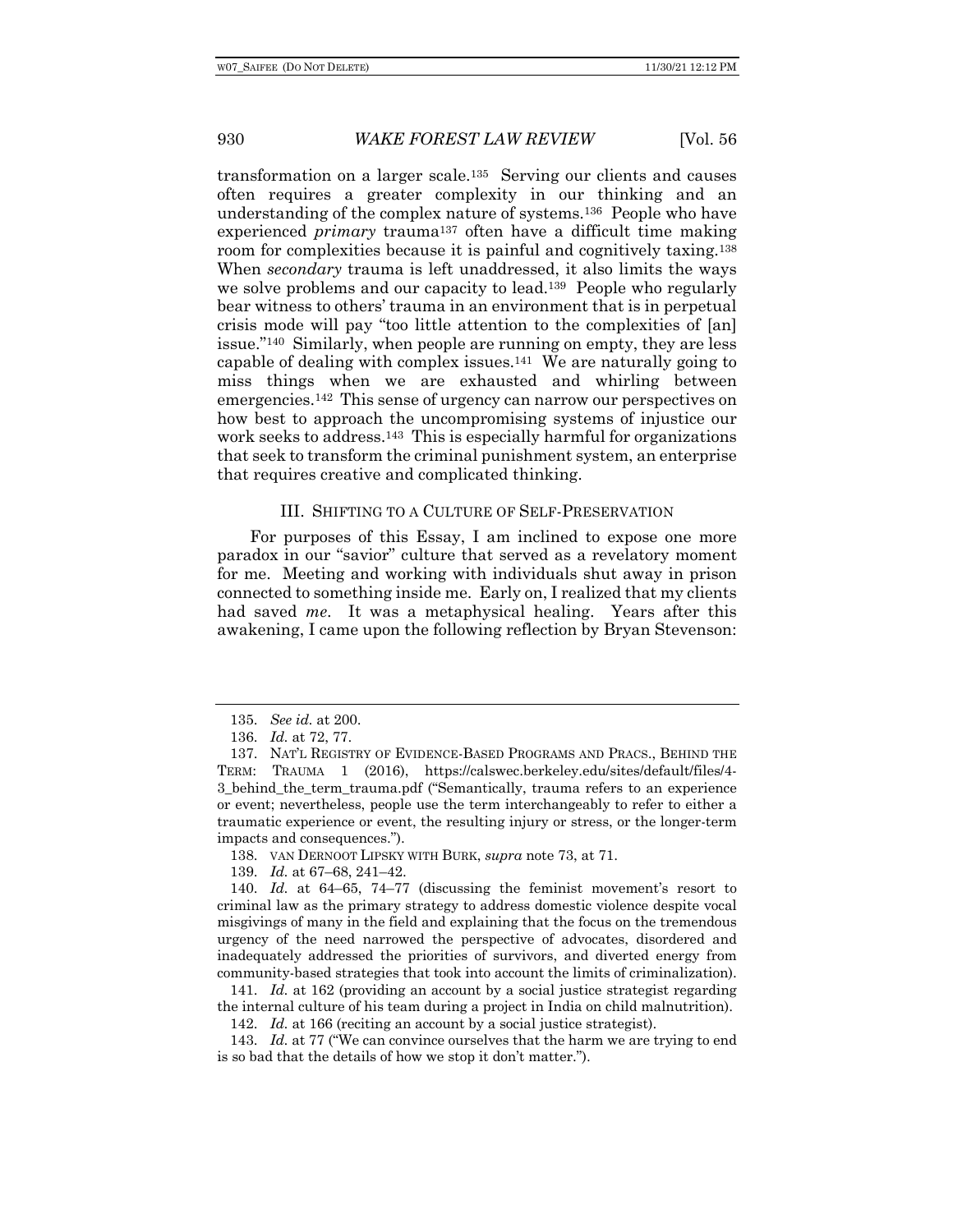My life is filled with brokenness. All my clients have been broke by racism and poverty . . . . I don't do what I do because I have to, because I've been trained to. I do what I do because I'm broken too. You cannot defend condemned people without being broken. You recognise this community of the broken. That makes it not about them, but about you—I'm trying to save *my* life. When they're executed, a part of me dies. When they're exonerated, I feel their freedom.144

To me, Stevenson's introspection was revolutionary. In his book, Stevenson elaborated:

We are all broken by something. We have all hurt someone and have been hurt. We all share the condition of brokenness even if our brokenness is not equivalent . . . . [O]ur brokenness is also the source of our common humanity, the basis for our shared search for comfort, meaning, and healing.<sup>145</sup>

Stevenson's words spoke to me for another reason. In a postconviction innocence case in Kentucky, which involved such hostile and ceaseless litigation that my boss described it as "over-litigated," our client, Keith Hardin, almost completely shut down after his murder conviction in the mid-1990s. Every time we met, Keith spoke fewer words than any other person in prison I had spoken to or encountered. His conviction was overturned during his twentysecond year in prison.146 When I called him to share the news, it was the first time I had heard emotion—indeed, it was exuberance—in his voice. Today, as a free man, he utters more words in one sentence in fact, very witty sentences—than I had ever heard him speak before. The Commonwealth had twice attempted to execute Keith and his childhood friend and codefendant, Jeff Clark. A senior prosecutor, who undertook a nearly two-decade odyssey to ensure that these men died in prison, was lambasted by the judge for engaging in intentional vindictiveness in their case.147 The lead detective from the Louisville Metro Police Department who fabricated the most damaging evidence against the men—and whose misconduct in other cases had put at least two more innocent people in prison—was indicted by a special

<sup>144.</sup> Ben Beaumont-Thomas, *Bryan Stevenson: 'I Don't Do What I Do Because I Have To. I Do What I Do Because I'm Broken Too*, GUARDIAN (Feb. 6, 2015, 12:17 PM), https://www.theguardian.com/membership/2015/feb/06/bryan-stevenson-idont-do-what-i-do-because-i-have-to-i-do-what-i-do-because-im-broken-too.

<sup>145.</sup> BRYAN STEVENSON, JUST MERCY: A STORY OF JUSTICE AND REDEMPTION 289 (2014) ("I couldn't pretend that [my client's] struggle was disconnected from my own. The ways in which I have been hurt—and have hurt others—are different from the ways [he] suffered and caused suffering. But our shared brokenness connected us.").

<sup>146.</sup> Emma Zack, *Exoneree Keith Hardin on Freedom, the New Year and Taking Each Day as it Comes*, INNOCENCE PROJECT (Dec. 18, 2018), https://innocenceproject.org/keith-hardin-new-year/.

<sup>147.</sup> Wolfson, *supra* note 99.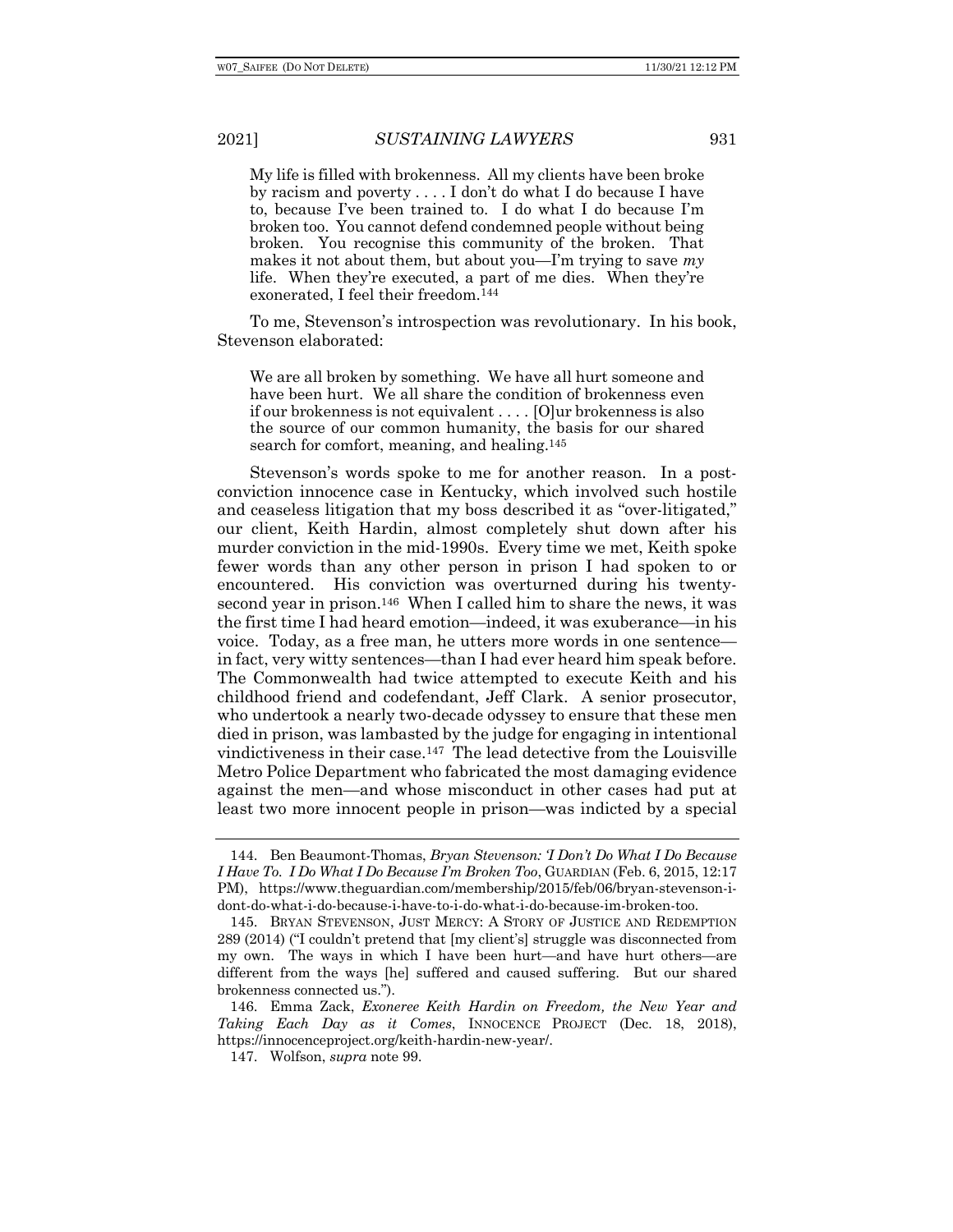prosecutor months after Keith and Jeff were exonerated, something our team had never seen before.148 I had a much different feeling after Keith and Jeff were exonerated than I did with Andre. I told a trusted friend, "I feel free." I was so ashamed that the only way to unburden my guilt was to share my feelings with someone else. Two decades had been stolen from two innocent men, and prosecutors continued to vilify, humiliate, and dehumanize them, treating their lives as disposable. How could I be so callous as to say—and think— *I* felt free? After this experience, I was no longer fully present.<sup>149</sup>

149. It is difficult to pay attention—to be present—to our response to trauma exposure. VAN DERNOOT LIPSKY WITH BURK, *supra* note 73, at 43. "The more we try to protect ourselves through not being fully present to what is unfolding in our lives, the more we feel the effects of trauma exposure." *Id.* at 13–14. "[W]e find ourselves locked in by the very defenses we have constructed for our own protection." *Id.* at 43. Our coping skills "imprison us." *Id.*

<sup>148.</sup> In 2018, a grand jury indicted former Louisville detective Mark Handy for perjury in a 1995 manslaughter case against Edwin Chandler, who was exonerated in 2009, and for tampering with evidence in a 1995 murder prosecution against Keith West, who was pardoned in 2019. Andrew Wolfson, *Ex-Louisville Detective Mark Handy is Sentenced to Prison for Putting Away Innocent Men*, COURIER J. (May 11, 2021, 10:53 AM), https://www.courierjournal.com/story/news/crime/2021/05/11/louisville-detective-sent-prison-yearframing-innocent-men/5036358001/. In 2020, Handy pled guilty to the perjury charge as part of a deal that carried a five-year suspended prison sentence to be served on probation. Andrew Wolfson, *Former Louisville Detective Who Sent 3 Innocent Men to Prison Pleads Guilty to Perjury*, COURIER J. (June 3, 2020, 6:54 AM), https://www.courier-journal.com/story/news/crime/2020/06/03/former-copsent-3-innocent-men-prison-pleads-guilty-perjury/3129621001/. The judge rejected the plea deal. Andrew Wolfson, *After 2 Weeks Behind Bars, Corrupt Former Detective to Serve Rest of Sentence at Home*, COURIER J, (May 28, 2021, 7:41 PM), https://www.courier-journal.com/story/news/crime/2021/05/28/corruptdetective-mark-handy-sent-home-after-2-weeks-behind-bars/5252569001/. The judge announced that he would sentence Handy, whose misconduct sent Chandler to prison and parole for fourteen years, to a five-year prison term. Handy withdrew his plea. *Id.* Handy then agreed to a new deal that carried a one-year prison sentence in which he would plead guilty to both perjury and tampering with evidence. *See id.* The plea deal prohibited Handy from seeking probation. *Id.* In May 2021, the judge accepted the terms of the plea agreement. *Id.* After he spent just two weeks in prison, however, the Kentucky Department of Corrections, without explanation, released Handy to serve the remainder of his one-year sentence at home on electronic monitoring. *See id; see also* Matthew Glowicki et al., *Ex-Louisville Cop Who Sent Innocent Men to Prison Charged with Misconduct,* COURIER J. (Sept. 26, 2018, 8:33 PM), https://www.courierjournal.com/story/news/crime/2018/09/26/former-louisville-detective-markhandy-indicted-misconduct/1433728002/; Travis Ragsdale & Jason Riley, *Judge Rejects Plea Deal That Included No Prison Time for Former LMPD Detective Accused of Framing Man for Murder*, WDRB (Aug. 27, 2020), https://www.wdrb.com/in-depth/judge-rejects-plea-deal-that-included-no-prisontime-for-former-lmpd-detective-accused-of/article\_4d713002-e871-11ea-a2c9- 9b61e1bd93a8.html.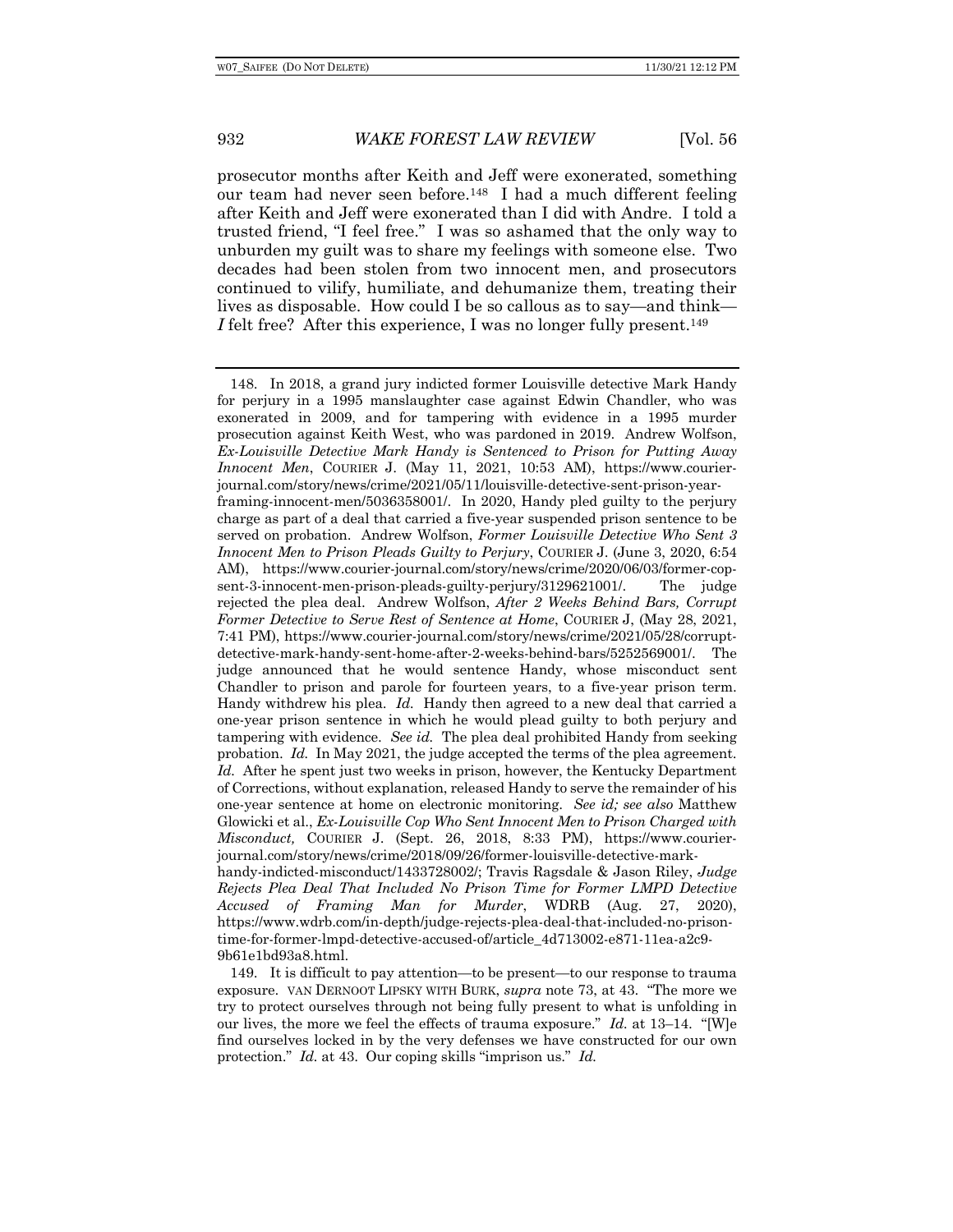In the years that followed, Stevenson's profound words about our common humanity, shared brokenness, and feeling his clients' freedom brought me great enlightenment and solace. If we do this work, in part, to serve our own well-being,150 and helping others is helping ourselves, it is impoverished to look exclusively outside at the problems we want to fix without also looking inward within ourselves.151

# *A. Sharing Conversations on Trauma and Well-Being*

My uncle once called me seeking advice on a simple matter and my brother later said, "Why didn't he ask me?" I was surprised. My brother wanted the call, while I was running from it. (It took only ten minutes to research.) When you are depleted, you naturally have less to give to anyone. I used to respond to every call and email that I received from anyone seeking advice on any topic, be it a family member, colleague, friend, former student, or stranger. After many, many years, I found that helping anyone other than a client in prison was a burden, and I would be relieved when someone seeking advice no longer needed it. I was tired of helping and being asked to help.

It is important to recognize these shifts within ourselves early to limit their negative impact on our lives.152 We must "realize and rerealize" that our response to trauma exposure "is not going away unless we give it proper attention."153 Ignoring red flags is like "ignoring the early rumblings of an avalanche."154 Prolonged exposure to trauma can accumulate until it becomes a part of us.155 "Uprooting this accumulated anguish is much, much harder than preventing it from taking root in the first place."156 How do we take

<sup>150.</sup> *See, e.g.*, *id.* at 118–20; NAH, *supra* note 75, at 3 (stating that for some human rights defenders, the work is done to maintain, and is even fundamental to, their well-being); *id.* ("[T]he combat against repression was a healing process" (quoting a human rights defender in Mexico)); Beaumont-Thomas, *supra* note 144 (explaining that choosing to represent condemned people is "about you—I'm trying to save *my* life" (quoting statement of Bryan Stevenson)); Satterthwaite et al., *supra* note 75, at 515 ("Activism not only makes us sick, it heals us." (quoting a human rights advocate)).

<sup>151.</sup> VAN DERNOOT LIPSKY WITH BURK, *supra* note 73, at 246 (stating that we can honor others well only if we make a "commitment to our own path of wellness"); *id.* at 98 ("If we are going to be present for life's suffering, we will need all the nourishment and rejuvenation that comes from life's beauty."); NAH, *supra* note 75, at 4 ("A human rights defender has to love life . . . . We have to transmit optimism and transformative messages." (quoting a human rights lawyer in Colombia)).

<sup>152.</sup> VAN DERNOOT LIPSKY WITH BURK, *supra* note 73, at 45 ("[B]y the time you're thirsty, you're already dehydrated.").

<sup>153.</sup> *Id.*

<sup>154.</sup> *Id.*

<sup>155.</sup> *Id.* at 3; *id.* at 215.

<sup>156.</sup> *Id.* at 215.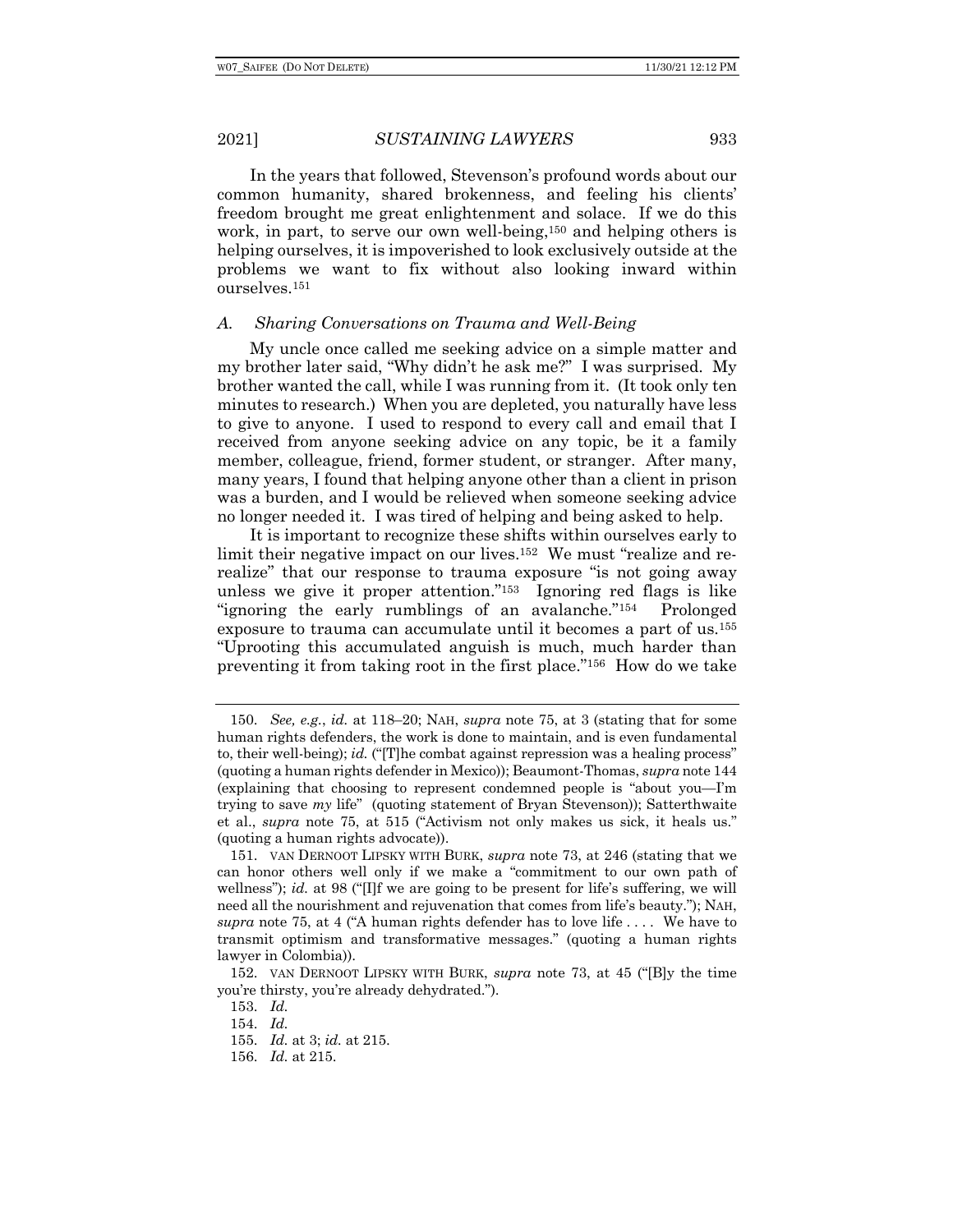a preventative approach? To begin, we need to understand how our work, and our exposure to the suffering of others, affects us.157 Inherent to this task is considering the source(s) of the pain we are experiencing.158 This Subpart traces the origins of my journey.

Over a decade ago, I met Dr. Kate Porterfield, a clinical psychologist who counseled refugees, child soldiers, survivors of torture, individuals on death row, and others who had endured unspeakable violence. At the time, I was working at a law firm that represented *pro bono* several ethnic Uighur men who were imprisoned indefinitely at the United States Naval Base in Guantanamo Bay, Cuba. After my first visit, when our clients were held in isolation for twenty-two, sometimes twenty-three, hours a day, I thought I could never return to rewitness their suffering, and I simultaneously thought I would have to return. Beyond the legal work, the visits—the human contact—were vital to their well-being. I came to realize that the meetings were healing for me too. With more and more visits, it became evident to me that these men were among the kindest people that I had ever met. In their presence, I felt that I was at home.<sup>159</sup>

After the initial meeting in the prison, our clients were often the first thing I thought about when I awoke. Their suffering was rooted in a cruel and oppressive ethos that did not care for them and, for that very reason, dragged them into its net. Their pain had transformed them. The men were not the same people they once were. Meeting the men who were so gentle and hospitable despite their unlawful imprisonment and witnessing the trauma on their faces haunted me. The never-ending struggle to obtain their freedom became allconsuming. Every day I was not working on their cases was another day they were locked in a hellhole, another day they were subjected to physical and psychological abuse, another day their health was declining, and another day they were separated from their families by thousands of miles.

After Congress divested federal courts of jurisdiction to hear habeas petitions by Guantanamo detainees, and while the constitutionality of the jurisdiction-strip was on appeal,160 I realized the limitations of depending solely on U.S. courts to secure our clients'

<sup>157.</sup> *Id.* at 41.

<sup>158.</sup> *Id.* at 164 (providing a reflection by a social justice strategist); *id.* at 238 (providing a reflection by a child welfare worker); Satterthwaite et al., *supra* note 75, at 457.

<sup>159.</sup> *See* STEVENSON, *supra* note 145, at 14 ("Proximity to the condemned, to people unfairly judged; that was what guided me back to something that felt like home.").

<sup>160.</sup> *See* Jenny S. Martinez, *Process and Substance in the "War on Terror*,*"* 108 COLUM. L. REV. 1013, 1053 (2008) (describing two laws Congress passed in 2005 and 2006 seeking to strip federal courts of jurisdiction to consider habeas petitions by Guantanamo detainees and ensuing litigation).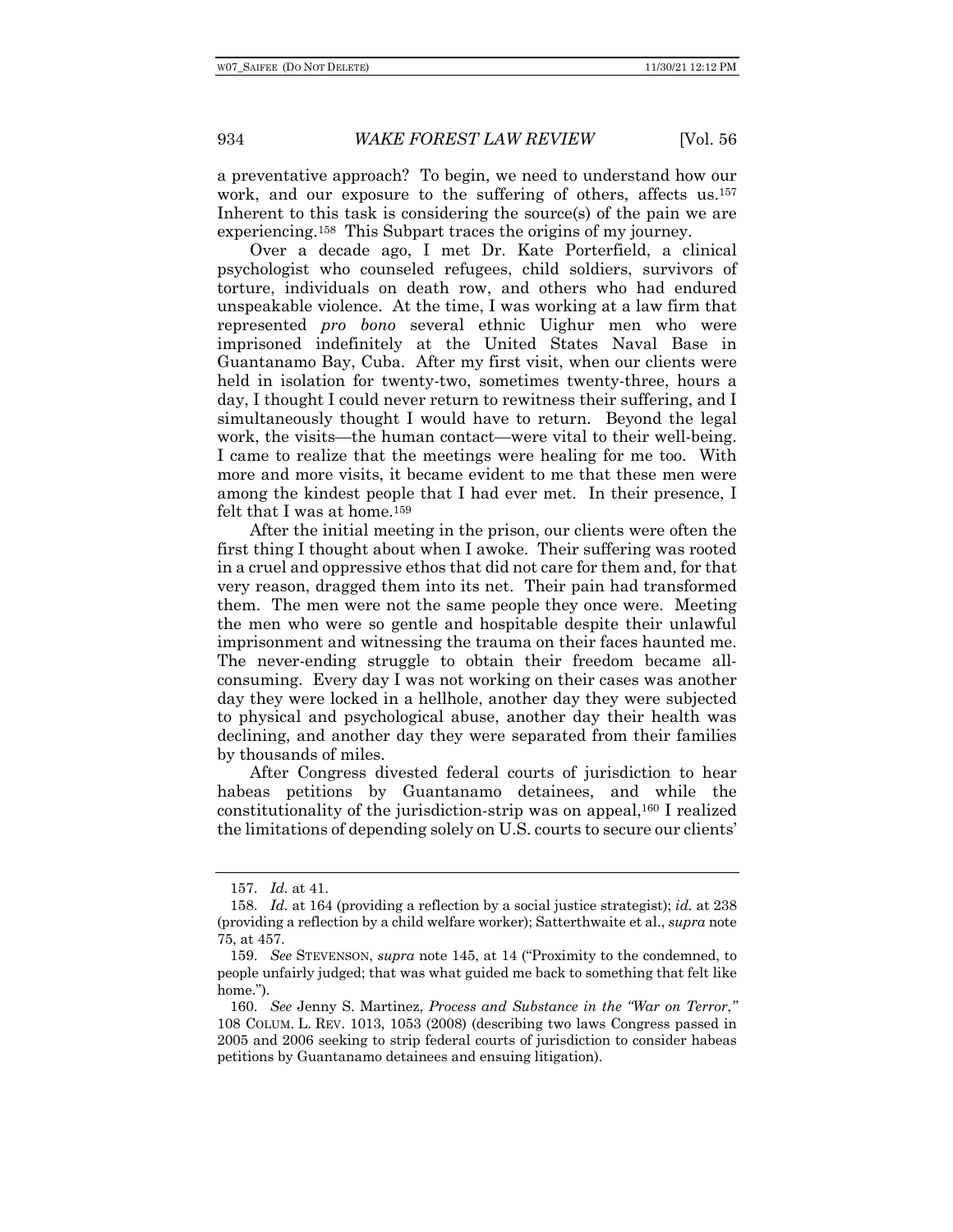freedom. From my limited vantage, challenging the President's wartime military detention was so enormous a task that it could be matched only by imagining capacious strategies beyond traditional courtroom litigation. Restricting ourselves strictly to the confines of what litigators are formally trained to do seemed inadequate to bring an end to indefinite and unlawful executive detention. Release by an Article III court appeared so elusive that I adopted new roles for which I was emotionally and physically ill-prepared: amateur diplomat, foreign resettlement proxy, immigration and asylum researcher, and medical conduit. Juggling these roles with the habeas litigation, I traveled overseas to collaborate with human rights allies on innovative and constructive strategies to increase pressure internationally to extend humanitarian refuge to our clients, worked with domestic and foreign non-governmental organizations ("NGOs") to initiate new immigration and resettlement cases abroad, and encouraged our clients to join in their own advocacy so that their voices and stories could be heard. Showing our clients that we were trying to imagine and undertake every possible beneficial move to achieve their release was as critical to obtaining their freedom as it was to maintaining their hope. I came to realize that the intense work also healed something fractured inside me.

When President Obama assumed office, lawyers were permitted phone calls with our clients in Guantanamo and no longer needed to await two connecting flights to have a conversation.161 Calls were either thirty-, sixty-, or ninety-minutes. My clients each wanted a ninety-minute call once a week. After every call, I felt sick or deeply distressed. I confided in senior mentors. One responded, "if that is what you're feeling, you shouldn't have a phone call with him by yourself." Another legal veteran said, "these men have not gone through *real* torture—you shouldn't be feeling this way." Fortunately, I spoke to an organizer-turned-attorney with the Center for Constitutional Rights, who reassured me that she and many seasoned advocates were experiencing what I was experiencing, and she put me in touch with Dr. Kate Porterfield.

The men imprisoned in Guantanamo were held incommunicado. Attorneys, typically through interpreters, were often the only ones who could tell our clients news about their families because we were their only contact with the outside world. Some of the men went on long-term hunger strikes and were emaciated, almost skeletal, when we saw them. My colleagues were representing a man whose wife remarried during his imprisonment. Another colleague represented a man whose children died while he was in prison. Kate helped lawyers process these painful conversations and ran trainings for

<sup>161.</sup> *See* JONATHAN HAFETZ, OBAMA'S GUANTÁNAMO: STORIES FROM AN ENDURING PRISON 17, 113 (2016) (discussing changes made to prison operation once President Obama assumed office).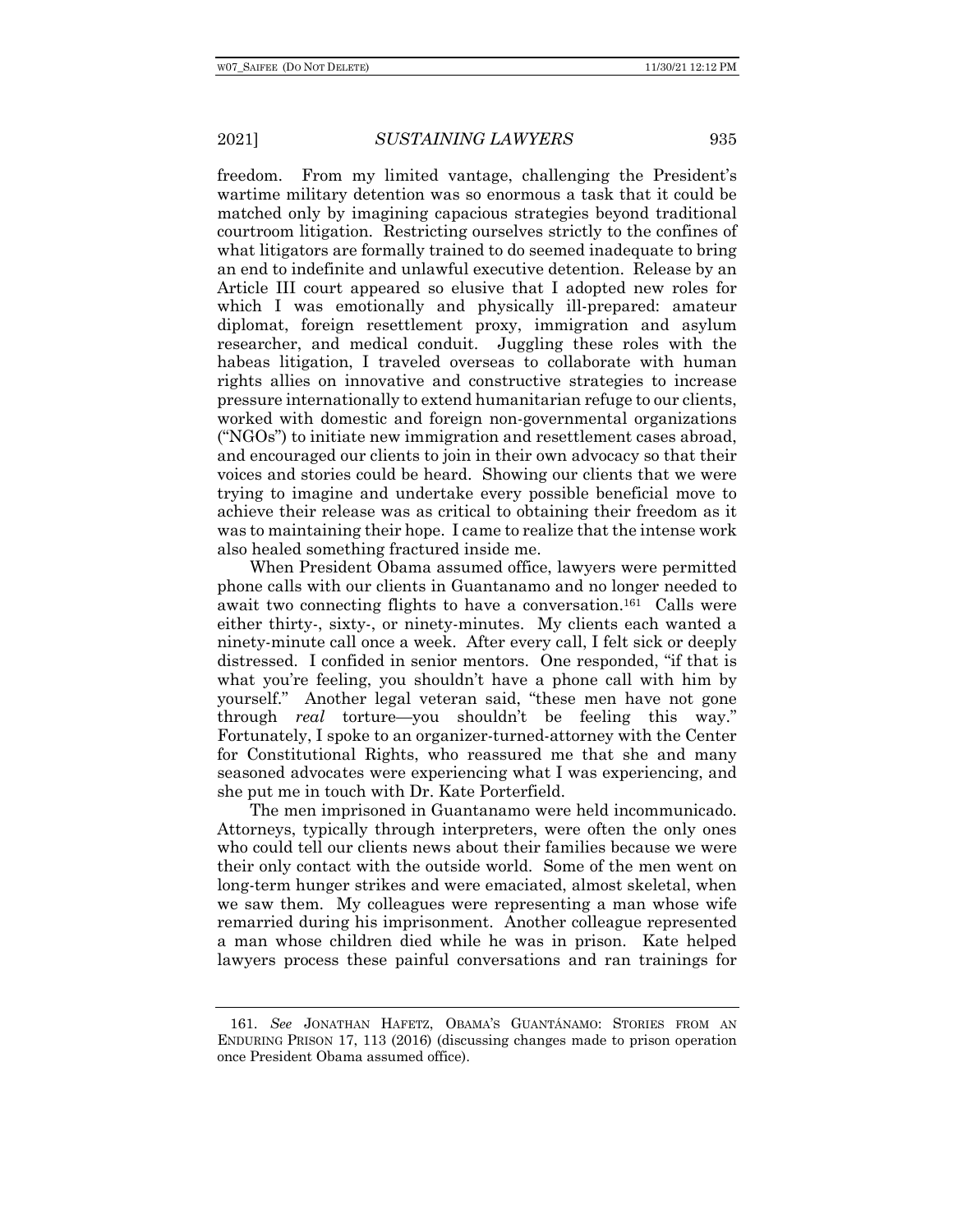legal teams that focused on working with people who experienced severe trauma. I gave her a call.

Kate, however, was out of town. I decided to take the weekend off, visit my parents, and have a few good meals. Of course, I came to realize that those are routine life activities. I sought an outlet for the melancholy, the heartache, and the anger by speaking with family and close friends. By the time Kate returned and heard my phone message, I thought I had self-cared my way out of the gloom and foolishly told her that I no longer needed to talk. Perhaps I did not want to dig up the feelings that I hoped had disappeared.

Years later, when I joined the Innocence Project, I noticed immediately that I was very anxious before client calls. I could not box up the feelings or "power through" this time. I had thirty-five clients. A colleague suggested it was "post-traumatic stress" from the Guantanamo work. I called Kate. I did not expect much to result from one phone call with a clinical psychologist, but that one candid conversation had far-reaching influence. Kate's initial observation that I was experiencing empathy, simple though it sounds, helped me honor the pain. Kate also alerted me to a self-imposed pressure that I adopted before each client call. In the Innocence Project clinic, I viewed legal calls as teaching moments for our law student interns and paralegals. I also worried that every word I said and every piece of advice I gave to a client would be modeled and, therefore, had to serve as an example. After consulting with Kate, who identified the source of my anxiety, I was stunned. Until that heart-to-heart, I had no awareness that I was shouldering this performative labor. As I reflected on her insight, I no longer felt a disquietude before client calls.

Although the phone call anticipation dissipated, my anguish was perennial. Due to Kate's invaluable advice, I invited her to the Innocence Project to teach a class to our clinic students on barriers to and strategies for working with traumatized clients. Kate spoke to the class about the neurophysiology of trauma. After class, a student came to me privately to share that he never realized that he had been using a coping mechanism that Kate described in class as avoidance behavior in response to his father's unexpected death years earlier. Another student privately met with Kate to discuss abuse that she experienced in her own life. Another student spoke to the class about representing a client who had just been executed. I realized that Kate had not only educated our students on the biopsychosocial impact of trauma, taught them that trauma is present in the room during their client calls and visits, and described what our clients might experience when narrating traumatic memories, but she also helped students process their own trauma—in law school, in their families, and in their lives. Kate is now a core part of the curriculum.

An unexpected benefit of teaching the class with Kate was healing with the students. During one class, I mentioned that I had no reason to feel so overwhelmed, as advocates had toiled on cases for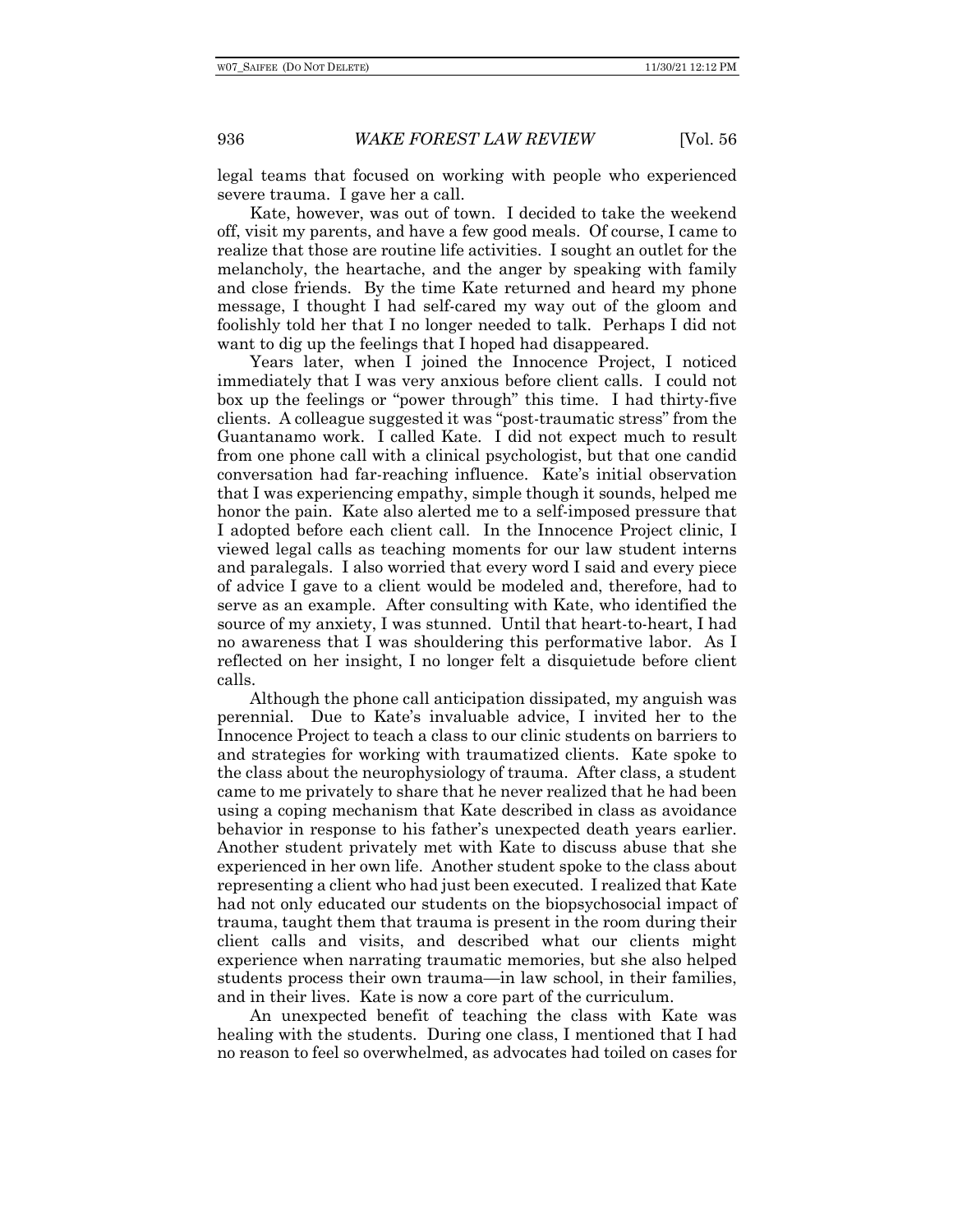far longer than I had, and I was not doing the hard work that human rights workers did every day, on the ground, with little respite, often while living in conflict zones or experiencing poor working conditions. Kate asked the students for their thoughts. They commented on my minimization, stating that the people I was celebrating would probably say "we're not doing the difficult work you do." The class setting created an uplifting type of community-based care.

# *B. Investing in a Culture Shift*

Integrating Kate's clinical knowledge into the classroom exposed a deeper structural gap in the social justice field. The nonprofit organizations that I have worked at and alongside, to my delight, had a capacious understanding of the role of a lawyer. Conceptualizing a lawyer as someone who is emotionally connected to the work and who juggles multiple roles that may not be strictly "legal" with a capital "L" is refreshing and aligns with those of us who believe in holistic representation. However, organizations that celebrate a holistic understanding of client representation typically do not take a holistic approach to sustainable advocacy. This Subpart argues for a reorientation and offers some preliminary recommendations.

Legal organizations need lawyers to continue to do their jobs in a sustainable way and to do them well. Our culture, however, is designed to provide minimal support for well-being.162 Institutions are not often invested, or competent, in managing trauma. This is particularly true in a culture of productivity-based identity,163 despite the evidence that secondary trauma can pose serious risks to productivity.164 Complicating this difficulty is that everyone experiences trauma and field-related harms differently,165 and leadership and managers themselves might engage in unhealthy practices.

I place a prominence here on exposure to trauma because, in my experience and based on the literature, the negative effects can accumulate. However, this emphasis should not distract attention from the cultural norms that contribute to poor well-being in the field. Indeed, these cultural norms are precisely why institutional discussions around trauma remain largely absent or peripheral.166

<sup>162.</sup> VAN DERNOOT LIPSKY WITH BURK, *supra* note 73, at 164 (providing a reflection by a social justice strategist).

<sup>163.</sup> *Id.* at 109.

<sup>164.</sup> *See* Fischman, *supra* note 76, at 114.

<sup>165.</sup> VAN DERNOOT LIPSKY WITH BURK, *supra* note 73, at 43 ("Different people will experience the consequences of trauma exposure in very different ways."); *see also* Markham, *supra* note 91 (noting that secondary trauma in immigration legal services is difficult in part because advocates can be susceptible in different ways).

<sup>166.</sup> *See supra* notes 103-45 and accompanying text.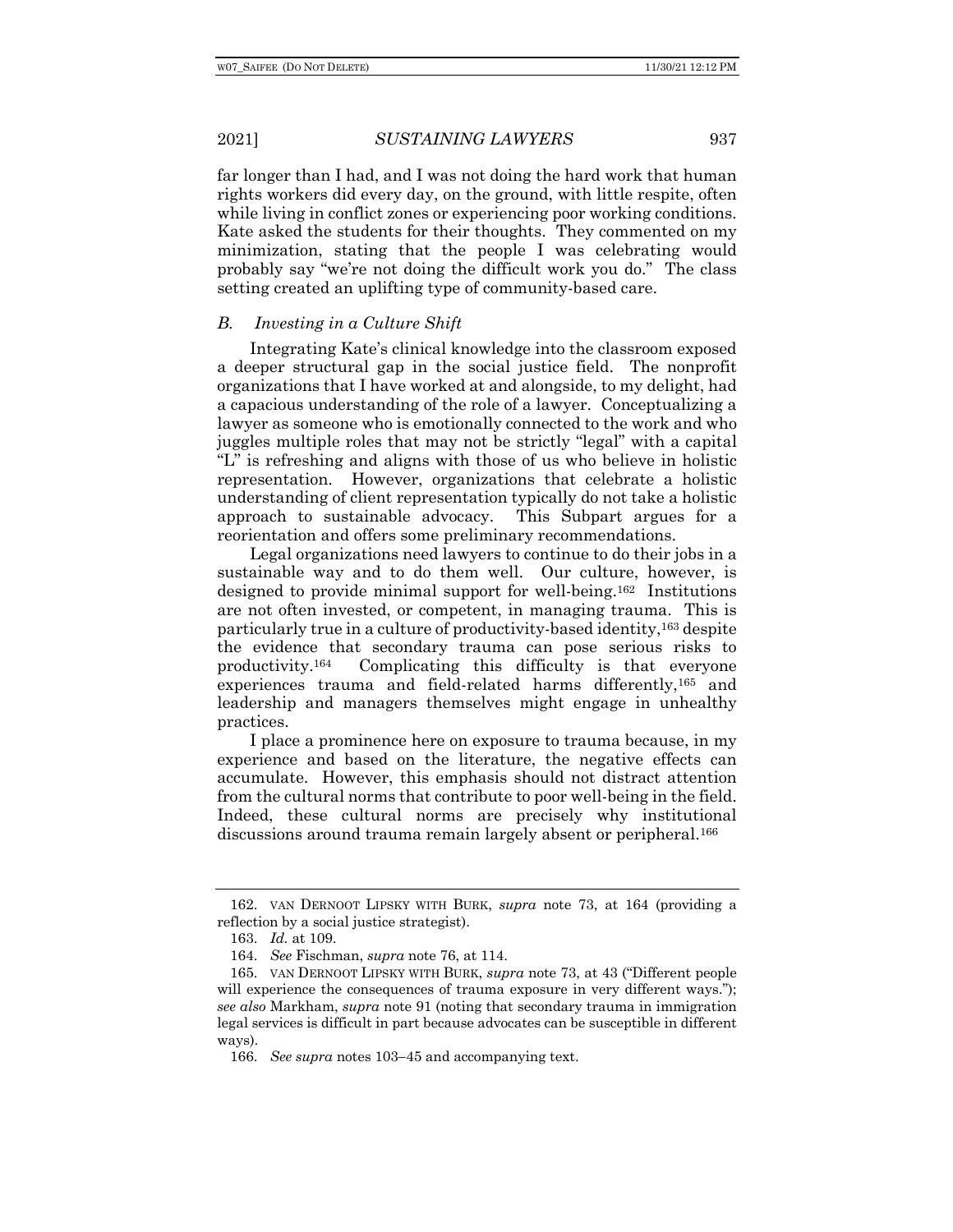Another problem is that lawyers often do not have time for "wellness." Organizations understandably do not want to turn away potential clients in need but end up taking on more than their lawyers can handle. In helping professions, we often fail to calibrate our expectations of what we can do. As a result, organizations are well over capacity, employees cannot responsibly manage their dockets, and workers take home the stress and trauma every day, exhausted and constantly recovering.167 Embracing a culture of care is difficult when well-being "ends up being an extra load."168

Organizations have an ethical duty to attend to their employees' trauma exposure.169 They also have a duty to discuss, respond to, and reduce emotional strain, including crushing workloads, openly and without guilt, when these sources of harm affect the very providers who are uniquely qualified to improve the circumstances of their clients.170 Failure to do so is even more troubling when organizations benefit from advocates' shared emotional motivation. Moreover, if part of the reason for doing this work is self-serving,171 social justice lawyers are, in a way, already taking into account our well-being, or at least what sustains us in our work. Organizations need to ensure that what sustains lawyers stays sustainable.

Most organizations place the responsibility on the advocate to engage in "self-care."172 Self-care, however, is insufficient.173 The term alone is often linked with indulgence.174 Self-care is also

170. *See* Markham, *supra* note 91.

171. *See supra* notes 150–51 and accompanying text.

172. Satterthwaite et al., *supra* note 75, at 486, 496.

173. *Id.* at 449 (relating advocates' concerns that organizations can inhibit deeper, more structural responses by over-emphasizing the steps that individuals can take for self-care, "rather than viewing well-being politically, holistically, relationally, culturally, and organizationally"); *id.* at 517 (reporting advocate's perspective that educational efforts—trainings, videos and readings—were often ineffective and staff were too busy to use them); *id.* at 518 (understanding that holistic strategies are needed as "specific interventions are likely to be weakened without a broader enabling environment").

174. *Id.* at 450, 496 (explaining that in an environment that values certain characteristics, such as hyper-productive people who need no help, it is not easy for an individual to initiate finding support); Markham, *supra* note 91 (describing self-care as a "fashionable platitude"); *id.* ("Who had time for self-care when clients were hanging themselves in their cells, or dying at the hands of Border Patrol? When deportation to an all-but-certain execution was imminent?"); VAN

<sup>167.</sup> *See* VAN DERNOOT LIPSKY WITH BURK, *supra* note 73, at 152–53 (providing a reflection by an immigrant rights project coordinator).

<sup>168.</sup> Satterthwaite et al., *supra* note 75, at 513 (quoting a human rights advocate).

<sup>169.</sup> *See* Silver et al., *supra* note 76, at 854 (explaining that lawyers have an ethical duty "to attend to the ways in which [the negative effects of] trauma and vicarious trauma disrupt ourselves and to repair that on a regular basis" (quoting Professor Jean Koh Peters)).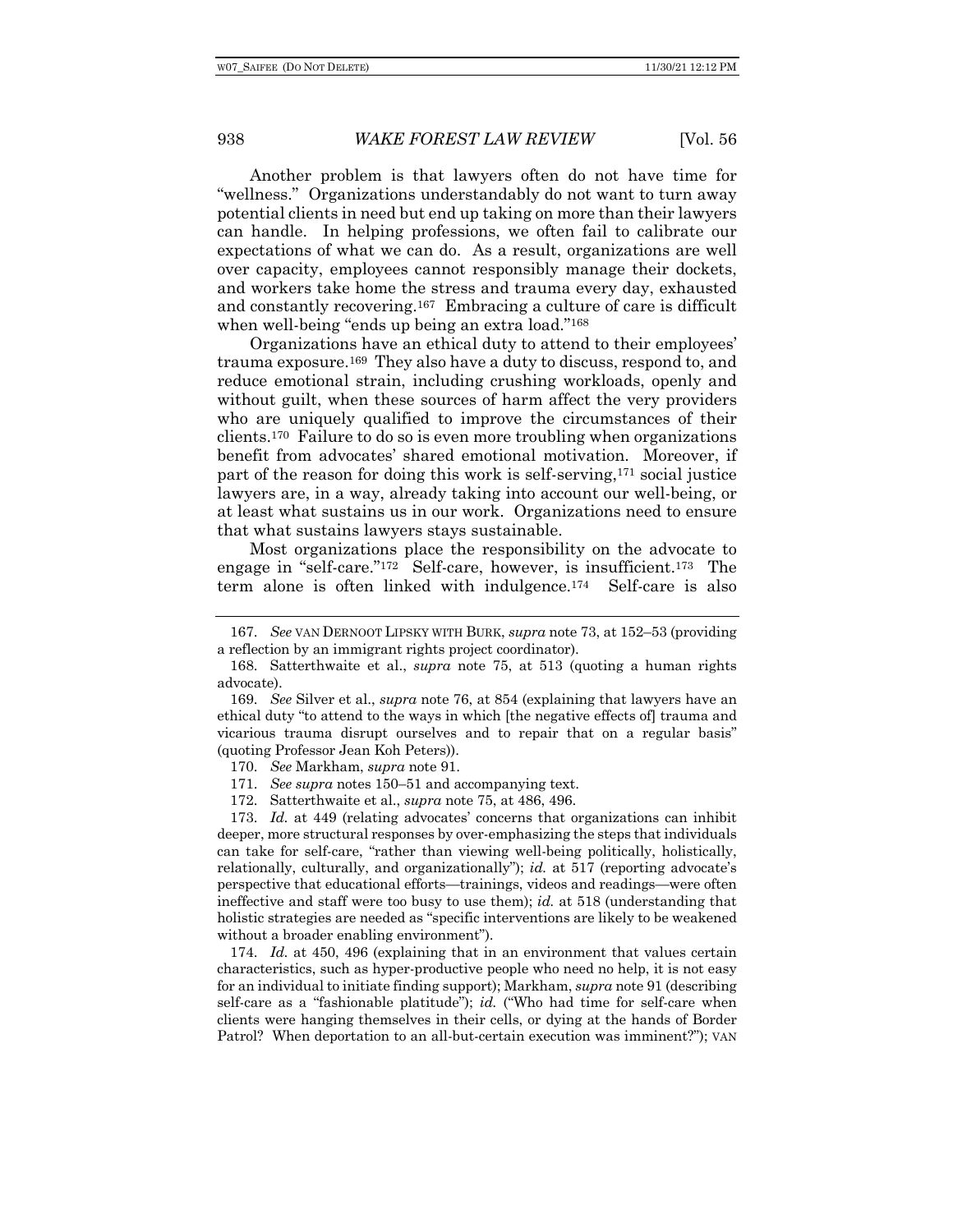unattainable in the long-term,175 and it is a very individualized conception of well-being: it takes the onus off the profession and places yet another burden on the individual.176

This dynamic plays out in many ways, but one unpredictable—or perhaps predictable—result was that, outside of loved ones, the most prominent voices across organizations who insisted on my well-being were my clients. One young client observed my weight loss during a visit to the prison and encouraged me to take a break from his case. This advice was despite the fact that his wife was pregnant when he was captured, he never met his daughter, who was about to turn nine when he was released, his leg was amputated upon his arrival at Guantanamo, and in his early thirties, he had to use the assistance of a walker in prison.177 Another client, who spent half of his life in a cage as an innocent man, told me that when he read our 140-page motion to vacate, "it was the first time I ever had any hope in twenty years in prison." After my colleague told him that I spent every day, night, and weekend writing it for months, he begged me, "don't make your world into a prison."

We would never tolerate for our clients what we do to ourselves, and our clients do not tolerate it for us. Neither should our organizations. Health and wellness must be built into organizational structure, not grafted on later.178 This is not easy because consciously building in practices for wellness requires organizations to shift their thinking from what was once viewed as "dispensable practices" to understanding that very same thing as indispensable.179 "It's easy to look at problems in other communities, [or] other practices. But to shift and look at ourselves—to look at how we are contributing to this

DERNOOT LIPSKY WITH BURK, *supra* note 73, at 3 (explaining that there is a widelyheld belief in many fields that self-care "is for the weaker set").

<sup>175.</sup> Markham, *supra* note 91 ("[F]or legal-aid workers with so little spare time in their lives, these remedies [of self-care] were bound to fail . . . .").

<sup>176.</sup> Mallika Kaur, *Negotiating Trauma & the Law: Maybe We Won't 'Shake It Off,'* CAL. L. REV. BLOG (Nov. 2020), https://www.californialawreview.org/ negotiating-trauma-and-law/ (explaining that self-care advice feels at once like "too much work and too little help"); Satterthwaite et al., *supra* note 75, at 495– 96 ("Ideas of 'well-being' as primarily individual-focused could also negatively impact how organizations . . . respond to the concept.").

<sup>177.</sup> Seema Saifee, *Exchanging One Prison for Another*, DER SPIEGEL (Jan. 19, 2012, 1:08 PM), https://www.spiegel.de/international/world/from-guantanamoto-palau-exchanging-one-prison-for-another-a-810072.html.

<sup>178.</sup> *See* VAN DERNOOT LIPSKY WITH BURK, *supra* note 73, at 164–65 (reflection by a social justice strategist).

<sup>179.</sup> *Id.* at 162–63, 165 (providing a reflection by a social justice strategist); JANE BARRY WITH JELENA ÐORDEVIĆ, WHAT'S THE POINT OF REVOLUTION IF WE CAN'T DANCE? 115–16 (2007) (explaining that to change culture we must be deliberate, put well-being at the top of our agendas, and dedicate significant resources to it).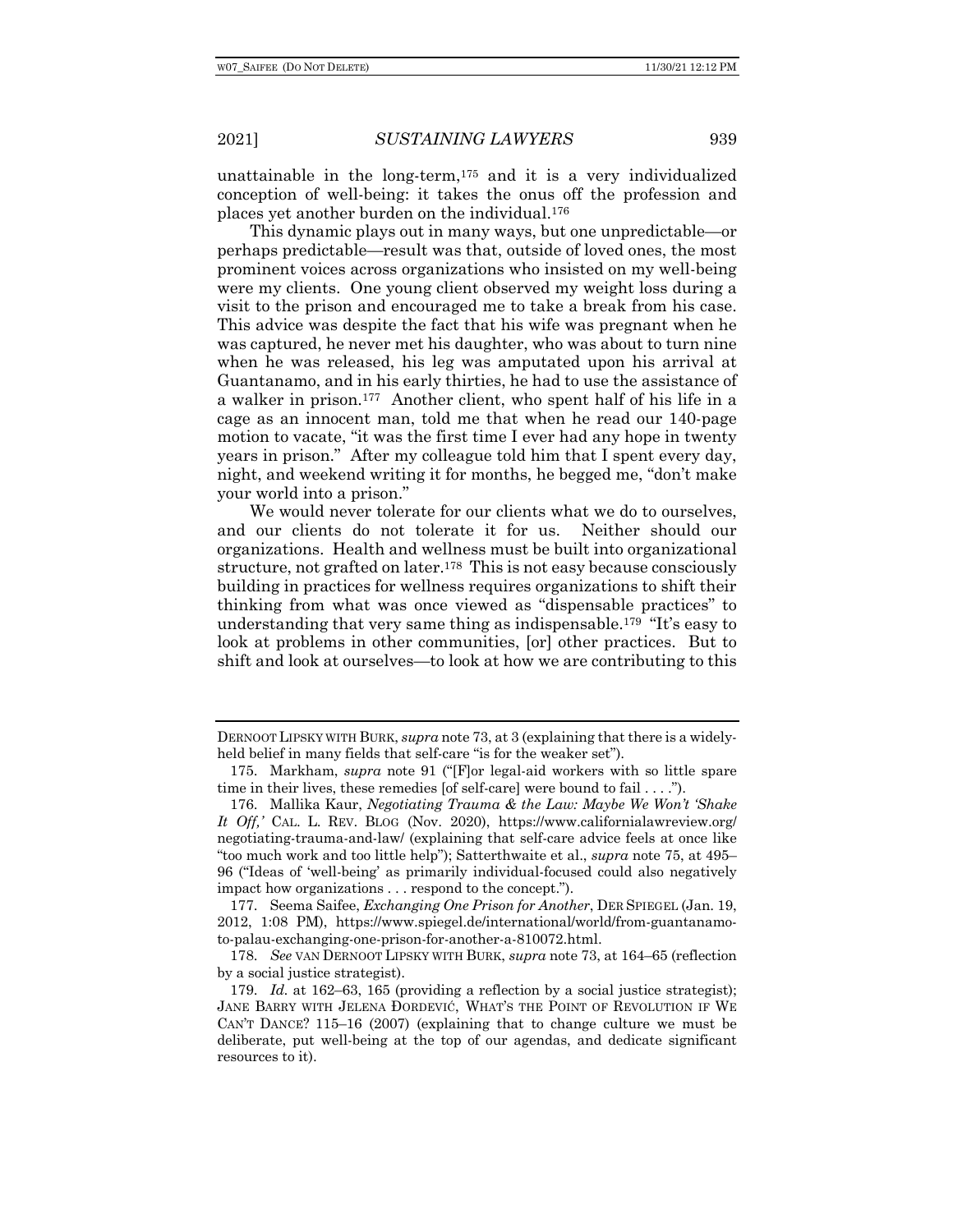in the moment—that takes a lot of courage and a lot of will."180 Organizations need to think meaningfully about a more functional and sustainable way to tend to our clients while doing our work joyfully and well and while enhancing our potential to work for change.181

To begin, organizations must view well-being not as an individual issue but as an institutional concern.182 Investment in well-being requires a culture shift that begins with organizational acknowledgement and strategic planning to create "a culture of wellbeing."183 Providing advocates with a phone number to call, instituting a one-off training, or tacking on perks such as spa days once a month is not a culture shift.184 Mandating that colleagues sit down for a one-hour meditation or conversation once a week or once a month may be welcomed by some but feel artificial and ill-timed to others. One advocate noted that well-being should not be a "project" that can be "fixed" by hiring a consultant; sustainability needs to be an integral part of the organization's work.185 Each advocate has different needs, and structures of care need to be tailored to fit the needs of the advocate.186 Some organizations have succeeded in creating cultures of care and can share strategies and models of wellbeing.187 Organizations can experiment with approaches, such as

185. *Id.* at 548 (quoting an advocate).

186. *Id.* at 530, 538, 542, 544.

187. *See, e.g.*, VAN DERNOOT LIPSKY WITH BURK, *supra* note 73, at 162–66 (profiling a social justice strategist who built in health and wellness into organization structure); Satterthwaite et al., *supra* note 75, at 539–54 (examining

<sup>180.</sup> VAN DERNOOT LIPSKY WITH BURK, *supra* note 73, at 163 (quoting a social justice strategist).

<sup>181.</sup> *Id.* at 11–12, 116; *see also* Rodgers, *supra* note 90, at 287 (calling on organizations to respond to the emotional dilemmas of their advocates "who may not be willing to accept the emotional trade-offs of the gratification").

<sup>182.</sup> Satterthwaite et al., *supra* note 75, at 485–86 n.177, 496–97 (finding that advocates reported that organizations need to take responsibility for staff wellbeing); *id.* at 540 ("The powers that we face seek to undermine the action of our [human rights] movements. When we invest time, actions, funds, and energy to take care also of ourselves, we strengthen our action to face those powers." (alteration in original) (quoting a human rights defender)); NAH, *supra* note 75, at 4 (recommending that well-being be approached as a "collective responsibility").

<sup>183.</sup> Satterthwaite et al., *supra* note 75, at 448, 496, 499, 509, 513–14, 552, 554; BARRY WITH ÐORDEVIĆ, *supra* note 179, at 132–35 (arguing that wellness needs to be included in the budget of organizations and in strategic planning).

<sup>184.</sup> Satterthwaite et al., *supra* note 75, at 448, 496–97 ("Just putting resources in place . . . is not dealing with mental health." (quoting an advocate)); *id.* at 513 ("The culture that prevails is that of responsiveness and not prevention. We see many manifestations of stress [in the body]. We consider [these symptoms] to be expressing in the body what is not worked out in the mind." (second alteration in the original) (quoting a human rights defender)).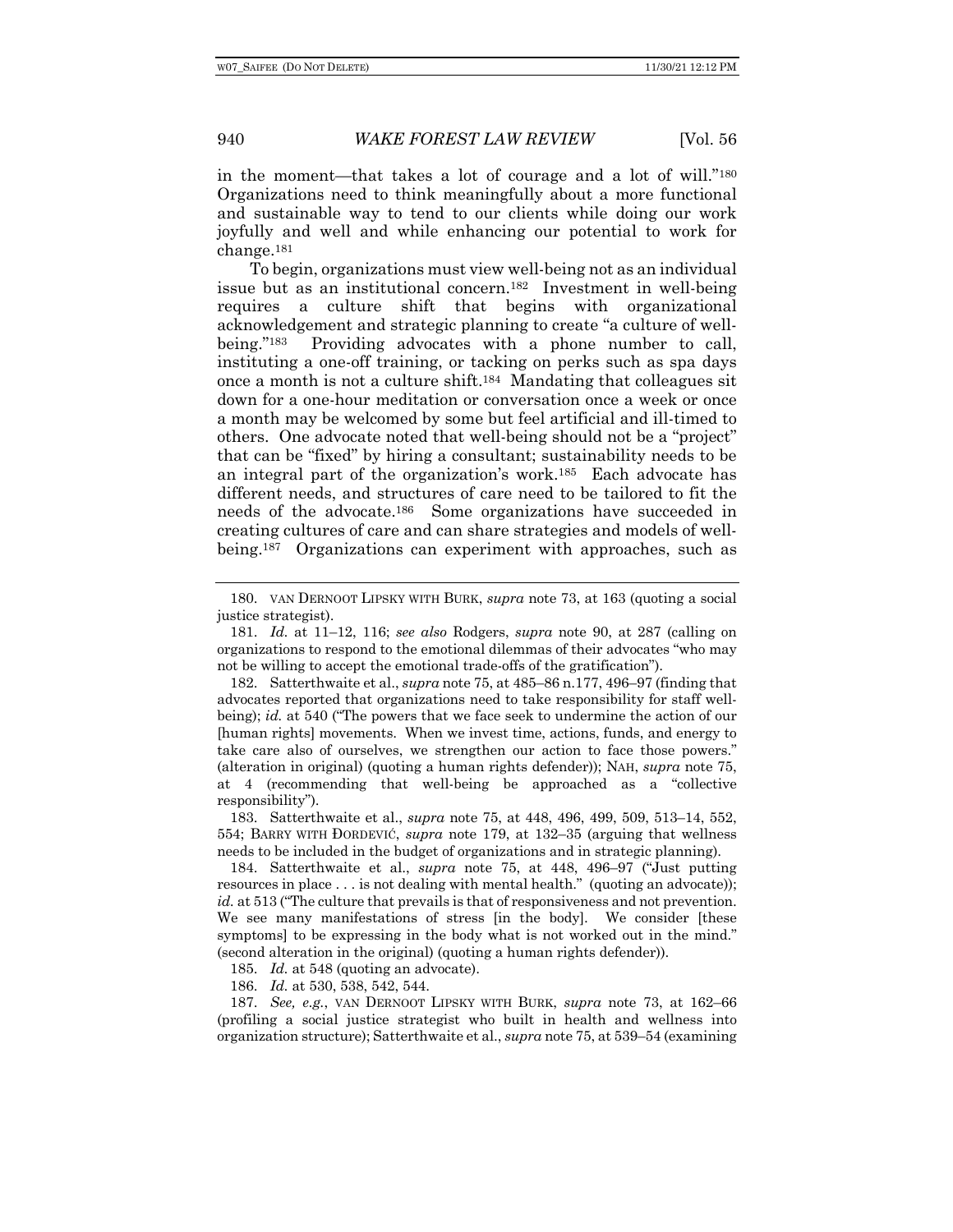bringing employees together with paid counselors who are tailored for human rights advocates, either in group or one-on-one discussions.<sup>188</sup> This engagement should be early and ongoing, not only during or after crisis situations.189 It is only through the modeling of collective care that shifts in culture can begin to take form.190 Because the stigma associated with discussing mental health and well-being has not disappeared, it is particularly important to normalize that "the experience of trauma is never entirely isolated, nor is the process of healing."191

Another initiative that can be built into organizations are group or one-on-one sessions with clients and their legal teams, perhaps mediated by a counselor, that facilitate honest discussion about their respective experiences and the help the other provided to them. Depending on various factors, including the organization and the people involved, this initiative may be appropriate—or possible—only after a client has obtained relief unless ongoing sit-downs are both feasible and suitable. These sessions should only be entered into voluntarily by the client and provider. This may be effective only at the end of a case and does not replace early and ongoing non-clientbased sustainability plans.

In facilitating these listening and sharing sessions, it is essential that the trauma survivor does not feel coerced or exploited in any way.192 Even if all parties consent, this initiative might carry risks of retraumatization to clients, so it should not be entered into without

several human rights organizations that have invested in well-being and healthy activism through a wide range of actions); Markham, *supra* note 91 (discussing innovative strategies in the immigration field to promote and maintain advocate wellness).

<sup>188.</sup> *See* Satterthwaite et al., *supra* note 75, at 506–08, 521–23 ("The importance of access to counseling is clear from extensive psychology research."); Markham, *supra* note 91 ("The experience of sharing pain and grief as a collective helps normalize the suffering, thus removing its stigma and helping build a sense of communal support.").

<sup>189.</sup> *See* Satterthwaite et al., *supra* note 75, at 520, 523; Markham, *supra* note 91.

<sup>190.</sup> *See* Satterthwaite et al., *supra* note 75, at 497, 509–10, 512–13, 552; VAN DERNOOT LIPSKY WITH BURK, *supra* note 73, at 238 ("The ability to model resiliency is crucial [for ourselves and our clients]." (quoting a manager in a child welfare system)).

<sup>191.</sup> Markham, *supra* note 91 (discussing camaraderie in group counseling sessions which provided a "sense that these lawyers were not alone in their work or in their struggles"); *see also* Satterthwaite et al., *supra* note 75, at 540 ("[I]t is not only the transformation of the world around me that matters . . . it is my personal transformation as well . . . . The struggle is not just what we dream for others, but also how we live our lives . . . ." (quoting a human rights defender)).

<sup>192.</sup> Katherine Porterfield, *Principles of Care of Survivors of Organized Violence in a Global Society*, *in* THE CAMBRIDGE HANDBOOK OF PSYCHOLOGY AND HUMAN RIGHTS 361, 369 (Neal S. Rubin & Roseanne L. Flores eds., 2020) (discussing principles of care for trauma survivors).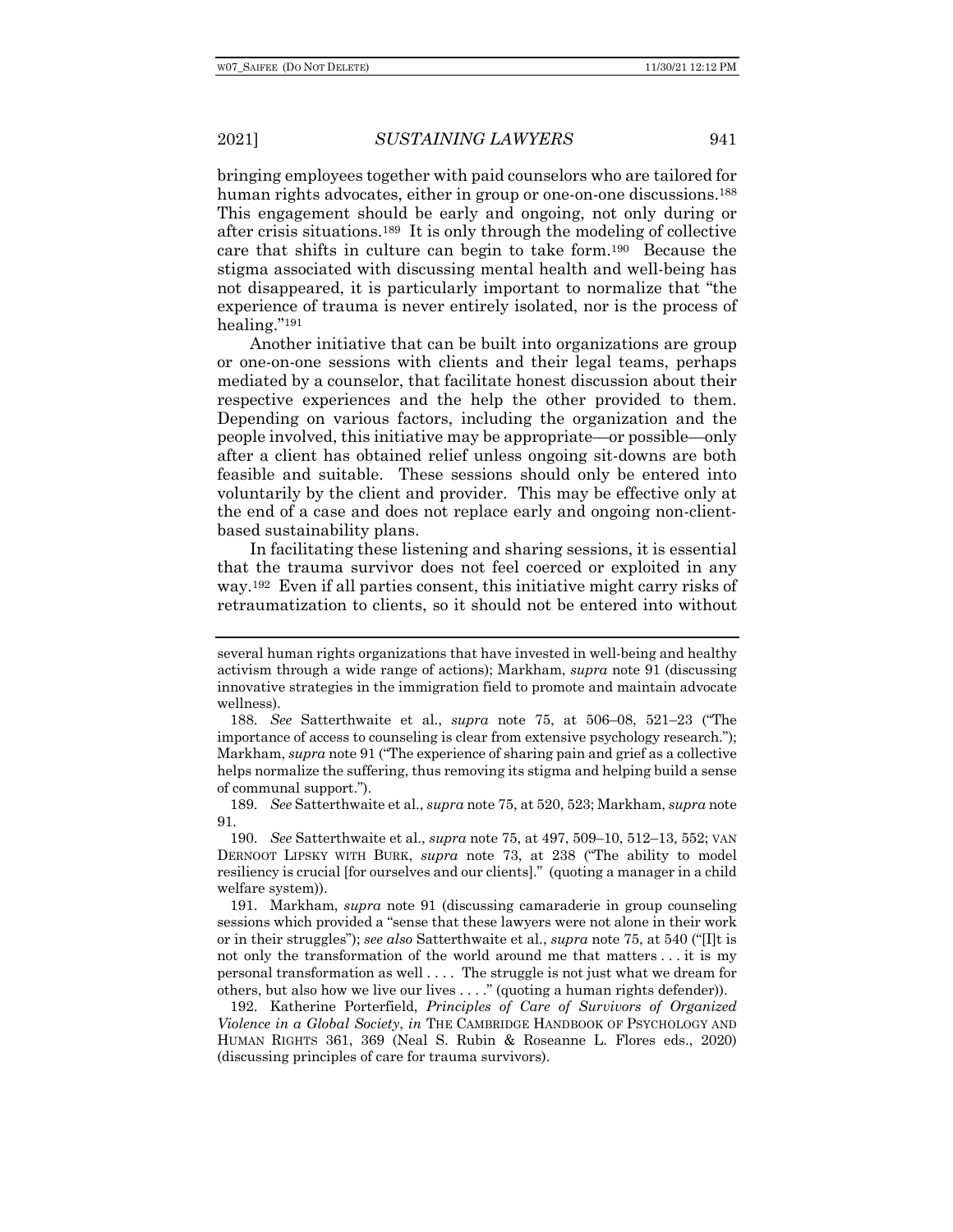meaningfully accounting for and discussing potential risks with mental health and other professionals.

In her book *Trauma Stewardship*, Laura van Dernoot Lipsky recites a narrative by an emergency room social worker who brought together her former trauma patients with rescue workers, firefighters, and medical providers.193 The social worker united them to discuss their experiences and gave them the tools to speak about what happened to them.<sup>194</sup> In that process, the trauma survivors were "able to transform the way they s[aw] themselves, as well as experience the gratification of being listened to by service providers."195 The social worker reflected on the shared benefits:

One of the most powerful aspects is that the paramedics and firefighters and other providers are able to see the parallels between the survivors' experiences and their own experiences. They are able to hear the survivors talk about the impact trauma has on their lives and their families, and whereas before, the providers may have felt it would be too much or too hard to recognize how they, themselves, are impacted by trauma exposure, when they hear the survivors share their stories, they can see how their experiences are so very similar. This experience and the awareness gained then opens up the possibility for the providers themselves to think, "Hey, maybe I can deal with this differently."

Another very exciting piece of this is that, when providers realize how much impact their work has on others, it helps them to feel unburdened. They see that they can make a difference. They hear directly from the trauma survivors how important it is. They really get that it matters how well they take care of themselves, and it matters how well they do their work.196

A similar process can be valuable to legal teams and their clients, and, in turn, to organizations in their efforts to sustain lawyers. This process can also strengthen lawyer-client bonds and, for trauma survivors, create a path toward rebuilding.197

<sup>193.</sup> VAN DERNOOT LIPSKY WITH BURK, *supra* note 73, at 194–195.

<sup>194.</sup> *Id.*

<sup>195.</sup> *Id.* at 195 (explaining that this process placed trauma patients into the role of "educator" or expert). This can provide a positive or therapeutic experience for trauma survivors. Porterfield, *supra* note 192, at 367.

<sup>196.</sup> VAN DERNOOT LIPSKY WITH BURK, *supra* note 73, at 195; *see also id.* at 122 ("It can be humbling to realize how much we have in common with those we attempt to help. Our pain and strategies for healing may look much the same as theirs."). For trauma survivors, too, knowing that sharing their story may help others can be a powerful component of their own recovery. *See* Porterfield, *supra* note 192, at 368. "Narrative agency, then, can be a potent tool for healing." *Id.*

<sup>197.</sup> *See* Porterfield, *supra* note 192, at 370–71.